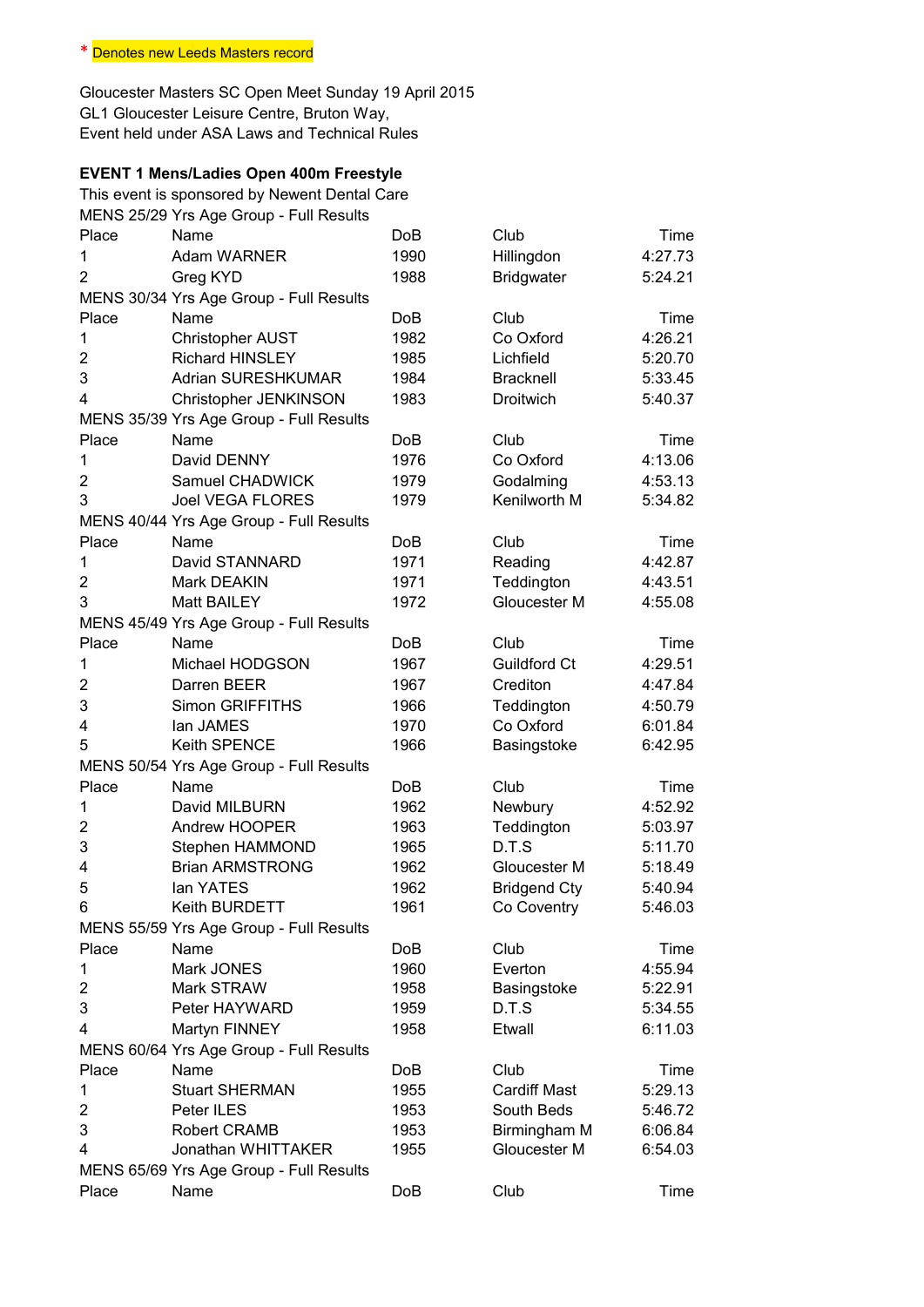| $\mathbf 1$             | <b>Stuart MCLELLAN</b>                    | 1949         | Sudbury             | 5:42.94            |
|-------------------------|-------------------------------------------|--------------|---------------------|--------------------|
| $\overline{2}$          | <b>Terence THORNE</b>                     | 1950         | East Anglian        | 5:57.09            |
|                         | MENS 70/74 Yrs Age Group - Full Results   |              |                     |                    |
| Place                   | Name                                      | DoB          | Club                | Time               |
| $\mathbf{1}$            | Michael WAKE                              | 1941         | SevenoaksTri        | 6:03.50            |
|                         | MENS 75/79 Yrs Age Group - Full Results   |              |                     |                    |
| Place                   | Name                                      | DoB          | Club                | Time               |
| 1                       | Geoff STOKES                              | 1939         | Rushmoor Ryl        | 6:00.16            |
| $\overline{2}$          | Malcolm ADKINS                            | 1939         | Shrewsbury          | 8:07.16            |
|                         |                                           |              |                     |                    |
|                         | WOMENS 25/29 Yrs Age Group - Full Results |              |                     |                    |
| Place                   | Name                                      | DoB          | Club                | Time               |
| 1                       | Katie WALKER-STABELER                     | 1989         | Birmingham M        | 4:43.05            |
| $\overline{2}$          | April HARRINGTON                          | 1989         | Rushmoor Ryl        | 4:57.50            |
| 3                       | Hannah LORD                               | 1988         | Rushmoor Ryl        | 5:02.49            |
| $\overline{\mathbf{4}}$ | Naomi REYNOLDS                            | 1990         | Newbury             | 5:08.43            |
| 5                       | <b>Felicity HURST</b>                     | 1987         | Co Oxford           | 6:07.79            |
|                         | WOMENS 35/39 Yrs Age Group - Full Results |              |                     |                    |
| Place                   | Name                                      | DoB          | Club                | Time               |
| 1                       | <b>Fleur PARKER</b>                       | 1976         | Basingstoke         | 4:55.51            |
| $\overline{2}$          | Zsuzsanna FELVEGI                         | 1979         | Co Oxford           | 5:18.58            |
|                         | WOMENS 40/44 Yrs Age Group - Full Results |              |                     |                    |
| Place                   | Name                                      | DoB          | Club                | Time               |
| 1                       | Jessica WOODDISSE                         | 1975         | <b>Stroud Mast</b>  | 4:44.38            |
| $\overline{2}$          | Sarah MOORE                               | 1974         | Mid Sussex          | 5:10.15            |
| 3                       | Sue GEILL                                 | 1971         | Kenilworth M        | 5:38.72            |
| $\overline{\mathbf{4}}$ | Diane ASBURY                              | 1975         | Wolv'hampton        | 5:55.17            |
| 5                       | Emma BEXSON                               | 1975         | <b>Strat Sharks</b> | 6:08.07            |
|                         | WOMENS 45/49 Yrs Age Group - Full Results |              |                     |                    |
| Place                   | Name                                      | DoB          | Club                | Time               |
| 1                       |                                           |              | Chesham             |                    |
| $\overline{2}$          | Jeanne PETIT<br>Lisa JONES                | 1970         | Gloucester M        | 5:07.34            |
| 3                       |                                           | 1968<br>1967 |                     | 5:28.55<br>5:34.61 |
|                         | Lindsay KELLY ONAY                        |              | Newbury             |                    |
| 4                       | Ali SKIRVIN<br>Denise CUER                | 1969<br>1968 | <b>Strat Sharks</b> | 5:49.54<br>7:11.40 |
| 5                       |                                           |              | Co Newport          |                    |
| Place                   | WOMENS 50/54 Yrs Age Group - Full Results |              |                     |                    |
|                         | Name                                      | DoB          | Club                | Time               |
| 1                       | Susan WATT                                | 1962         | Droitwich           | 5:38.15            |
| $\overline{2}$          | Nicola GAUNT                              | 1963         | <b>Stroud Mast</b>  | 6:42.50            |
|                         | WOMENS 55/59 Yrs Age Group - Full Results |              |                     |                    |
| Place                   | Name                                      | DoB          | Club                | Time               |
| 1                       | Amanda HEATH                              | 1957         | Spencer             | 5:34.56            |
| $\overline{2}$          | Amanda DOYLE                              | 1956         | Dorking             | 6:03.78            |
| 3                       | Sharon MCLELLAN                           | 1958         | Sudbury             | 6:06.13            |
|                         | WOMENS 60/64 Yrs Age Group - Full Results |              |                     |                    |
| Place                   | Name                                      | DoB          | Club                | Time               |
| 1                       | Jayne BALL                                | 1954         | Gloucester M        | 5:35.63            |
| $\overline{2}$          | Elsa STEWART                              | 1954         | <b>Cardiff Mast</b> | 6:51.89            |
|                         | WOMENS 65/69 Yrs Age Group - Full Results |              |                     |                    |
| Place                   | Name                                      | DoB          | Club                | Time               |
| 1                       | Pauline COOKE                             | 1948         | Birmingham M        | 6:38.13            |
|                         |                                           |              |                     |                    |

18/24 Yrs Age Group - Full Results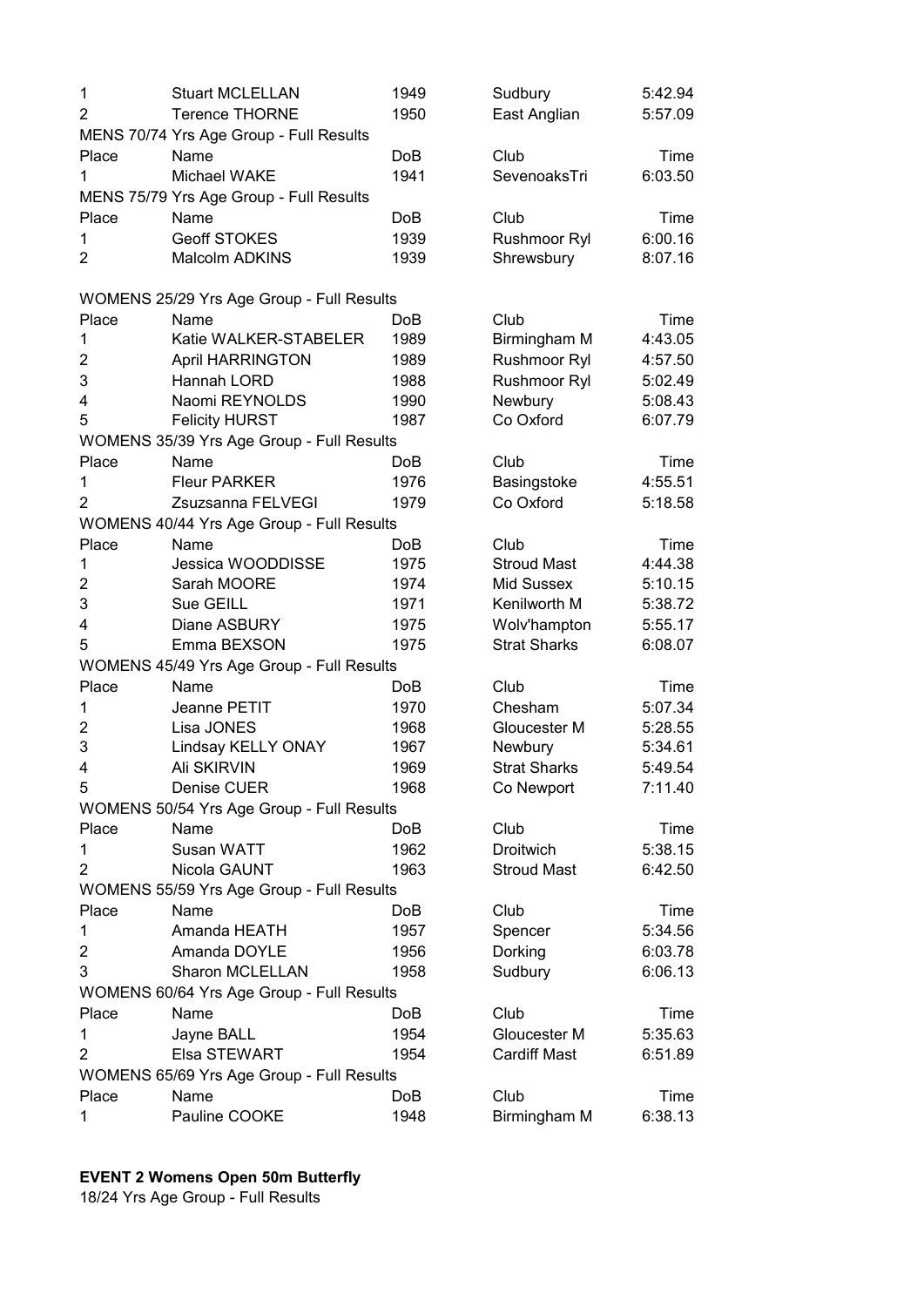| Place                   | Name                                       | DoB          | Club                         | Time           |
|-------------------------|--------------------------------------------|--------------|------------------------------|----------------|
| 1                       | Keone CROCKWELL                            | 1997         | Basingstoke                  | 31.85          |
| 2                       | Eleanor GORDON                             | 1991         | <b>Bath Dolphin</b>          | 33.58          |
| 3                       | Megane HATTON                              | 1997         | Gloucester                   | 37.14          |
|                         | 25/29 Yrs Age Group - Full Results         |              |                              |                |
| Place                   | Name                                       | DoB          | Club                         | Time           |
| 1                       | Sian DALLIMORE                             | 1986         | Co Hereford                  | 29.87          |
| 2                       | <b>Justine CLARK</b>                       | 1988         | Kenilworth M                 | 30.77          |
| 3                       | Katie WALKER-STABELER                      | 1989         | Birmingham M                 | 33.13          |
| 4                       | <b>Charlotte TULLY</b>                     | 1990         | Co Hereford                  | 33.39          |
| 5                       | Naomi REYNOLDS                             | 1990         | Newbury                      | 34.32          |
| 6                       | <b>Felicity HURST</b>                      | 1987         | Co Oxford                    | 42.15          |
|                         | 30/34 Yrs Age Group - Full Results         |              |                              |                |
| Place                   | Name                                       | DoB          | Club                         | Time           |
| 1                       | Emma PAGE                                  | 1981         | RomseyTotton                 | 32.12          |
| $\overline{2}$          | Lisa FOGGETT                               | 1981         | Witney                       | 38.06          |
| 3                       | Sasha FORSTER                              | 1984         | Windsor                      | 41.45          |
|                         | 35/39 Yrs Age Group - Full Results         |              |                              |                |
| Place                   | Name                                       | DoB          | Club                         | Time           |
| 1                       | Katie NIMMO                                | 1976         | <b>Gloucester M</b>          | 30.99          |
| $\overline{2}$          | Zsuzsanna FELVEGI                          | 1979         | Co Oxford                    | 32.87          |
| 3                       | <b>Alison PEAKMAN</b>                      | 1979         | Birmingham M                 | 33.07          |
| 4                       | <b>Joy RAVENHALL</b>                       | 1979         | Teddington                   | 33.52          |
|                         | Michelle CHOPRA                            | 1980         | Devonport                    | <b>DNC</b>     |
|                         | 40/44 Yrs Age Group - Full Results         |              |                              |                |
| Place                   | Name                                       | DoB          | Club                         | Time           |
| 1                       | <b>Bethan LEWIS</b>                        | 1973         | <b>Bristol Mast</b>          | 33.41          |
|                         | Justine DOODY                              |              |                              |                |
| 2<br>3                  |                                            | 1972<br>1974 | Wolv'hampton<br>Kenilworth M | 36.51<br>37.31 |
|                         | Sophie MATTHEWS<br>Laura DORMER            | 1975         | Bournemouth                  | <b>DNC</b>     |
|                         |                                            |              |                              |                |
| Place                   | 45/49 Yrs Age Group - Full Results<br>Name |              | Club                         | Time           |
|                         | <b>Catherine SHEARN</b>                    | DoB          |                              |                |
| 1<br>2                  | Lindsay KELLY ONAY                         | 1969         | Basingstoke<br>Newbury       | 35.88<br>37.57 |
| 3                       | Penny HOGEVOLD                             | 1967<br>1968 | Newbury                      | 40.20          |
|                         | <b>Denise HUMPHRIES</b>                    |              |                              |                |
| 4                       |                                            | 1967         | Godalming                    | 41.61          |
| 5                       | <b>Rhian ANDREWS</b>                       | 1969         | Gloucester M                 | 41.64          |
|                         | 50/54 Yrs Age Group - Full Results         |              |                              |                |
| Place                   | Name                                       | DoB          | Club                         | Time           |
| 1                       | <b>Allie PRICE</b>                         | 1965         | <b>Cardiff Mast</b>          | 33.37          |
| $\overline{2}$          | Rebecca JENKINSON                          | 1963         | <b>Exeter City</b>           | 37.34          |
|                         | 55/59 Yrs Age Group - Full Results         |              |                              |                |
| Place                   | Name                                       | DoB          | Club                         | Time           |
| 1                       | <b>Frances BAKER</b>                       | 1960         | Launceston                   | 39.79          |
| $\overline{\mathbf{c}}$ | Mary HUTCHINSON                            | 1957         | <b>Bristol Mast</b>          | 54.46          |
| 3                       | Anne WILLIAMS                              | 1957         | Welsh Ind                    | 54.80          |
|                         | <b>Christine ROSE</b>                      | 1956         | <b>Bristol Nor</b>           | <b>DNC</b>     |
|                         | 60/64 Yrs Age Group - Full Results         |              |                              |                |
| Place                   | Name                                       | DoB          | Club                         | Time           |
| 1                       | Gillian FERRIS                             | 1954         | Gloucester M                 | 42.08          |
| 2                       | Julie BRITTON                              | 1955         | Gloucester M                 | 42.92          |
|                         | Sue HAIGH                                  | 1952         | Tiverton                     | <b>DNC</b>     |
|                         | Sue HODGE                                  | 1953         | Gloucester M                 | <b>DNC</b>     |
|                         | 65/69 Yrs Age Group - Full Results         |              |                              |                |
| Place                   | Name                                       | DoB          | Club                         | Time           |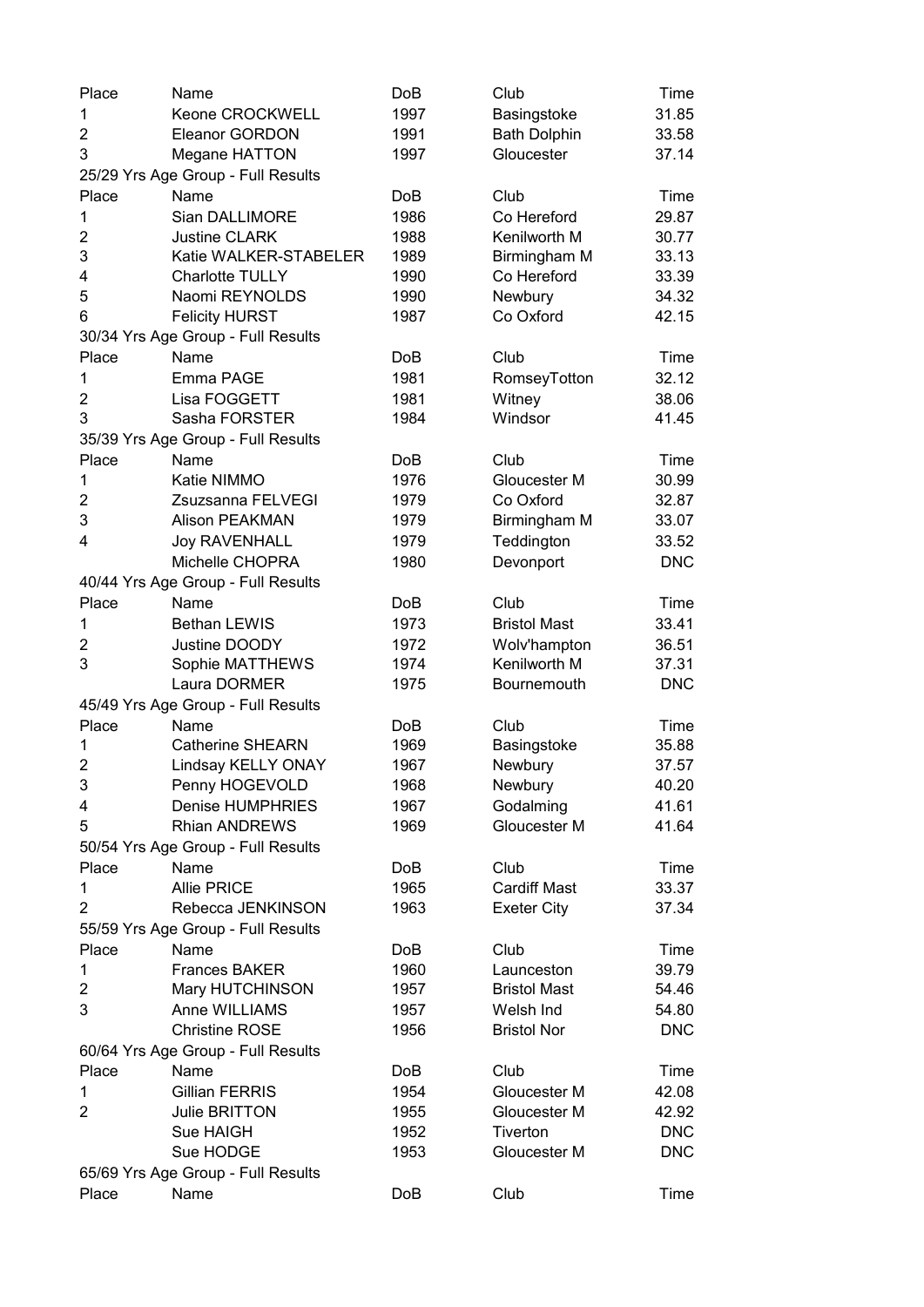| 1<br>$\overline{c}$     | Mary JOHNSON<br>Andrea MINOR           | 1950<br>1948       | Mid Sussex<br>South Beds    | 49.70<br>1:03.69 |
|-------------------------|----------------------------------------|--------------------|-----------------------------|------------------|
|                         | 75/79 Yrs Age Group - Full Results     |                    |                             |                  |
| Place<br>1              | Name<br>Janet MASTERS                  | <b>DoB</b><br>1940 | Club<br>South Beds          | Time<br>51.82    |
|                         | <b>EVENT 3 Mens Open 50m Butterfly</b> |                    |                             |                  |
|                         | 18/24 Yrs Age Group - Full Results     |                    |                             |                  |
| Place                   | Name                                   | <b>DoB</b>         | Club                        | Time             |
| 1                       | Kalon VEALE                            | 1991               | <b>Totnes</b>               | 25.72            |
|                         | Adam NAYLOR                            | 1993               | Gloucester M                | <b>DNC</b>       |
|                         | 25/29 Yrs Age Group - Full Results     |                    |                             |                  |
| Place                   | Name                                   | <b>DoB</b>         | Club                        | Time             |
| 1                       | <b>Richard HILL</b>                    | 1988               | <b>Bridgwater</b>           | 27.75            |
| $\overline{\mathbf{c}}$ | Danny MCSWEENEY                        | 1986               | Devonport                   | 28.06            |
| 3                       | Greg KYD                               | 1988               | <b>Bridgwater</b>           | 31.81            |
|                         | <b>Graham BRUCE</b>                    | 1990               | Rushmoor Ryl                | <b>DNC</b>       |
|                         | Graeme SPENCE                          | 1986               | Co Oxford                   | <b>DNC</b>       |
|                         | 30/34 Yrs Age Group - Full Results     |                    |                             |                  |
| Place                   | Name                                   | <b>DoB</b>         | Club                        | Time             |
| 1                       | <b>Oliver ESPINASSE</b>                | 1984               | Basingstoke                 | 26.53            |
| 2                       | Jason QUITERIC                         | 1985               | Devonport                   | 28.73            |
| 3                       | <b>Oliver BARNES</b>                   | 1981               | Gloucester M                | 29.02            |
| 4                       | Christopher JENKINSON                  | 1983               | Droitwich                   | 29.08            |
| 5                       | Mathew EVERETT                         | 1983               | Co Oxford                   | 32.06            |
| 6                       | Matthew HOCKIN                         | 1984               | Crediton                    | 32.89            |
| 7                       | <b>Richard HINSLEY</b>                 | 1985               | Lichfield                   | 33.88            |
|                         | 35/39 Yrs Age Group - Full Results     |                    |                             |                  |
| Place                   | Name                                   | <b>DoB</b>         | Club                        | Time             |
| 1                       | Peter GLEED                            | 1978               | Southwold                   | 28.31            |
| 2                       | Andrew GRIFFIN                         | 1979               | Gloucester M                | 33.24            |
| 3                       | Peter GOWER                            | 1976               | Newbury                     | 33.26            |
| 4                       | <b>Joel VEGA FLORES</b>                | 1979               | Kenilworth M                | 34.43            |
| 5                       | <b>Andrew TARR</b>                     | 1978               | <b>Stroud Mast</b>          | 36.86            |
|                         | 40/44 Yrs Age Group - Full Results     |                    |                             |                  |
| Place                   | Name                                   | DoB                | Club                        | Time             |
| 1                       | <b>Gary BENNELL</b>                    | 1974               | Kidlington                  | 30.41            |
| 2                       | <b>Ellis HAMILTON</b>                  | 1974               | Birmingham M                | 31.76            |
| 3                       | Mark HARRISON                          | 1973               | Co Oxford                   | 31.99            |
| 4                       | <b>Scott GARRETT</b>                   | 1971               | Calne Alpha                 | 34.20            |
| 5                       | Adrian CROOK                           | 1971               | Didcot & Bar                | 41.90            |
|                         | Derric NIMMO                           | 1972               | Didcot & Bar                | DQ SA            |
|                         | 45/49 Yrs Age Group - Full Results     |                    |                             |                  |
| Place                   | Name                                   | DoB                | Club                        | Time             |
| 1                       | <b>Paul CLEMENCE</b>                   | 1970               | <b>East Leeds</b>           | $27.13*$         |
| 2                       | Nicholas BRIDGE                        | 1970               | Co Oxford                   | 28.31            |
| 3                       | Simon GRIFFITHS                        | 1966               | Teddington                  | 32.47            |
| 4                       | lan JAMES                              | 1970               | Co Oxford                   | 44.21            |
|                         | Fernando VICARIA                       | 1970               | Newbury                     | DQ SL            |
|                         | 50/54 Yrs Age Group - Full Results     |                    |                             |                  |
| Place                   | Name                                   | DoB                | Club                        | Time             |
| 1                       | Graeme NICHOLSON                       | 1965               | Newbury                     | 33.59            |
| 2                       | <b>Brian ARMSTRONG</b>                 | 1962               | Gloucester M                | 34.28            |
| 3                       | Keith BURDETT                          | 1961               | Co Coventry<br>Gloucester M | 36.74            |
| 4                       | Stephen TRELOAR-BRADFO                 | 1962               |                             | 44.98            |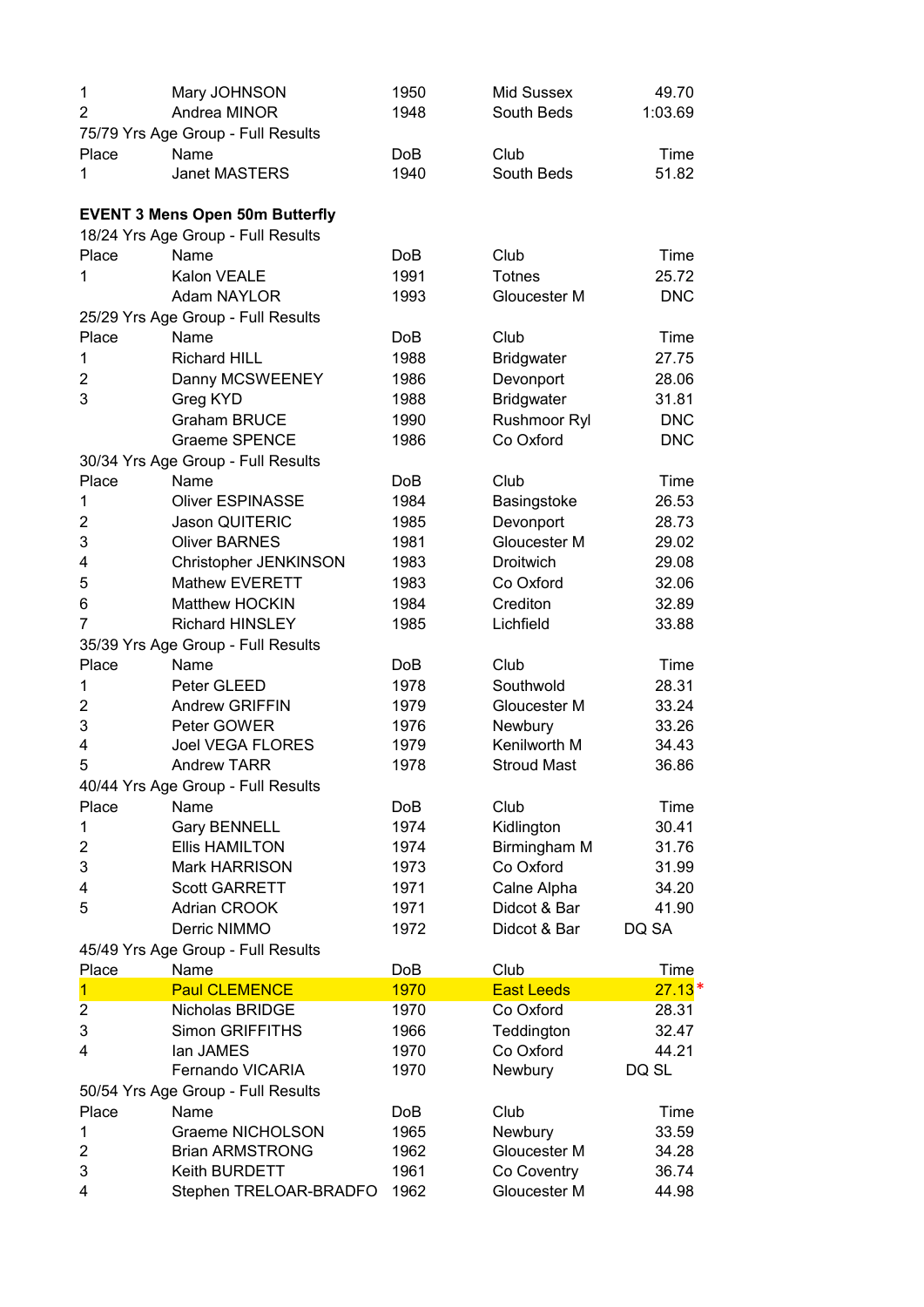|                         | 55/59 Yrs Age Group - Full Results                   |            |                     |            |
|-------------------------|------------------------------------------------------|------------|---------------------|------------|
| Place                   | Name                                                 | DoB        | Club                | Time       |
| 1                       | Simon VEALE                                          | 1956       | <b>Totnes</b>       | 30.13      |
| $\overline{\mathbf{c}}$ | <b>Steve GREENFIELD</b>                              | 1958       | Basingstoke         | 31.34      |
| 3                       | <b>Colin STEPHENSON</b>                              | 1958       | Gloucester M        | 31.93      |
| 4                       | David WEETMAN                                        | 1956       | 4 Shires            | 33.48      |
| 5                       | Martyn FINNEY                                        | 1958       | Etwall              | 33.51      |
| 6                       | John ANDERSON                                        | 1959       | Gloucester M        | 33.75      |
| 7                       | Jonathan HOPKINS                                     | 1960       | <b>Cardiff Mast</b> | 33.77      |
| 8                       | <b>Alastair GIBB</b>                                 | 1960       | <b>Team Luton</b>   | 35.26      |
| 9                       | Mark JONES                                           | 1960       | Everton             | 36.32      |
| 10                      | Paul SEXTON                                          | 1959       | Didcot & Bar        | 40.37      |
|                         | 60/64 Yrs Age Group - Full Results                   |            |                     |            |
| Place                   | Name                                                 | <b>DoB</b> | Club                | Time       |
| 1                       | Steven FOLSOM                                        | 1953       | Teddington          | 31.75      |
| 2                       | <b>Trevor CLARKE</b>                                 | 1954       | Kenilworth M        | 32.31      |
| 3                       | David SMITH                                          | 1955       | Devonport           | 32.38      |
| 4                       | Stephen WESTON                                       | 1955       | Gloucester M        | 33.71      |
| 5                       | Robert CRAMB                                         | 1953       | Birmingham M        | 33.97      |
| 6                       | Robert HUTCHINSON                                    | 1953       | <b>Bristol Mast</b> | 35.36      |
| 7                       | Peter ILES                                           | 1953       | South Beds          | 36.24      |
| 8                       | Richard WOODALL                                      | 1955       | <b>Wolv Master</b>  | 42.29      |
|                         | 70/74 Yrs Age Group - Full Results                   |            |                     |            |
| Place                   | Name                                                 | <b>DoB</b> | Club                | Time       |
|                         | David HALL                                           | 1942       |                     | <b>DNC</b> |
|                         |                                                      |            | Witney              |            |
|                         | <b>EVENT 4 Ladies Open 100m Breaststroke</b>         |            |                     |            |
|                         | 18/24 Yrs Age Group - Full Results                   |            |                     |            |
| Place                   | Name                                                 | DoB        | Club                | Time       |
| 1                       | Emma IRVINE                                          | 1994       | South Beds          | 1:20.57    |
| $\overline{2}$          | Eleanor GORDON                                       | 1991       | <b>Bath Dolphin</b> | 1:22.77    |
|                         |                                                      |            |                     |            |
|                         | 25/29 Yrs Age Group - Full Results                   |            |                     |            |
| Place                   | Name                                                 | DoB        | Club                | Time       |
| 1                       | Jenny JONES                                          | 1990       | <b>Cardiff Mast</b> | 1:21.37    |
| $\overline{\mathbf{c}}$ | <b>April HARRINGTON</b>                              | 1989       | Rushmoor Ryl        | 1:23.91    |
| 3                       | Charlotte TULLY                                      | 1990       | Co Hereford         | 1:24.52    |
|                         | 30/34 Yrs Age Group - Full Results                   |            |                     |            |
| Place                   | Name                                                 | DoB        | Club                | Time       |
| 1                       | Emma OLIVER                                          | 1981       | Basingstoke         | 1:15.15    |
| 2                       | Emma HOCKIN                                          |            |                     |            |
|                         |                                                      | 1985       | Crediton            | 1:27.43    |
|                         | Samantha DREDGE                                      | 1985       | Newbury             | <b>DNC</b> |
|                         | Kirby DAWKINS                                        | 1984       | <b>Bath Dolphin</b> | <b>DNC</b> |
|                         | 35/39 Yrs Age Group - Full Results                   |            |                     |            |
| Place                   | Name                                                 | DoB        | Club                | Time       |
| 1                       | Marta LORD                                           | 1980       | Co Oxford           | 1:22.11    |
| $\overline{2}$          | Katie NIMMO                                          | 1976       | Gloucester M        | 1:23.97    |
|                         | Clare WILKINSON                                      | 1976       | Kenilworth M        | <b>DNC</b> |
|                         | 40/44 Yrs Age Group - Full Results                   |            |                     |            |
| Place                   | Name                                                 | DoB        | Club                | Time       |
| 1                       | <b>Melanie MCWHIRTER</b>                             | 1973       | Kenilworth M        | 1:24.05    |
|                         |                                                      |            | Oundle              |            |
| 2                       | Nicola LATTY                                         | 1971       |                     | 1:24.89    |
| 3                       | Justine DOODY                                        | 1972       | Wolv'hampton        | 1:26.08    |
| 4                       | Sue PRICE                                            | 1971       | Rushmoor Ryl        | 1:28.32    |
| 5                       | Carol WOODWARD<br>45/49 Yrs Age Group - Full Results | 1973       | Gloucester M        | 1:30.16    |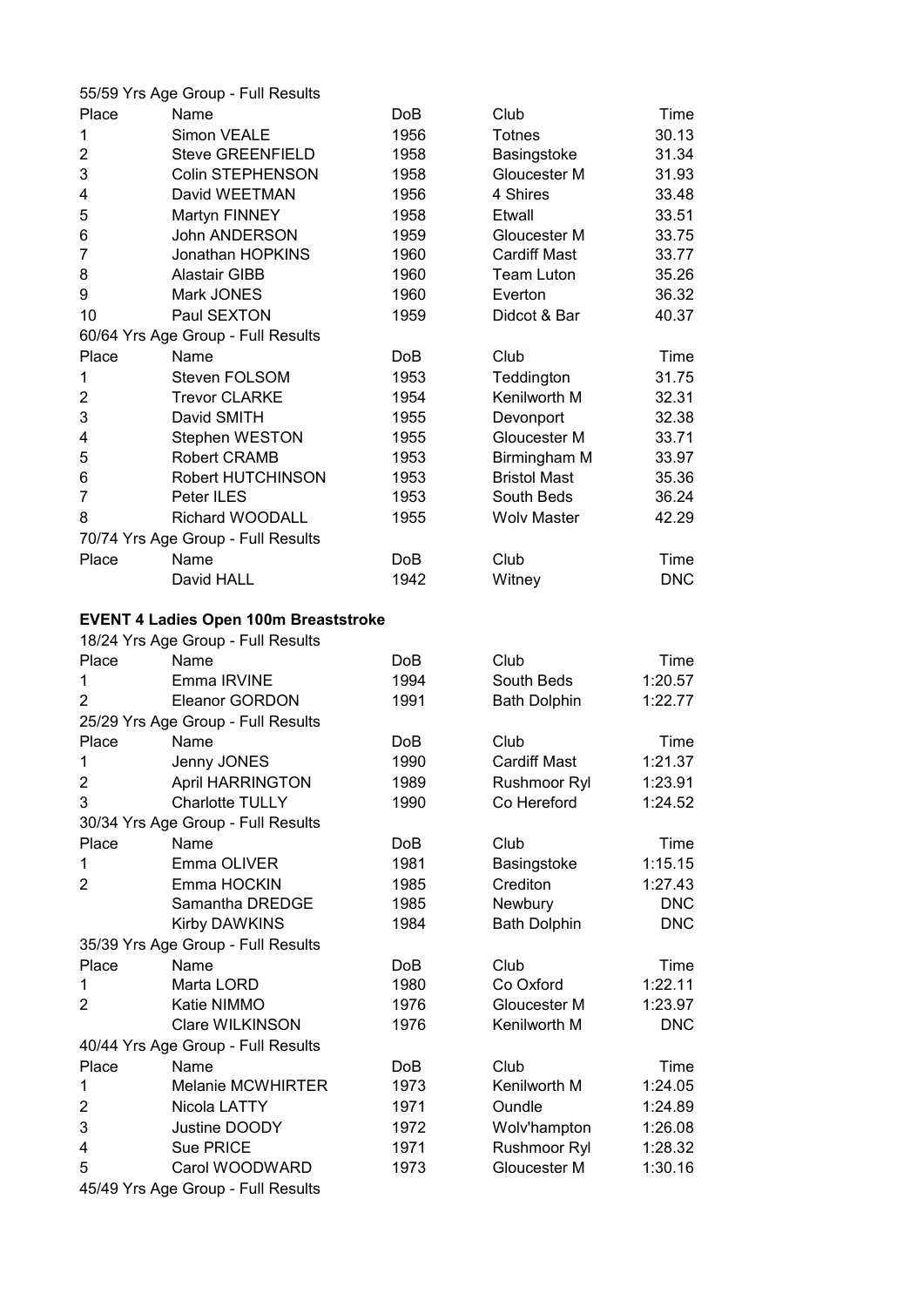| Place          | Name                                       | DoB        | Club                | Time       |
|----------------|--------------------------------------------|------------|---------------------|------------|
| 1              | Ali SKIRVIN                                | 1969       | <b>Strat Sharks</b> | 1:27.23    |
| $\overline{2}$ | <b>Claire DARBY</b>                        | 1966       | Co Coventry         | 1:36.57    |
|                | 50/54 Yrs Age Group - Full Results         |            |                     |            |
| Place          | Name                                       | <b>DoB</b> | Club                | Time       |
| 1              | Alison WHITEMAN                            | 1962       | Droitwich           | 1:40.07    |
|                | 55/59 Yrs Age Group - Full Results         |            |                     |            |
| Place          | Name                                       | DoB        | Club                | Time       |
| 1              | <b>Esther ISEPPI</b>                       | 1958       | Spencer             | 1:28.09    |
| 2              | Amanda HEATH                               | 1957       | Spencer             | 1:31.06    |
| 3              | Anne WILLIAMS                              | 1957       | Welsh Ind           | 1:46.53    |
| 4              | Anne NICHOLLS                              | 1957       | Gloucester M        | 1:46.63    |
| 5              | Sharon MCLELLAN                            | 1958       | Sudbury             | 1:51.75    |
|                | <b>Christine ROSE</b>                      | 1956       | <b>Bristol Nor</b>  | <b>DNC</b> |
|                | 60/64 Yrs Age Group - Full Results         |            |                     |            |
| Place          | Name                                       | DoB        | Club                | Time       |
| 1              | Jayne BALL                                 | 1954       | Gloucester M        | 1:39.84    |
| $\overline{2}$ | Julie BRITTON                              | 1955       | Gloucester M        | 1:47.24    |
|                | 65/69 Yrs Age Group - Full Results         |            |                     |            |
| Place          | Name                                       | <b>DoB</b> | Club                | Time       |
| 1              | Mary JOHNSON                               | 1950       | Mid Sussex          | 1:59.03    |
| $\overline{2}$ | Marilyn DINSDALE                           | 1946       | <b>Heads Valley</b> | 2:04.52    |
| 3              | <b>Annette BUGAIGHIS</b>                   | 1950       | Gloucester M        | 2:10.44    |
|                | 75/79 Yrs Age Group - Full Results         |            |                     |            |
| Place          | Name                                       | DoB        | Club                | Time       |
| 1              | <b>Muriel HITCHCOCK</b>                    | 1938       | Spencer             | 2:05.42    |
|                |                                            |            |                     |            |
|                | <b>EVENT 5 Mens Open 100m Breaststroke</b> |            |                     |            |
|                | 18/24 Yrs Age Group - Full Results         |            |                     |            |
| Place          | Name                                       | <b>DoB</b> | Club                | Time       |
| 1              | Levin VEALE                                | 1994       | <b>Totnes</b>       | 1:06.49    |
| $\overline{2}$ | <b>Jack MCGARRY</b>                        | 1994       | South Beds          | 1:13.36    |
| 3              | Harry OLIVER                               | 1994       | <b>Bath Dolphin</b> | 1:26.45    |
| 4              | <b>Thomas MILLS</b>                        | 1994       | RomseyTotton        | 1:27.90    |
|                | 25/29 Yrs Age Group - Full Results         |            |                     |            |
| Place          | Name                                       | DoB        | Club                | Time       |
| 1              | Danny MCSWEENEY                            | 1986       | Devonport           | 1:10.60    |
| $\overline{2}$ | Oliver LITTLEWOOD                          | 1987       | <b>Bath Dolphin</b> | 1:12.37    |
| 3              | <b>Richard HILL</b>                        | 1988       | <b>Bridgwater</b>   | 1:12.75    |
| 4              | Greg KYD                                   | 1988       | <b>Bridgwater</b>   | 1:21.72    |
|                | 30/34 Yrs Age Group - Full Results         |            |                     |            |
| Place          | Name                                       | <b>DoB</b> | Club                | Time       |
|                |                                            |            |                     |            |
| 1              | Christopher JENKINSON                      | 1983       | Droitwich           | 1:13.10    |
|                | 35/39 Yrs Age Group - Full Results         |            |                     |            |
| Place          | Name                                       | <b>DoB</b> | Club                | Time       |
| 1              | lan CAMERON                                | 1978       | Basingstoke         | 1:14.01    |
| $\overline{2}$ | Samuel CHADWICK                            | 1979       | Godalming           | 1:25.28    |
|                | 40/44 Yrs Age Group - Full Results         |            |                     |            |
| Place          | Name                                       | <b>DoB</b> | Club                | Time       |
| 1              | Kevin JAY                                  | 1975       | Severnside          | 1:11.66    |
| 2              | <b>Gary BENNELL</b>                        | 1974       | Kidlington          | 1:19.62    |
| 3              | Luca MILANA                                | 1972       | Spencer             | 1:27.22    |
| 4              | Simon HART                                 | 1973       | RomseyTotton        | 1:31.71    |
| 5              | Adrian CROOK                               | 1971       | Didcot & Bar        | 1:39.64    |
|                | 45/49 Yrs Age Group - Full Results         |            |                     |            |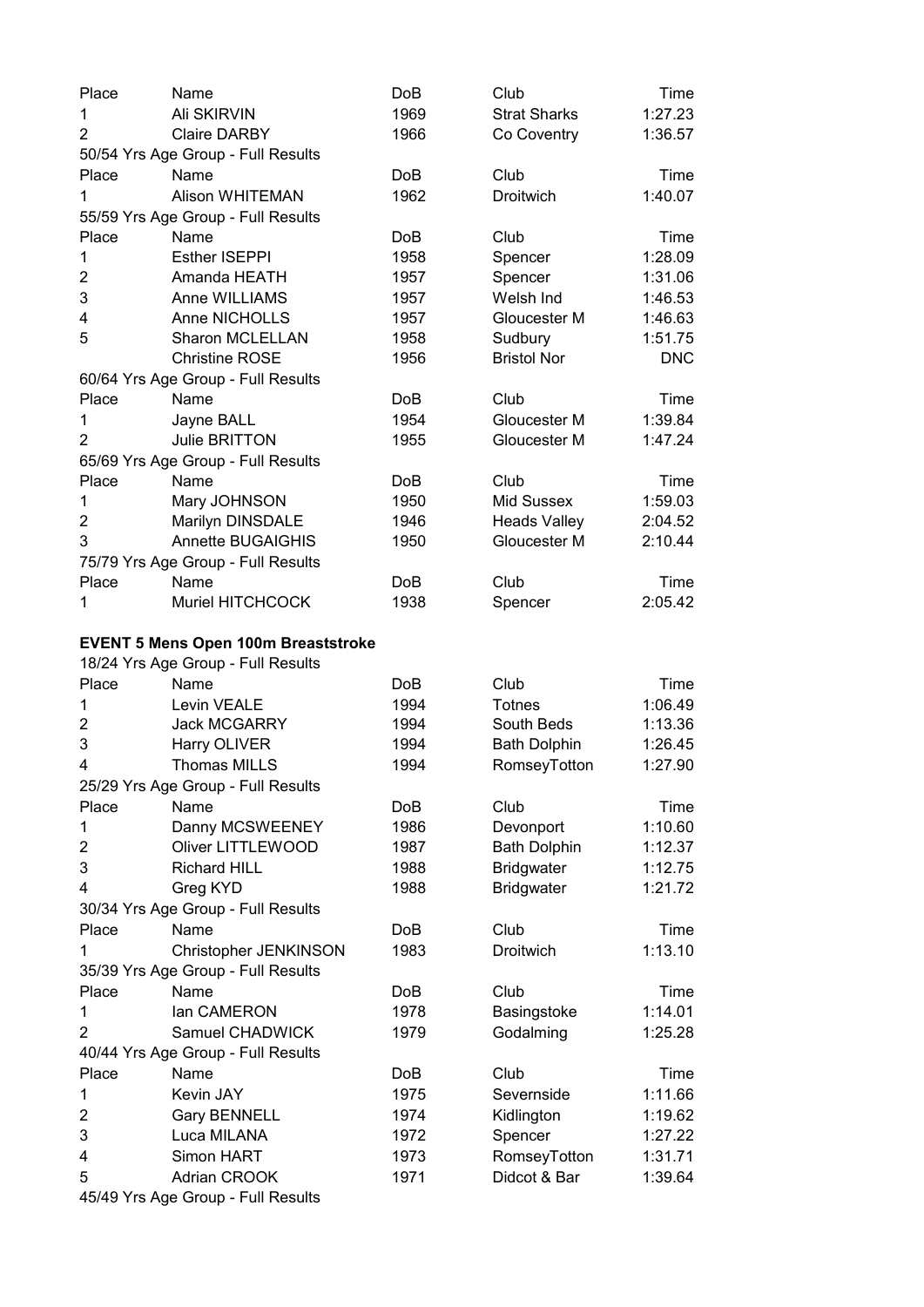| Place                   | Name                                      | DoB             | Club                | Time       |
|-------------------------|-------------------------------------------|-----------------|---------------------|------------|
| 1                       | Matthew GOMEZ                             | 1966            | Co Oxford           | 1:14.95    |
| 2                       | <b>Simon GRIFFITHS</b>                    | 1966            | Teddington          | 1:19.97    |
| 3                       | Danny BAKER                               | 1967            | <b>Stroud Mast</b>  | 1:31.18    |
| 4                       | Christopher WHITE                         | 1970            | Teddington          | 1:42.31    |
| 5                       | lan JAMES                                 | 1970            | Co Oxford           | 1:44.21    |
|                         | <b>Nigel VICKERS</b>                      | 1966            | Rushmoor Ryl        | <b>DNC</b> |
|                         | 50/54 Yrs Age Group - Full Results        |                 |                     |            |
| Place                   | Name                                      | <b>DoB</b>      | Club                | Time       |
| 1                       | David MILBURN                             | 1962            | Newbury             | 1:13.27    |
| $\overline{2}$          | Mark PARTRIDGE                            | 1963            | <b>Stroud Mast</b>  | 1:16.52    |
| 3                       | Stephen HAMMOND                           | 1965            | D.T.S               | 1:22.55    |
| 4                       | lan YATES                                 | 1962            | <b>Bridgend Cty</b> | 1:22.58    |
|                         | 55/59 Yrs Age Group - Full Results        |                 |                     |            |
| Place                   | Name                                      | <b>DoB</b>      | Club                | Time       |
| 1                       | Mark JONES                                | 1960            | Everton             | 1:26.23    |
| $\overline{2}$          | <b>Neil DEIGHTON</b>                      | 1959            | Rushmoor Ryl        | 1:30.67    |
| 3                       | Jim HUNT                                  | 1958            | Birmingham M        | 1:39.54    |
|                         | Chris WALSH                               | 1959            | Tewkesbury          | <b>DNC</b> |
|                         | Jonathan HOPKINS                          | 1960            | <b>Cardiff Mast</b> | <b>DNC</b> |
|                         | 60/64 Yrs Age Group - Full Results        |                 |                     |            |
| Place                   | Name                                      | <b>DoB</b>      | Club                | Time       |
|                         |                                           |                 | Kenilworth M        |            |
| 1                       | <b>Trevor CLARKE</b>                      | 1954            |                     | 1:23.75    |
|                         | 65/69 Yrs Age Group - Full Results        |                 |                     |            |
| Place                   | Name                                      | Do <sub>B</sub> | Club                | Time       |
| 1                       | <b>Stuart MCLELLAN</b>                    | 1949            | Sudbury             | 1:39.42    |
|                         | 75/79 Yrs Age Group - Full Results        |                 |                     |            |
| Place                   | Name                                      | DoB             | Club                | Time       |
| 1                       | Keith INGRAM                              | 1940            | Birmingham M        | 1:32.73    |
| 2                       | Malcolm ADKINS                            | 1939            | Shrewsbury          | 2:01.04    |
|                         |                                           |                 |                     |            |
|                         | <b>EVENT 6 Ladies Open 50m Backstroke</b> |                 |                     |            |
|                         | 18/24 Yrs Age Group - Full Results        |                 |                     |            |
| Place                   | Name                                      | DoB             | Club                | Time       |
| 1                       | Emma IRVINE                               | 1994            | South Beds          | 35.70      |
| 2                       | Laura GILYEAD                             | 1992            | Birmingham M        | 39.57      |
| 3                       | Megane HATTON                             | 1997            | Gloucester          | 40.15      |
|                         | 25/29 Yrs Age Group - Full Results        |                 |                     |            |
| Place                   | Name                                      | DoB             | Club                | Time       |
| 1                       | <b>Felicity HURST</b>                     | 1987            | Co Oxford           | 40.41      |
| $\overline{2}$          | Jade MORRIS                               | 1990            | 4 Shires            | 45.52      |
|                         | 30/34 Yrs Age Group - Full Results        |                 |                     |            |
| Place                   | Name                                      | DoB             | Club                | Time       |
| 1                       | Emma OLIVER                               | 1981            | Basingstoke         | 32.05      |
| $\overline{\mathbf{c}}$ | Caroline SWAIN                            | 1982            | Birmingham M        | 34.89      |
| 3                       | Lisa FOGGETT                              | 1981            | Witney              | 36.18      |
|                         | 35/39 Yrs Age Group - Full Results        |                 |                     |            |
| Place                   | Name                                      | <b>DoB</b>      | Club                | Time       |
| 1                       | Katie NIMMO                               | 1976            | Gloucester M        | 33.16      |
| $\overline{\mathbf{c}}$ | <b>Alison PEAKMAN</b>                     | 1979            | Birmingham M        | 33.87      |
| 3                       | <b>Fleur PARKER</b>                       | 1976            | Basingstoke         | 34.02      |
| 4                       | Marta LORD                                | 1980            | Co Oxford           | 34.04      |
| 5                       | <b>Joy RAVENHALL</b>                      | 1979            | Teddington          | 35.90      |
| 6                       | Zsuzsanna FELVEGI                         | 1979            | Co Oxford           | 36.34      |
|                         | <b>Claire RICHARDSON</b>                  | 1976            | Barnstaple          | <b>DNC</b> |
|                         |                                           |                 |                     |            |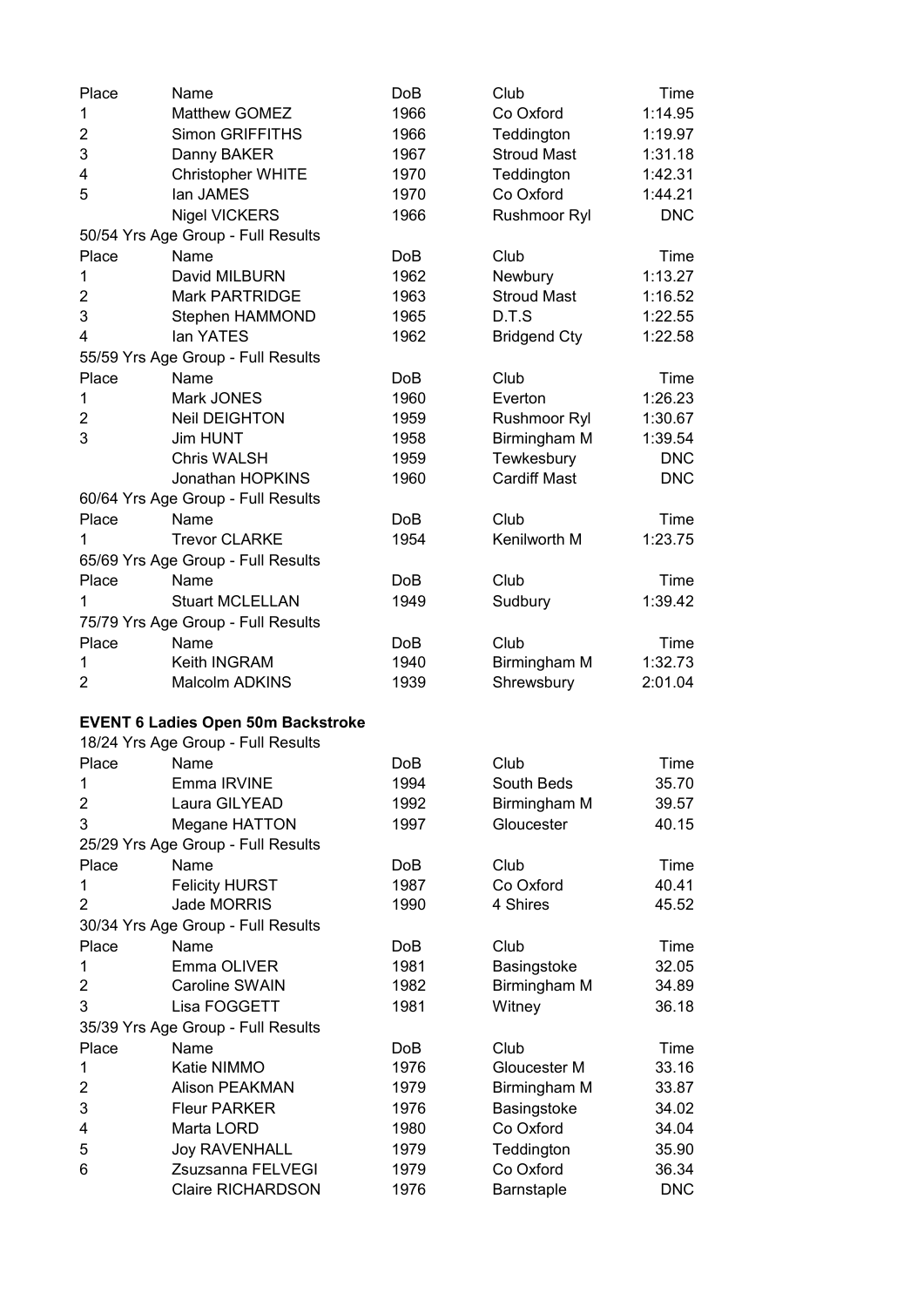|                         | 40/44 Yrs Age Group - Full Results      |                 |                     |            |
|-------------------------|-----------------------------------------|-----------------|---------------------|------------|
| Place                   | Name                                    | <b>DoB</b>      | Club                | Time       |
| 1                       | <b>Bethan LEWIS</b>                     | 1973            | <b>Bristol Mast</b> | 35.22      |
| 2                       | Jessica WOODDISSE                       | 1975            | <b>Stroud Mast</b>  | 38.79      |
| 3                       | Nancy MEW                               | 1974            | Didcot & Bar        | 45.11      |
| 4                       | Emma BEXSON                             | 1975            | <b>Strat Sharks</b> | 51.47      |
|                         | 45/49 Yrs Age Group - Full Results      |                 |                     |            |
| Place                   | Name                                    | <b>DoB</b>      | Club                | Time       |
| 1                       | Ali SKIRVIN                             | 1969            | <b>Strat Sharks</b> | 40.54      |
| $\overline{2}$          | <b>Denise HUMPHRIES</b>                 | 1967            | Godalming           | 41.67      |
|                         | 50/54 Yrs Age Group - Full Results      |                 |                     |            |
| Place                   | Name                                    | Do <sub>B</sub> | Club                | Time       |
| 1                       | <b>Allie PRICE</b>                      | 1965            | <b>Cardiff Mast</b> | 35.36      |
| $\overline{2}$          | <b>Blan WALKER</b>                      | 1963            | Witney              | 41.15      |
|                         | 55/59 Yrs Age Group - Full Results      |                 |                     |            |
| Place                   | Name                                    | <b>DoB</b>      | Club                | Time       |
| 1                       | Helen KULA-PRZEZWANSKI                  | 1959            | Gloucester M        | 37.85      |
| $\overline{2}$          | <b>Frances BAKER</b>                    | 1960            | Launceston          | 42.08      |
| 3                       | Amanda DOYLE                            | 1956            | Dorking             | 43.99      |
|                         | <b>Christine ROSE</b>                   | 1956            | <b>Bristol Nor</b>  | <b>DNC</b> |
|                         | 60/64 Yrs Age Group - Full Results      |                 |                     |            |
| Place                   | Name                                    | DoB             | Club                | Time       |
| 1                       | Gillian FERRIS                          | 1954            | Gloucester M        | 41.62      |
|                         | Sue HAIGH                               | 1952            | Tiverton            | <b>DNC</b> |
|                         | 65/69 Yrs Age Group - Full Results      |                 |                     |            |
| Place                   | Name                                    | DoB             | Club                | Time       |
| 1                       | Jane BROWN                              | 1949            | Gloucester M        | 53.27      |
|                         | 75/79 Yrs Age Group - Full Results      |                 |                     |            |
| Place                   | Name                                    | DoB             | Club                | Time       |
| 1                       | <b>Janet MASTERS</b>                    | 1940            | South Beds          | 49.94      |
| 2                       | Muriel HITCHCOCK                        | 1938            | Spencer             | 55.96      |
|                         |                                         |                 |                     |            |
|                         | <b>EVENT 7 Mens Open 50m Backstroke</b> |                 |                     |            |
|                         | 18/24 Yrs Age Group - Full Results      |                 |                     |            |
| Place                   | Name                                    | DoB             | Club                | Time       |
| 1                       | Kalon VEALE                             | 1991            | <b>Totnes</b>       | 25.98      |
| $\overline{\mathbf{c}}$ | Harry OLIVER                            | 1994            | <b>Bath Dolphin</b> | 32.39      |
| 3                       | <b>Adam NAYLOR</b>                      | 1993            | Gloucester M        | 33.35      |
|                         | 25/29 Yrs Age Group - Full Results      |                 |                     |            |
| Place                   | Name                                    | <b>DoB</b>      | Club                | Time       |
| 1                       | Greg KYD                                | 1988            | <b>Bridgwater</b>   | 33.59      |
| $\overline{2}$          | <b>Tomas STEWART</b>                    | 1986            | <b>Cardiff Mast</b> | 35.16      |
|                         | <b>Dennis CROWLEY</b>                   | 1988            | L B Hounslow        | <b>DNC</b> |
|                         | 30/34 Yrs Age Group - Full Results      |                 |                     |            |
| Place                   | Name                                    | DoB             | Club                | Time       |
| 1                       | <b>Oliver ESPINASSE</b>                 | 1984            | Basingstoke         | 28.82      |
| 2                       | Christopher AUST                        | 1982            | Co Oxford           | 29.66      |
| 3                       | Mathew EVERETT                          | 1983            | Co Oxford           | 33.18      |
| 4                       | <b>Jack STAPLES</b>                     | 1985            | Basingstoke         | 33.76      |
| 5                       | Christopher JENKINSON                   | 1983            | Droitwich           | 36.87      |
|                         | 40/44 Yrs Age Group - Full Results      |                 |                     |            |
| Place                   | Name                                    | DoB             | Club                | Time       |
| 1                       | <b>Gary BENNELL</b>                     | 1974            | Kidlington          | 32.86      |
| 2                       | <b>Ellis HAMILTON</b>                   | 1974            | Birmingham M        | 33.95      |
| 3                       | <b>Scott GARRETT</b>                    | 1971            | Calne Alpha         | 39.37      |
|                         |                                         |                 |                     |            |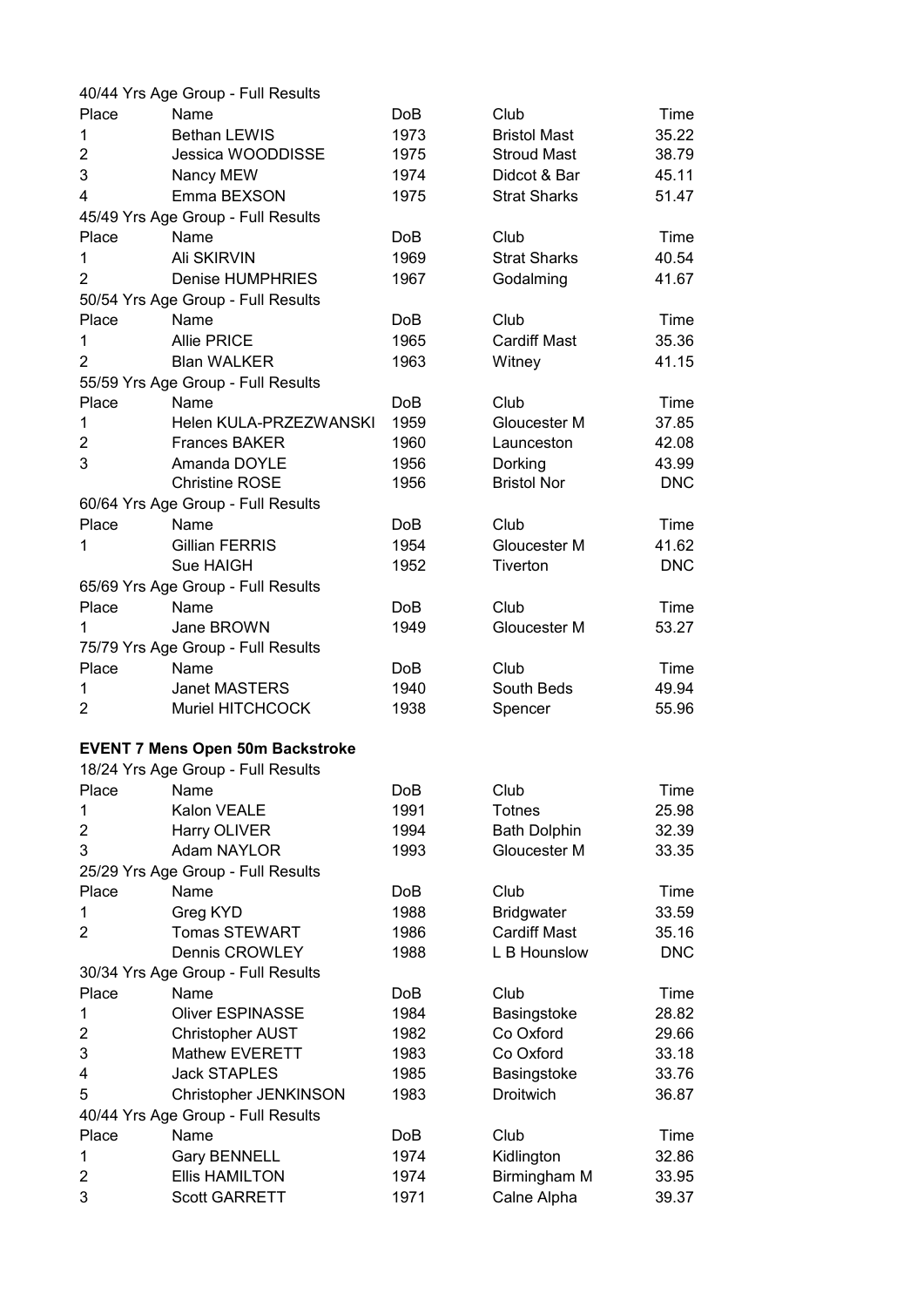| 4                       | <b>Adrian CROOK</b>                       | 1971       | Didcot & Bar        | 46.84      |
|-------------------------|-------------------------------------------|------------|---------------------|------------|
|                         | 45/49 Yrs Age Group - Full Results        |            |                     |            |
| Place                   | Name                                      | DoB        | Club                | Time       |
| 1                       | Nicholas BRIDGE                           | 1970       | Co Oxford           | 30.45      |
| 2                       | Simon AKROYD                              | 1970       | Co Hereford         | 35.27      |
| 3                       | <b>Simon GRIFFITHS</b>                    | 1966       | Teddington          | 35.98      |
| 4                       | Keith SPENCE                              | 1966       | Basingstoke         | 40.78      |
| 5                       | <b>Clive JARVIS</b>                       | 1968       | 4 Shires            | 43.97      |
| 6                       | <b>Christopher WHITE</b>                  | 1970       | Teddington          | 45.22      |
|                         | 50/54 Yrs Age Group - Full Results        |            |                     |            |
| Place                   | Name                                      | DoB        | Club                | Time       |
| 1                       | Keith BURDETT                             | 1961       | Co Coventry         | 40.60      |
| $\overline{c}$          | <b>Brian ARMSTRONG</b>                    | 1962       | Gloucester M        | 41.01      |
| 3                       | Stephen TRELOAR-BRADFO                    | 1962       | Gloucester M        | 45.33      |
|                         | Alan BEGGS                                | 1963       | Co Oxford           | <b>DNC</b> |
|                         | 55/59 Yrs Age Group - Full Results        |            |                     |            |
| Place                   | Name                                      | <b>DoB</b> | Club                | Time       |
| 1                       | Simon VEALE                               | 1956       | <b>Totnes</b>       | 32.16      |
| 2                       | <b>Steve GREENFIELD</b>                   | 1958       |                     | 32.45      |
| 3                       |                                           |            | Basingstoke         |            |
|                         | <b>Colin STEPHENSON</b>                   | 1958       | Gloucester M        | 34.56      |
| 4                       | Mark JONES                                | 1960       | Everton             | 39.18      |
|                         | Keith WILLIAMS                            | 1958       | Gloucester M        | <b>DNC</b> |
|                         | 60/64 Yrs Age Group - Full Results        |            |                     |            |
| Place                   | Name                                      | DoB        | Club                | Time       |
| 1                       | Stephen WESTON                            | 1955       | Gloucester M        | 35.63      |
| 2                       | Steven FOLSOM                             | 1953       | Teddington          | 40.76      |
| 3                       | Jonathan WHITTAKER                        | 1955       | Gloucester M        | 51.63      |
|                         | 75/79 Yrs Age Group - Full Results        |            |                     |            |
| Place                   | Name                                      | DoB        | Club                | Time       |
|                         | Garfield THOMAS                           | 1940       | <b>Bridgend Cty</b> | <b>DNC</b> |
|                         | <b>EVENT 8 Womens Open 100m Freestyle</b> |            |                     |            |
|                         | 18/24 Yrs Age Group - Full Results        |            |                     |            |
| Place                   | Name                                      | DoB        | Club                | Time       |
|                         |                                           |            |                     |            |
| 1                       | Keone CROCKWELL                           | 1997       | Basingstoke         | 1:05.25    |
| $\overline{\mathbf{c}}$ | Laura GILYEAD                             | 1992       | Birmingham M        | 1:13.91    |
| 3                       | Megane HATTON                             | 1997       | Gloucester          | 1:17.85    |
|                         | 25/29 Yrs Age Group - Full Results        |            |                     |            |
| Place                   | Name                                      | DoB        | Club                | Time       |
| 1                       | <b>Becky O'BRIEN</b>                      | 1989       | Windsor             | 1:01.58    |
| $\overline{2}$          | Katie WALKER-STABELER                     | 1989       | Birmingham M        | 1:01.75    |
| 3                       | Sian DALLIMORE                            | 1986       | Co Hereford         | 1:01.79    |
| 4                       | <b>Justine CLARK</b>                      | 1988       | Kenilworth M        | 1:01.87    |
| 5                       | <b>Rachel CURNOCK</b>                     | 1987       | <b>Bristol Cent</b> | 1:01.96    |
| 6                       | Jenny JONES                               | 1990       | <b>Cardiff Mast</b> | 1:01.99    |
| 7                       | Hannah LORD                               | 1988       | Rushmoor Ryl        | 1:05.41    |
| 8                       | <b>April HARRINGTON</b>                   | 1989       | Rushmoor Ryl        | 1:06.42    |
| 9                       | <b>Felicity HURST</b>                     | 1987       | Co Oxford           | 1:15.93    |
| 10                      | Jade MORRIS                               | 1990       | 4 Shires            | 1:22.77    |
|                         | Ana RYABOKLYACH                           | 1989       | Didcot & Bar        | <b>DNC</b> |
|                         | 30/34 Yrs Age Group - Full Results        |            |                     |            |
| Place                   | Name                                      | DoB        | Club                | Time       |
| 1                       | Emma PAGE                                 | 1981       | RomseyTotton        | 1:07.51    |
| $\overline{2}$          | Sasha FORSTER                             | 1984       | Windsor             | 1:17.34    |
|                         | Samantha DREDGE                           | 1985       | Newbury             | <b>DNC</b> |
|                         |                                           |            |                     |            |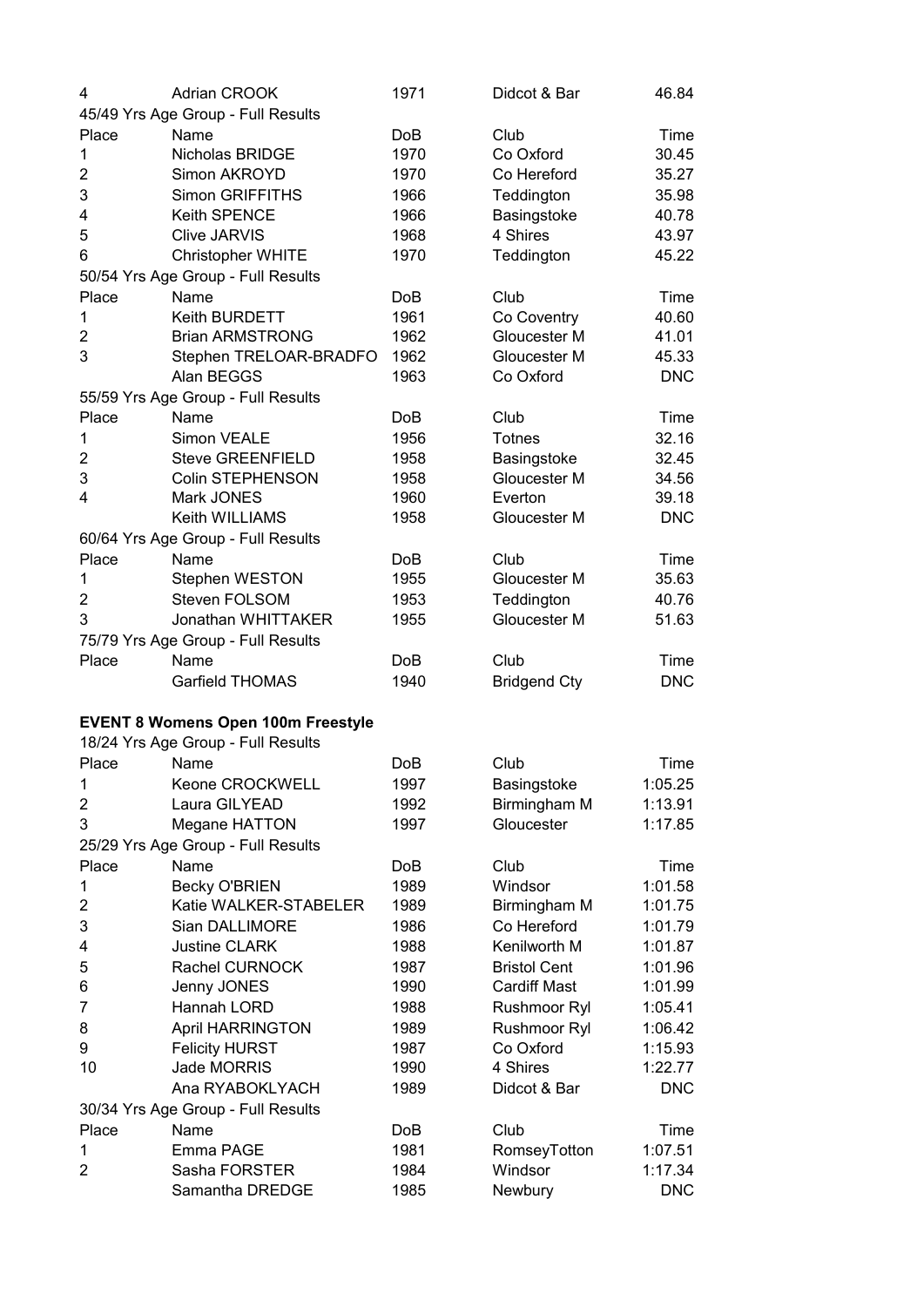|                | 35/39 Yrs Age Group - Full Results      |      |                     |            |
|----------------|-----------------------------------------|------|---------------------|------------|
| Place          | Name                                    | DoB  | Club                | Time       |
|                | Clare WILKINSON                         | 1976 | Kenilworth M        | <b>DNC</b> |
|                | 40/44 Yrs Age Group - Full Results      |      |                     |            |
| Place          | Name                                    | DoB  | Club                | Time       |
| 1              | <b>Melanie MCWHIRTER</b>                | 1973 | Kenilworth M        | 1:05.20    |
| $\overline{2}$ | Justine DOODY                           | 1972 | Wolv'hampton        | 1:10.01    |
| 3              | Sophie MATTHEWS                         | 1974 | Kenilworth M        | 1:10.03    |
| 4              | Sue GEILL                               | 1971 | Kenilworth M        | 1:13.65    |
| 5              | Emma BEXSON                             | 1975 | <b>Strat Sharks</b> | 1:19.86    |
|                | Laura DORMER                            | 1975 | Bournemouth         | <b>DNC</b> |
|                | 45/49 Yrs Age Group - Full Results      |      |                     |            |
| Place          | Name                                    | DoB  | Club                | Time       |
| 1              | Jeanne PETIT                            | 1970 | Chesham             | 1:06.74    |
| $\overline{2}$ | Lisa JONES                              | 1968 | Gloucester M        | 1:13.36    |
| 3              | <b>Claire DARBY</b>                     | 1966 | Co Coventry         | 1:15.58    |
| 4              | Ali SKIRVIN                             | 1969 | <b>Strat Sharks</b> | 1:15.91    |
| 5              | Penny HOGEVOLD                          | 1968 | Newbury             | 1:18.55    |
| 6              | Denise CUER                             | 1968 | Co Newport          | 1:33.22    |
|                | <b>Rhian ANDREWS</b>                    | 1969 | Gloucester M        | DQ ST      |
|                | 50/54 Yrs Age Group - Full Results      |      |                     |            |
| Place          | Name                                    | DoB  | Club                | Time       |
| 1              | Rebecca JENKINSON                       | 1963 | <b>Exeter City</b>  | 1:09.46    |
| $\overline{2}$ | Susan WATT                              | 1962 | Droitwich           | 1:13.78    |
| 3              | Nicola GAUNT                            | 1963 | <b>Stroud Mast</b>  | 1:21.35    |
| 4              | <b>Alison WHITEMAN</b>                  | 1962 | Droitwich           | 1:22.09    |
|                | Michele CROWLEY                         | 1961 | L B Hounslow        | <b>DNC</b> |
|                | 55/59 Yrs Age Group - Full Results      |      |                     |            |
| Place          | Name                                    | DoB  | Club                | Time       |
| 1              | Helen KULA-PRZEZWANSKI                  | 1959 | Gloucester M        | 1:09.57    |
| 2              | Sharon MCLELLAN                         | 1958 | Sudbury             | 1:20.93    |
| 3              | Anne NICHOLLS                           | 1957 | Gloucester M        | 1:26.11    |
| 4              | Mary HUTCHINSON                         | 1957 | <b>Bristol Mast</b> | 1:38.98    |
|                | 60/64 Yrs Age Group - Full Results      |      |                     |            |
| Place          | Name                                    | DoB  | Club                | Time       |
|                |                                         |      |                     |            |
| 1              | Elsa STEWART                            | 1954 | <b>Cardiff Mast</b> | 1:28.72    |
| 2              | Susan CRAMB<br>Sue HODGE                | 1954 | Birmingham M        | 1:34.72    |
|                |                                         | 1953 | Gloucester M        | <b>DNC</b> |
|                | 65/69 Yrs Age Group - Full Results      |      |                     |            |
| Place          | Name                                    | DoB  | Club                | Time       |
| 1              | Mary JOHNSON                            | 1950 | Mid Sussex          | 1:25.20    |
| 2              | Pauline COOKE                           | 1948 | Birmingham M        | 1:27.04    |
| 3              | Andrea MINOR                            | 1948 | South Beds          | 1:37.94    |
| 4              | Jane BROWN                              | 1949 | Gloucester M        | 1:44.24    |
| 5              | <b>Annette BUGAIGHIS</b>                | 1950 | Gloucester M        | 1:48.43    |
|                | 70/74 Yrs Age Group - Full Results      |      |                     |            |
| Place          | Name                                    | DoB  | Club                | Time       |
| 1              | Jean HOWARD-JONES                       | 1943 | Poole               | 1:23.67    |
|                | 75/79 Yrs Age Group - Full Results      |      |                     |            |
| Place          | Name                                    | DoB  | Club                | Time       |
| 1              | Janet MASTERS                           | 1940 | South Beds          | 1:42.43    |
|                |                                         |      |                     |            |
|                | <b>EVENT 9 Mens Open 100m Freestyle</b> |      |                     |            |
|                | 18/24 Yrs Age Group - Full Results      |      |                     |            |
| Place          | Name                                    | DoB  | Club                | Time       |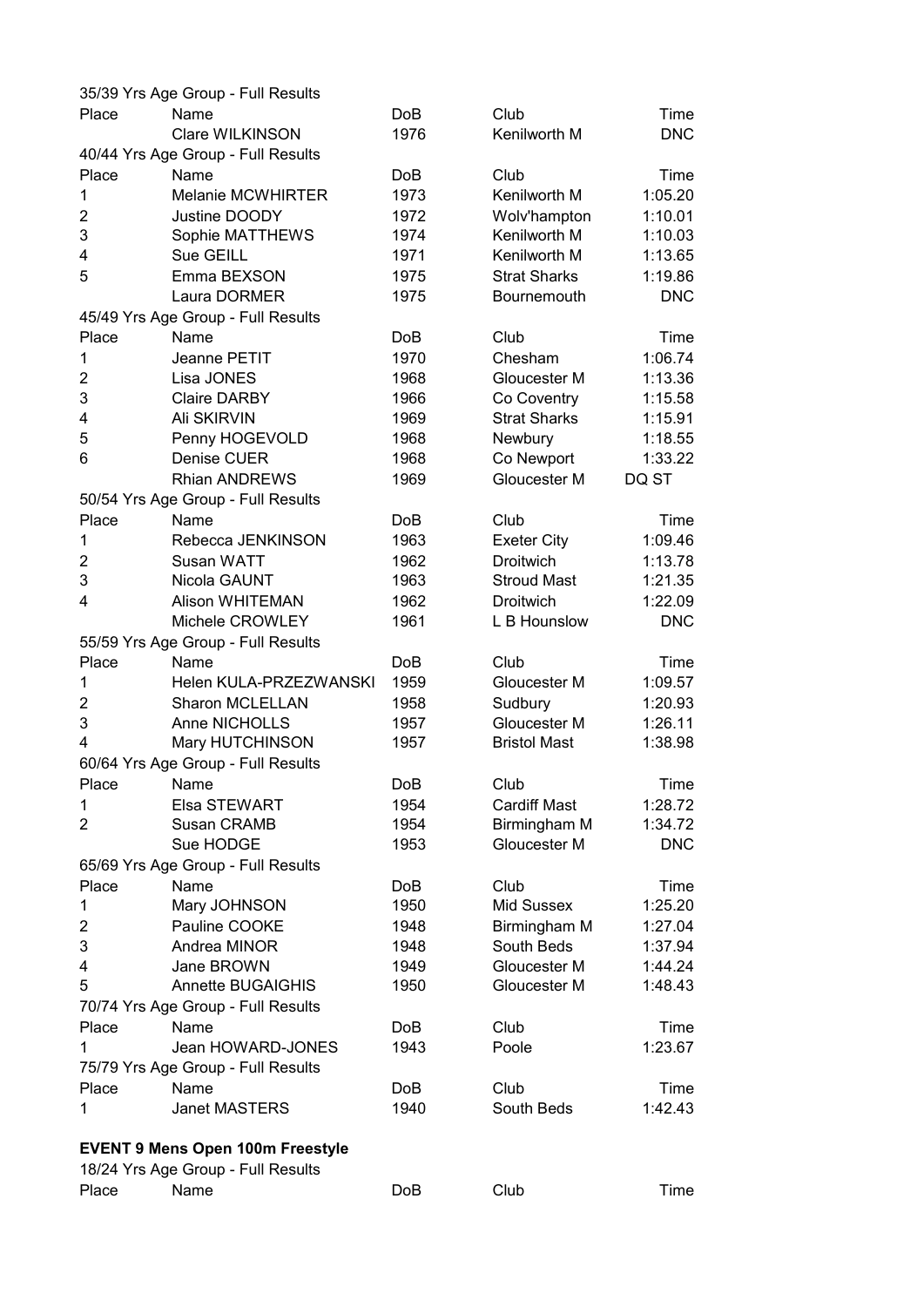| 1              | Harry OLIVER                       | 1994 | <b>Bath Dolphin</b> | 1:01.83    |
|----------------|------------------------------------|------|---------------------|------------|
| $\overline{2}$ | <b>Adam NAYLOR</b>                 | 1993 | Gloucester M        | 1:03.13    |
| 3              | <b>Thomas MILLS</b>                | 1994 | RomseyTotton        | 1:07.40    |
|                | 25/29 Yrs Age Group - Full Results |      |                     |            |
| Place          | Name                               | DoB  | Club                | Time       |
| 1              | Stephen WILLGRESS                  | 1989 | Rushmoor Ryl        | 58.73      |
| $\overline{2}$ | Adam WARNER                        | 1990 | Hillingdon          | 58.82      |
| 3              | <b>Tomas STEWART</b>               | 1986 | <b>Cardiff Mast</b> | 1:02.65    |
| 4              | Greg KYD                           | 1988 | <b>Bridgwater</b>   | 1:05.21    |
|                | <b>Graham BRUCE</b>                | 1990 | Rushmoor Ryl        | <b>DNC</b> |
|                | Danny MCSWEENEY                    | 1986 | Devonport           | <b>DNC</b> |
|                | 30/34 Yrs Age Group - Full Results |      |                     |            |
| Place          | Name                               | DoB  | Club                | Time       |
| 1              | <b>Oliver BARNES</b>               | 1981 | Gloucester M        | 57.40      |
| 2              | Christopher JENKINSON              | 1983 | Droitwich           | 1:01.60    |
| 3              | <b>Jack STAPLES</b>                | 1985 | Basingstoke         | 1:02.15    |
| 4              | <b>Matthew HOCKIN</b>              | 1984 | Crediton            | 1:04.39    |
| 5              | <b>Adrian SURESHKUMAR</b>          | 1984 | <b>Bracknell</b>    | 1:08.50    |
| 6              | <b>Richard HINSLEY</b>             | 1985 | Lichfield           | 1:09.34    |
|                | 35/39 Yrs Age Group - Full Results |      |                     |            |
| Place          | Name                               | DoB  | Club                | Time       |
| 1              | Peter GLEED                        | 1978 | Southwold           | 58.50      |
| $\overline{2}$ | <b>Andrew GRIFFIN</b>              | 1979 | Gloucester M        | 59.44      |
| 3              | Peter GOWER                        | 1976 | Newbury             | 1:03.94    |
| 4              | <b>Andrew TARR</b>                 | 1978 | <b>Stroud Mast</b>  | 1:11.67    |
|                | John SMITH                         | 1976 | Co Coventry         | <b>DNC</b> |
|                | Tom CROKE                          | 1978 | Torfaen D           | <b>DNC</b> |
|                | 40/44 Yrs Age Group - Full Results |      |                     |            |
| Place          | Name                               | DoB  | Club                | Time       |
| 1              | Mark DEAKIN                        | 1971 | Teddington          | 58.49      |
| $\overline{2}$ | <b>Matt BAILEY</b>                 | 1972 | Gloucester M        | 58.73      |
| 3              | Samuel RUBIO ORTEGA                | 1975 | Sevill Maste        | 1:01.17    |
| 4              | David STANNARD                     | 1971 | Reading             | 1:01.44    |
| 5              | Mark HARRISON                      | 1973 | Co Oxford           | 1:04.06    |
| 6              | <b>Ellis HAMILTON</b>              | 1974 | Birmingham M        | 1:06.24    |
| 7              | Simon HART                         | 1973 | RomseyTotton        | 1:11.52    |
| 8              | Luca MILANA                        | 1972 | Spencer             | 1:12.65    |
|                | Gary DRESSEL                       | 1971 | <b>Bracknell</b>    | <b>DNC</b> |
|                | 45/49 Yrs Age Group - Full Results |      |                     |            |
| Place          | Name                               | DoB  | Club                | Time       |
| 1              | <b>Paul CLEMENCE</b>               | 1970 | <b>East Leeds</b>   | $54.21*$   |
| 2              | Michael HODGSON                    | 1967 | Guildford Ct        | 55.16      |
| 3              | <b>Spencer TURNER</b>              | 1969 | Basingstoke         | 56.11      |
| 4              | Fernando VICARIA                   | 1970 | Newbury             | 57.84      |
| 5              | Simon AKROYD                       | 1970 | Co Hereford         | 1:06.32    |
| 6              | Keith SPENCE                       | 1966 | Basingstoke         | 1:24.32    |
| 7              | Danny BAKER                        | 1967 | <b>Stroud Mast</b>  | 1:27.23    |
|                | 50/54 Yrs Age Group - Full Results |      |                     |            |
| Place          | Name                               | DoB  | Club                | Time       |
| 1              | Andrew HOOPER                      | 1963 | Teddington          | 1:01.49    |
| 2              | David MILBURN                      | 1962 | Newbury             | 1:01.58    |
| 3              | <b>Stephen HARES</b>               | 1965 | <b>Bristol Mast</b> | 1:03.50    |
| 4              | Graeme NICHOLSON                   | 1965 | Newbury             | 1:04.30    |
| 5              | <b>Brian ARMSTRONG</b>             | 1962 | Gloucester M        | 1:08.81    |
| 6              | lan YATES                          | 1962 | <b>Bridgend Cty</b> | 1:09.35    |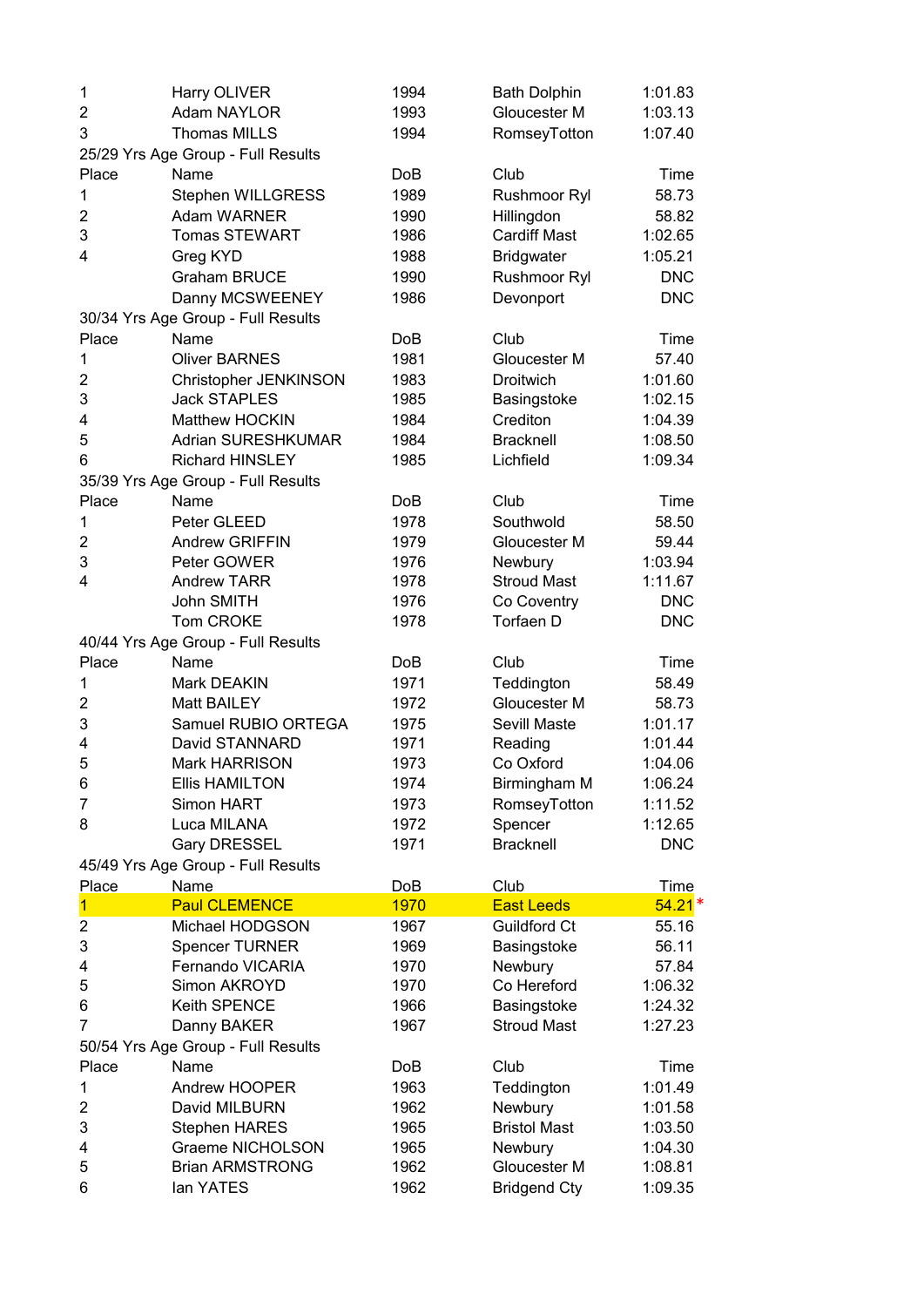| $\overline{7}$ | <b>Patrick ALLEN</b>               | 1962       | <b>Guildford Ct</b> | 1:09.70    |
|----------------|------------------------------------|------------|---------------------|------------|
| 8              | Keith BURDETT                      | 1961       | Co Coventry         | 1:15.25    |
| 9              | Stephen TRELOAR-BRADFO             | 1962       | Gloucester M        | 1:18.10    |
|                | Alan BEGGS                         | 1963       | Co Oxford           | <b>DNC</b> |
|                | <b>Mark PARTRIDGE</b>              | 1963       | <b>Stroud Mast</b>  | <b>DNC</b> |
|                | 55/59 Yrs Age Group - Full Results |            |                     |            |
| Place          | Name                               | <b>DoB</b> | Club                | Time       |
| 1              | Simon VEALE                        | 1956       | <b>Totnes</b>       | 1:02.99    |
| 2              | Peter HAYWARD                      | 1959       | D.T.S               | 1:05.30    |
| 3              | Mark JONES                         | 1960       | Everton             | 1:07.15    |
| 4              | Mark STRAW                         | 1958       | Basingstoke         | 1:10.43    |
| 5              | Paul SEXTON                        | 1959       | Didcot & Bar        | 1:19.67    |
|                | <b>Steve GREENFIELD</b>            | 1958       | Basingstoke         | <b>DNC</b> |
|                | 60/64 Yrs Age Group - Full Results |            |                     |            |
| Place          | Name                               | DoB        | Club                | Time       |
| 1              | <b>Stuart SHERMAN</b>              | 1955       | <b>Cardiff Mast</b> | 1:07.11    |
| 2              | Steven FOLSOM                      | 1953       | Teddington          | 1:07.60    |
| 3              | Robert HUTCHINSON                  | 1953       | <b>Bristol Mast</b> | 1:09.07    |
| 4              | Robert CRAMB                       | 1953       | Birmingham M        | 1:10.33    |
| 5              | Peter ILES                         | 1953       | South Beds          | 1:11.68    |
| 6              | Richard WOODALL                    | 1955       | <b>Wolv Master</b>  | 1:19.80    |
| 7              | Jonathan WHITTAKER                 | 1955       | Gloucester M        | 1:30.83    |
|                | 65/69 Yrs Age Group - Full Results |            |                     |            |
| Place          | Name                               | <b>DoB</b> | Club                | Time       |
| 1              | <b>Terence THORNE</b>              | 1950       | East Anglian        | 1:11.11    |
|                | 70/74 Yrs Age Group - Full Results |            |                     |            |
| Place          | Name                               | DoB        | Club                | Time       |
| 1              | Michael WAKE                       | 1941       | SevenoaksTri        | 1:16.46    |
|                | David HALL                         | 1942       | Witney              | <b>DNC</b> |
|                | <b>Tony CHERRINGTON</b>            | 1942       | Gloucester M        | <b>DNC</b> |
|                | 75/79 Yrs Age Group - Full Results |            |                     |            |
| Place          | Name                               | <b>DoB</b> | Club                | Time       |
| 1              | <b>Geoff STOKES</b>                | 1939       | Rushmoor Ryl        | 1:17.25    |
| $\overline{2}$ | Malcolm ADKINS                     | 1939       | Shrewsbury          | 1:52.74    |

## **EVENT 10 Mens/Ladies Open 400m IM**

This event is sponsored by Montpellier Asset Management

|                | MENS 25/29 Yrs Age Group - Full Results |      |                   |            |
|----------------|-----------------------------------------|------|-------------------|------------|
| Place          | Name                                    | DoB. | Club              | Time       |
| 1              | Adam WARNER                             | 1990 | Hillingdon        | 5:09.62    |
| 2              | Greg KYD                                | 1988 | <b>Bridgwater</b> | 6:23.74    |
|                | Graeme SPENCE                           | 1986 | Co Oxford         | <b>DNC</b> |
|                | MENS 30/34 Yrs Age Group - Full Results |      |                   |            |
| Place          | Name                                    | DoB  | Club              | Time       |
|                | Luke SWAIN                              | 1983 | Birmingham M      | 5:50.35    |
| 2              | Christopher JENKINSON                   | 1983 | <b>Droitwich</b>  | 6:14.52    |
|                | MENS 35/39 Yrs Age Group - Full Results |      |                   |            |
| Place          | Name                                    | DoB  | Club              | Time       |
| 1              | David DENNY                             | 1976 | Co Oxford         | 4:49.11    |
| 2              | Samuel CHADWICK                         | 1979 | Godalming         | 5:35.48    |
| 3              | <b>Joel VEGA FLORES</b>                 | 1979 | Kenilworth M      | 6:16.67    |
|                | MENS 40/44 Yrs Age Group - Full Results |      |                   |            |
| Place          | Name                                    | DoB  | Club              | Time       |
| 1              | <b>Gary BENNELL</b>                     | 1974 | Kidlington        | 5:54.75    |
| $\overline{2}$ | <b>Scott GARRETT</b>                    | 1971 | Calne Alpha       | 6:17.46    |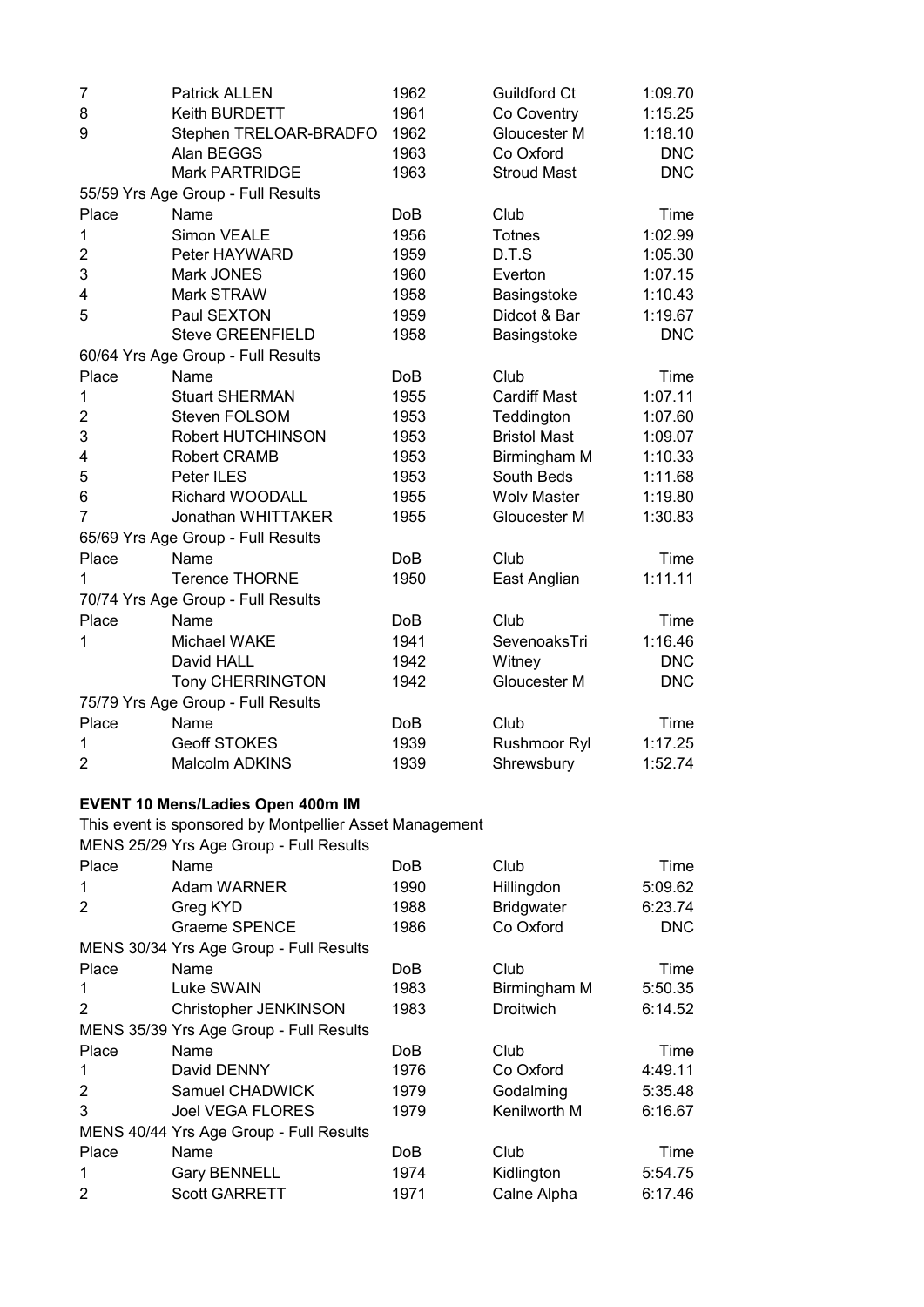|                | MENS 45/49 Yrs Age Group - Full Results         |                 |                     |            |
|----------------|-------------------------------------------------|-----------------|---------------------|------------|
| Place          | Name                                            | <b>DoB</b>      | Club                | Time       |
| 1              | Darren BEER                                     | 1967            | Crediton            | 5:19.91    |
| $\overline{2}$ | Matthew GOMEZ                                   | 1966            | Co Oxford           | 5:33.54    |
|                | <b>Nigel VICKERS</b>                            | 1966            | Rushmoor Ryl        | <b>DNC</b> |
|                | MENS 50/54 Yrs Age Group - Full Results         |                 |                     |            |
| Place          | Name                                            | DoB             | Club                | Time       |
| 1              | Keith BURDETT                                   | 1961            | Co Coventry         | 6:38.15    |
|                | MENS 55/59 Yrs Age Group - Full Results         |                 |                     |            |
| Place          | Name                                            | DoB             | Club                | Time       |
| 1              | Mark JONES                                      | 1960            | Everton             | 5:46.55    |
| $\overline{2}$ | <b>Alastair GIBB</b>                            | 1960            | <b>Team Luton</b>   | 5:59.05    |
| 3              | Jim HUNT                                        | 1958            | Birmingham M        | 7:30.01    |
|                | MENS 65/69 Yrs Age Group - Full Results         |                 |                     |            |
| Place          | Name                                            | DoB             | Club                | Time       |
| 1              | <b>Stuart MCLELLAN</b>                          | 1949            | Sudbury             | 6:49.11    |
|                | WOMENS 25/29 Yrs Age Group - Full Results       |                 |                     |            |
| Place          | Name                                            | DoB             | Club                | Time       |
| 1              | Naomi REYNOLDS                                  | 1990            | Newbury             | 5:46.01    |
|                | <b>Becky O'BRIEN</b>                            | 1989            | Windsor             | <b>DNC</b> |
|                | WOMENS 30/34 Yrs Age Group - Full Results       |                 |                     |            |
| Place          | Name                                            | Do <sub>B</sub> | Club                | Time       |
| 1              | <b>Clare TURNER</b>                             | 1984            | Gloucester M        | 5:45.37    |
|                | WOMENS 35/39 Yrs Age Group - Full Results       |                 |                     |            |
| Place          | Name                                            | Do <sub>B</sub> | Club                | Time       |
| 1              | Alison PEAKMAN                                  | 1979            | Birmingham M        | 5:46.30    |
|                | WOMENS 40/44 Yrs Age Group - Full Results       |                 |                     |            |
| Place          | Name                                            | DoB             | Club                | Time       |
| 1              | Nicola LATTY                                    | 1971            | Oundle              | 5:20.31    |
|                | WOMENS 50/54 Yrs Age Group - Full Results       |                 |                     |            |
| Place          | Name                                            | DoB             | Club                | Time       |
| 1              | <b>Allie PRICE</b>                              | 1965            | <b>Cardiff Mast</b> | 5:46.67    |
| $\overline{2}$ | <b>Blan WALKER</b>                              | 1963            | Witney              | 7:08.78    |
|                | WOMENS 55/59 Yrs Age Group - Full Results       |                 |                     |            |
| Place          | Name                                            | DoB             | Club                | Time       |
| 1              | <b>Esther ISEPPI</b>                            | 1958            |                     | 6:05.04    |
| $\overline{2}$ | Amanda HEATH                                    | 1957            | Spencer<br>Spencer  | 6:25.33    |
| 3              | <b>Frances BAKER</b>                            | 1960            | Launceston          | 6:52.55    |
| 4              | Amanda DOYLE                                    | 1956            | Dorking             | 7:03.04    |
|                | WOMENS 60/64 Yrs Age Group - Full Results       |                 |                     |            |
|                |                                                 |                 |                     | Time       |
| Place          | Name                                            | DoB             | Club                |            |
| 1              | Jayne BALL                                      | 1954            | Gloucester M        | 6:44.24    |
|                |                                                 |                 |                     |            |
|                | <b>EVENT 11 Mens/Ladies Open 200m Freestyle</b> |                 |                     |            |
|                | This event is sponsored by EC Merrett Ltd       |                 |                     |            |
|                | MENS 18/24 Yrs Age Group - Full Results         |                 |                     |            |
| Place          | Name                                            | DoB             | Club                | Time       |
| 1              | Harry OLIVER                                    | 1994            | <b>Bath Dolphin</b> | 2:14.95    |
|                | MENS 25/29 Yrs Age Group - Full Results         |                 |                     |            |
| Place          | Name                                            | DoB             | Club                | Time       |
| 1              | Adam WARNER                                     | 1990            | Hillingdon          | 2:09.17    |
| $\overline{2}$ | Stephen WILLGRESS                               | 1989            | <b>Rushmoor Ryl</b> | 2:12.79    |
| 3              | Greg KYD                                        | 1988            | <b>Bridgwater</b>   | 2:28.65    |
| 4              | <b>Jack EATON</b>                               | 1988            | Banbury             | 2:41.97    |
|                | <b>Tomas STEWART</b>                            | 1986            | <b>Cardiff Mast</b> | <b>DNC</b> |

| Club                | Time       |
|---------------------|------------|
| Crediton            | 5:19.91    |
| Co Oxford           | 5:33.54    |
| <b>Rushmoor Ryl</b> | <b>DNC</b> |
| Club                | Time       |
| Co Coventry         | 6:38.15    |
| Club                | Time       |
| Everton             | 5:46.55    |
| <b>Team Luton</b>   | 5:59.05    |
| Birmingham M        | 7:30.01    |
| Club                | Time       |
| Sudbury             | 6:49.11    |
| Club                | Time       |
| Newbury             | 5:46.01    |
| Windsor             | <b>DNC</b> |
| Club                | Time       |
| Gloucester M        | 5:45.37    |
| Club                | Time       |
| Birmingham M        | 5:46.30    |
| Club                | Time       |
| Oundle              | 5:20.31    |
| Club                | Time       |
| <b>Cardiff Mast</b> | 5:46.67    |
| Witney              | 7:08.78    |
| Club                | Time       |
| Spencer             | 6:05.04    |
| Spencer             | 6:25.33    |
| Launceston          | 6:52.55    |
| Dorking             | 7:03.04    |
| Club                | Time       |
| Gloucester M        | 6:44.24    |
| Club                | Time       |
| <b>Bath Dolphin</b> | 2:14.95    |
| Club                | Time       |
| Hillingdon          | 2:09.17    |
| Rushmoor Ryl        | 2:12.79    |
| <b>Bridgwater</b>   | 2:28.65    |
| <b>Banbury</b>      | 2.4197     |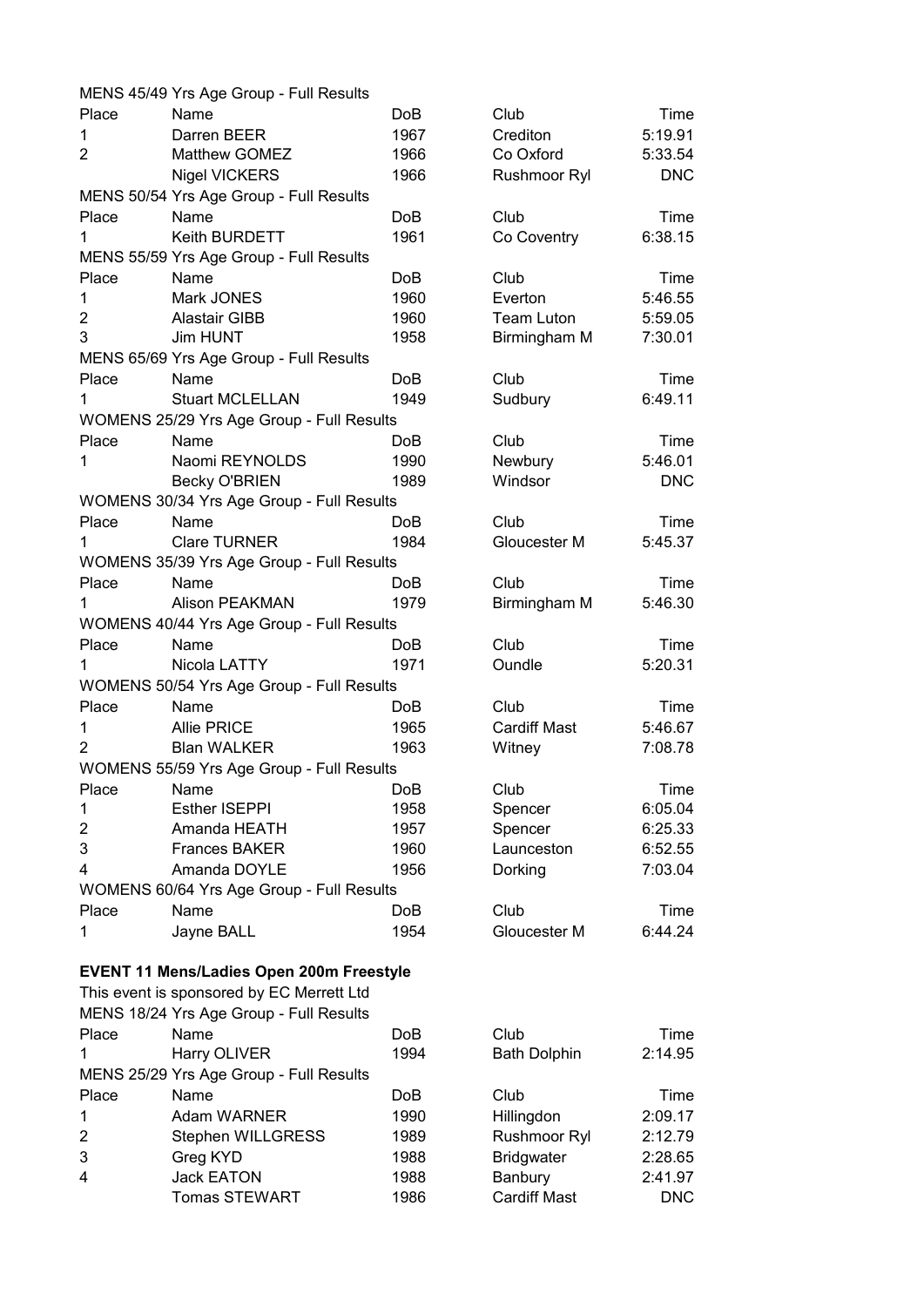|                | MENS 30/34 Yrs Age Group - Full Results |            |                     |            |
|----------------|-----------------------------------------|------------|---------------------|------------|
| Place          | Name                                    | <b>DoB</b> | Club                | Time       |
| 1              | Luke SWAIN                              | 1983       | Birmingham M        | 2:18.20    |
| $\overline{2}$ | <b>Matthew HOCKIN</b>                   | 1984       | Crediton            | 2:24.51    |
| 3              | Christopher JENKINSON                   | 1983       | Droitwich           | 2:32.70    |
| 4              | Adrian SURESHKUMAR                      | 1984       | <b>Bracknell</b>    | 2:33.64    |
|                | MENS 35/39 Yrs Age Group - Full Results |            |                     |            |
| Place          | Name                                    | DoB        | Club                | Time       |
| 1              | David DENNY                             | 1976       | Co Oxford           | 2:01.06    |
| 2              | Samuel CHADWICK                         | 1979       | Godalming           | 2:15.67    |
| 3              | Andrew GRIFFIN                          | 1979       | Gloucester M        | 2:22.22    |
| 4              | Peter GOWER                             | 1976       | Newbury             | 2:23.88    |
| 5              | <b>Joel VEGA FLORES</b>                 | 1979       | Kenilworth M        | 2:30.96    |
|                | Tom CROKE                               | 1978       | Torfaen D           | <b>DNC</b> |
|                | John SMITH                              | 1976       | Co Coventry         | <b>DNC</b> |
|                | MENS 40/44 Yrs Age Group - Full Results |            |                     |            |
| Place          | Name                                    | <b>DoB</b> | Club                | Time       |
| 1              | Mark DEAKIN                             | 1971       | Teddington          | 2:11.21    |
| 2              | David STANNARD                          | 1971       | Reading             | 2:13.88    |
| 3              | Mark HARRISON                           | 1973       | Co Oxford           | 2:27.80    |
|                | <b>Gary DRESSEL</b>                     | 1971       | <b>Bracknell</b>    | <b>DNC</b> |
|                | MENS 45/49 Yrs Age Group - Full Results |            |                     |            |
| Place          | Name                                    | <b>DoB</b> | Club                | Time       |
| 1              | Matthew GOMEZ                           | 1966       | Co Oxford           | 2:14.69    |
| 2              | Darren BEER                             | 1967       | Crediton            | 2:18.42    |
| 3              | Keith SPENCE                            | 1966       | Basingstoke         | 3:07.25    |
|                | MENS 50/54 Yrs Age Group - Full Results |            |                     |            |
| Place          | Name                                    | <b>DoB</b> | Club                | Time       |
| 1              | David MILBURN                           | 1962       | Newbury             | 2:17.38    |
| 2              | <b>Stephen HARES</b>                    | 1965       | <b>Bristol Mast</b> | 2:18.13    |
| 3              | <b>Brian ARMSTRONG</b>                  | 1962       | Gloucester M        | 2:31.88    |
| 4              | lan YATES                               | 1962       | <b>Bridgend Cty</b> | 2:34.78    |
| 5              | <b>Patrick ALLEN</b>                    | 1962       | <b>Guildford Ct</b> | 2:35.85    |
| 6              | lan CLAGUE                              | 1963       | Newbury             | 2:40.24    |
| $\overline{7}$ | Keith BURDETT                           | 1961       | Co Coventry         | 2:46.61    |
|                | Alan BEGGS                              | 1963       | Co Oxford           | <b>DNC</b> |
|                | MENS 55/59 Yrs Age Group - Full Results |            |                     |            |
| Place          | Name                                    | DoB        | Club                | Time       |
| 1              | Mark JONES                              | 1960       | Everton             | 2:22.60    |
| 2              | Alastair GIBB                           | 1960       | <b>Team Luton</b>   | 2:28.58    |
| 3              | Mark STRAW                              | 1958       | Basingstoke         | 2:32.66    |
| 4              | Paul SEXTON                             | 1959       | Didcot & Bar        | 2:58.99    |
|                | Paul HARE                               | 1960       | Croydon Amph        | <b>DNC</b> |
|                | MENS 60/64 Yrs Age Group - Full Results |            |                     |            |
| Place          | Name                                    | DoB        | Club                | Time       |
| 1              | <b>Trevor CLARKE</b>                    | 1954       | Kenilworth M        | 2:26.72    |
| 2              | Steven FOLSOM                           | 1953       | Teddington          | 2:28.13    |
| 3              | Stephen WESTON                          | 1955       | Gloucester M        | 2:37.69    |
| 4              | Peter ILES                              | 1953       | South Beds          | 2:40.69    |
| 5              | Robert CRAMB                            | 1953       | Birmingham M        | 2:49.24    |
| 6              | Jonathan WHITTAKER                      | 1955       | Gloucester M        | 3:17.36    |
|                | MENS 65/69 Yrs Age Group - Full Results |            |                     |            |
| Place          | Name                                    | DoB        | Club                | Time       |
| 1              | <b>Stuart MCLELLAN</b>                  | 1949       | Sudbury             | 2:43.77    |
|                | <b>Terence THORNE</b>                   | 1950       | East Anglian        | <b>DNC</b> |
|                |                                         |            |                     |            |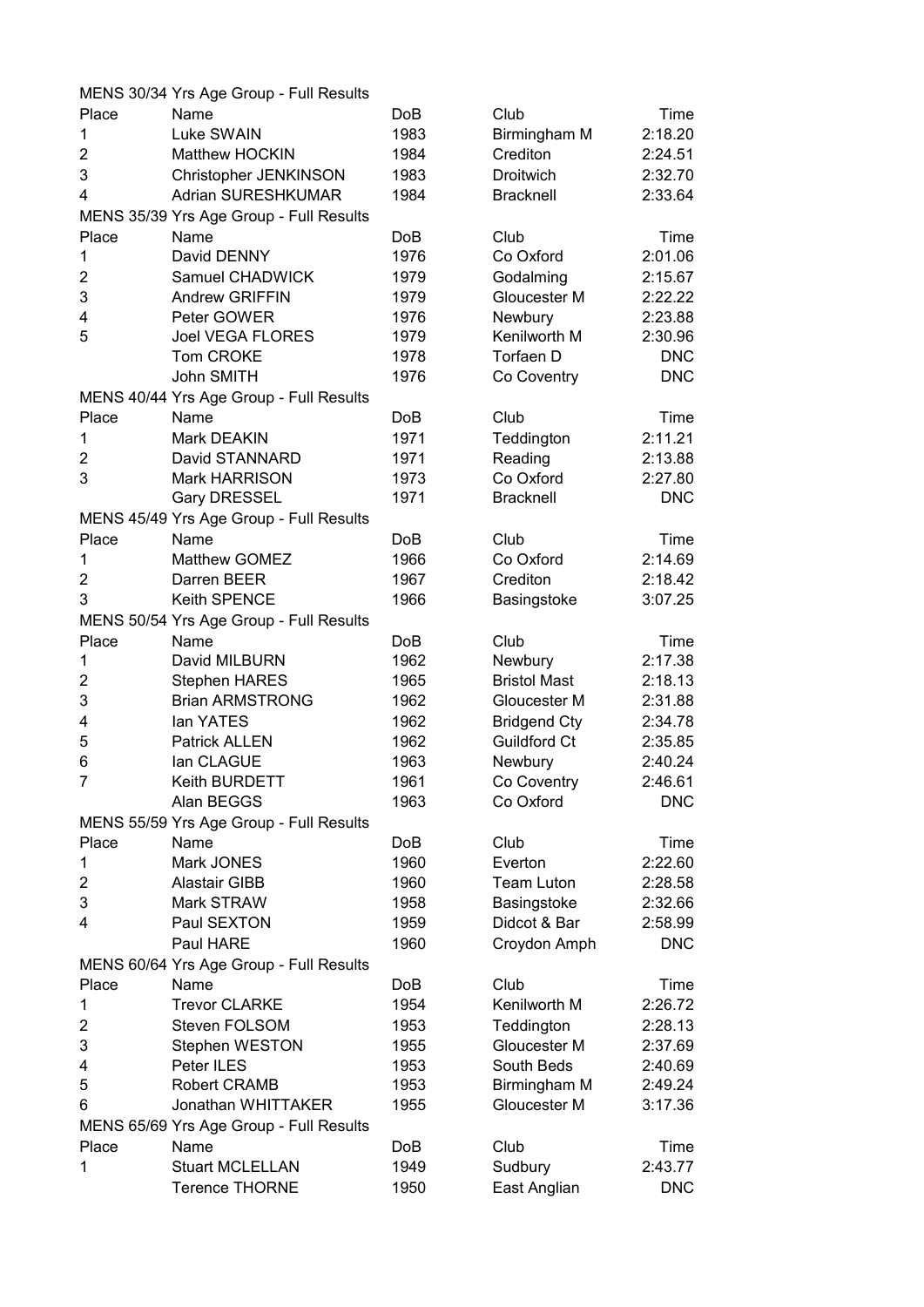|                | MENS 70/74 Yrs Age Group - Full Results   |                 |                     |            |
|----------------|-------------------------------------------|-----------------|---------------------|------------|
| Place          | Name                                      | DoB             | Club                | Time       |
| 1              | Michael WAKE                              | 1941            | SevenoaksTri        | 2:52.30    |
|                | David HALL                                | 1942            | Witney              | <b>DNC</b> |
|                | <b>Tony CHERRINGTON</b>                   | 1942            | Gloucester M        | <b>DNC</b> |
|                | MENS 75/79 Yrs Age Group - Full Results   |                 |                     |            |
| Place          | Name                                      | DoB             | Club                | Time       |
| 1              | Keith INGRAM                              | 1940            | Birmingham M        | 2:51.45    |
| $\overline{2}$ | <b>Geoff STOKES</b>                       | 1939            | Rushmoor Ryl        | 2:52.03    |
| 3              | Malcolm ADKINS                            | 1939            | Shrewsbury          | 4:06.02    |
|                | WOMENS 18/24 Yrs Age Group - Full Results |                 |                     |            |
| Place          | Name                                      | <b>DoB</b>      | Club                | Time       |
| 1              | Alice ROGERS                              | 1995            | <b>Bath Dolphin</b> | 2:19.62    |
| $\overline{2}$ | Megane HATTON                             | 1997            | Gloucester          | 2:52.08    |
|                | WOMENS 25/29 Yrs Age Group - Full Results |                 |                     |            |
| Place          | Name                                      | DoB             | Club                | Time       |
| 1              | <b>Becky O'BRIEN</b>                      | 1989            | Windsor             | 2:13.20    |
| 2              | Katie WALKER-STABELER                     | 1989            | Birmingham M        | 2:14.69    |
| 3              | Jenny JONES                               | 1990            | <b>Cardiff Mast</b> | 2:16.03    |
| 4              | <b>Rachel CURNOCK</b>                     | 1987            | <b>Bristol Cent</b> | 2:16.41    |
| 5              | <b>April HARRINGTON</b>                   | 1989            | Rushmoor Ryl        | 2:21.47    |
|                | WOMENS 30/34 Yrs Age Group - Full Results |                 |                     |            |
| Place          | Name                                      | <b>DoB</b>      | Club                | Time       |
| 1              | Emma PAGE                                 | 1981            | RomseyTotton        | 2:34.95    |
|                | WOMENS 35/39 Yrs Age Group - Full Results |                 |                     |            |
| Place          | Name                                      | DoB             | Club                | Time       |
| 1              | Zsuzsanna FELVEGI                         | 1979            | Co Oxford           | 2:30.61    |
| 2              | Michelle CHOPRA                           | 1980            | Devonport           | 2:31.05    |
|                | <b>Clare WILKINSON</b>                    | 1976            | Kenilworth M        | <b>DNC</b> |
|                | WOMENS 40/44 Yrs Age Group - Full Results |                 |                     |            |
| Place          | Name                                      | DoB             | Club                | Time       |
| 1              | Jessica WOODDISSE                         | 1975            | <b>Stroud Mast</b>  | 2:17.63    |
| 2              | Nicola LATTY                              | 1971            | Oundle              | 2:18.51    |
| 3              | <b>Melanie MCWHIRTER</b>                  | 1973            | Kenilworth M        | 2:21.88    |
| 4              | Justine DOODY                             | 1972            | Wolv'hampton        | 2:33.37    |
| 5              | Sophie MATTHEWS                           | 1974            | Kenilworth M        | 2:33.94    |
| 6              | Sue GEILL                                 | 1971            | Kenilworth M        | 2:42.00    |
| 7              | Diane ASBURY                              | 1975            | Wolv'hampton        | 2:46.65    |
| 8              | Emma BEXSON                               | 1975            | <b>Strat Sharks</b> | 2:56.03    |
|                | Laura DORMER                              | 1975            | Bournemouth         | <b>DNC</b> |
|                | Sarah VALE                                | 1975            | Llantrisant         | <b>DNC</b> |
|                | WOMENS 45/49 Yrs Age Group - Full Results |                 |                     |            |
| Place          | Name                                      | DoB             | Club                | Time       |
| 1              | Lisa JONES                                | 1968            | Gloucester M        | 2:36.85    |
| 2              | <b>Claire DARBY</b>                       | 1966            | Co Coventry         | 2:49.94    |
| 3              | <b>Catherine SHEARN</b>                   | 1969            | Basingstoke         | 3:08.26    |
| 4              | Denise CUER                               | 1968            | Co Newport          | 3:21.01    |
|                | WOMENS 50/54 Yrs Age Group - Full Results |                 |                     |            |
| Place          | Name                                      | Do <sub>B</sub> | Club                | Time       |
| 1              | Susan WATT                                | 1962            | Droitwich           | 2:40.87    |
|                | Sandra - Jane JONES                       | 1964            | Gloucester M        | <b>DNC</b> |
|                | Michele CROWLEY                           | 1961            | L B Hounslow        | <b>DNC</b> |
|                | WOMENS 55/59 Yrs Age Group - Full Results |                 |                     |            |
| Place          | Name                                      | DoB             | Club                | Time       |
| 1              | Helen KULA-PRZEZWANSKI                    | 1959            | Gloucester M        | 2:34.26    |

| Club                | Time       |
|---------------------|------------|
| SevenoaksTri        | 2:52.30    |
| Witney              | <b>DNC</b> |
| Gloucester M        | <b>DNC</b> |
| Club                | Time       |
| Birmingham M        | 2:51.45    |
| Rushmoor Ryl        | 2:52.03    |
| Shrewsbury          | 4:06.02    |
| Club                | Time       |
| <b>Bath Dolphin</b> | 2:19.62    |
| Gloucester          | 2:52.08    |
| Club                | Time       |
| Windsor             | 2:13.20    |
| Birmingham M        | 2:14.69    |
| <b>Cardiff Mast</b> | 2:16.03    |
| <b>Bristol Cent</b> | 2:16.41    |
| Rushmoor Ryl        | 2:21.47    |
| Club                | Time       |
| RomseyTotton        | 2:34.95    |
| Club                | Time       |
| Co Oxford           | 2:30.61    |
| Devonport           | 2:31.05    |
| Kenilworth M        | <b>DNC</b> |
| Club                | Time       |
| <b>Stroud Mast</b>  | 2:17.63    |
| Oundle              | 2:18.51    |
| Kenilworth M        | 2:21.88    |
| Wolv'hampton        | 2:33.37    |
| Kenilworth M        | 2:33.94    |
| Kenilworth M        | 2:42.00    |
| Wolv'hampton        | 2:46.65    |
| <b>Strat Sharks</b> | 2:56.03    |
| Bournemouth         | <b>DNC</b> |
| Llantrisant         | <b>DNC</b> |
| Club                | Time       |
| Gloucester M        | 2:36.85    |
| Co Coventry         | 2:49.94    |
| Basingstoke         | 3:08.26    |
| Co Newport          | 3:21.01    |
| Club                | Time       |
| Droitwich           | 2:40.87    |
| Gloucester M        | <b>DNC</b> |
| L B Hounslow        | DNC        |
| Club                | Time       |
| Gloucester M        | 2:34.26    |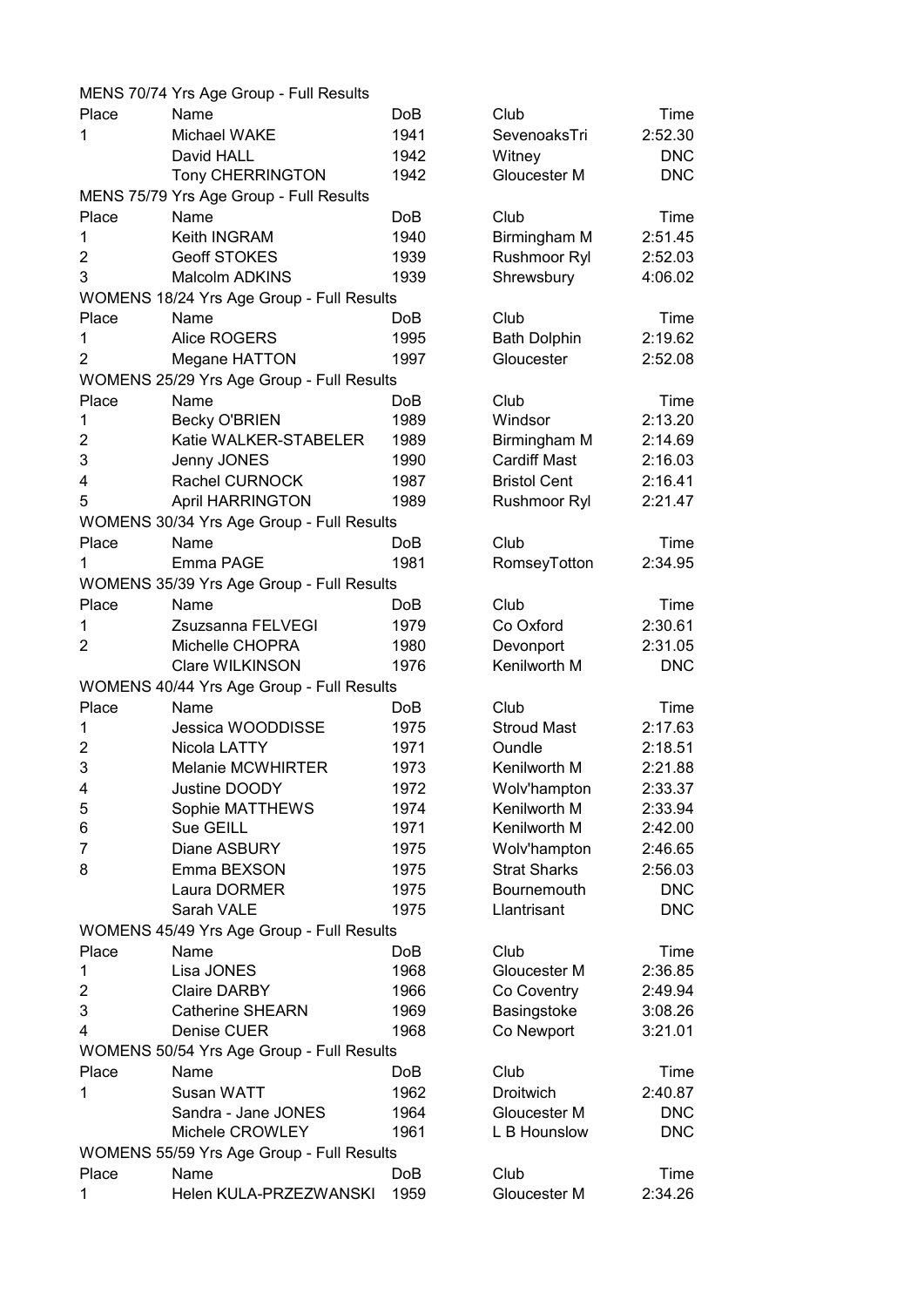| 2                   | Amanda HEATH                              | 1957            | Spencer                    | 2:40.17               |
|---------------------|-------------------------------------------|-----------------|----------------------------|-----------------------|
| 3                   | Amanda DOYLE                              | 1956            | Dorking                    | 2:52.98               |
| 4                   | Sharon MCLELLAN                           | 1958            | Sudbury                    | 2:53.44               |
|                     | WOMENS 60/64 Yrs Age Group - Full Results |                 |                            |                       |
| Place               | Name                                      | <b>DoB</b>      | Club                       | Time                  |
| 1                   | Susan CRAMB                               | 1954            | Birmingham M               | 3:23.65               |
| 2                   | Janice APPLETON                           | 1953            | <b>Bicester</b>            | 4:12.13               |
|                     | WOMENS 65/69 Yrs Age Group - Full Results |                 |                            |                       |
| Place               | Name                                      | <b>DoB</b>      | Club                       | Time                  |
| 1                   | Pauline COOKE                             | 1948            | Birmingham M               | 3:10.78               |
|                     | WOMENS 70/74 Yrs Age Group - Full Results |                 |                            |                       |
| Place               | Name                                      | <b>DoB</b>      | Club                       | Time                  |
| 1                   | Jean HOWARD-JONES                         | 1943            | Poole                      | 3:10.49               |
| $\overline{2}$      | Barbara LEGG                              | 1943            | <b>Bicester</b>            | 3:49.45               |
| 3                   | Janet BROWN                               | 1941            | <b>Bristol Mast</b>        | 3:52.33               |
|                     | WOMENS 75/79 Yrs Age Group - Full Results |                 |                            |                       |
| Place               | Name                                      | Do <sub>B</sub> | Club                       | Time                  |
| 1                   | <b>Janet MASTERS</b>                      | 1940            | South Beds                 | 3:45.64               |
|                     |                                           |                 |                            |                       |
|                     | <b>EVENT 12 Womens Open 100m IM</b>       |                 |                            |                       |
|                     | 18/24 Yrs Age Group - Full Results        |                 |                            |                       |
| Place               | <b>Name</b>                               | <b>DoB</b>      | Club                       | Time                  |
| 1                   | Eleanor GORDON                            | 1991            | <b>Bath Dolphin</b>        | 1:14.33               |
| $\overline{2}$      | Emma IRVINE                               | 1994            | South Beds                 | 1:14.62               |
| 3                   | Keone CROCKWELL                           | 1997            | Basingstoke                | 1:18.65               |
| 4                   | Laura GILYEAD                             | 1992            | Birmingham M               | 1:25.14               |
|                     | 25/29 Yrs Age Group - Full Results        |                 |                            |                       |
| Place               | Name                                      | <b>DoB</b>      | Club                       | Time                  |
| 1                   | <b>Becky O'BRIEN</b>                      | 1989            | Windsor                    | 1:11.38               |
| 2                   | Hannah LORD                               | 1988            | Rushmoor Ryl               | 1:15.62               |
| 3                   | Naomi REYNOLDS                            | 1990            | Newbury                    | 1:18.29               |
| 4                   | Jade MORRIS                               | 1990            | 4 Shires                   | 1:34.35               |
|                     | Ana RYABOKLYACH                           | 1989            | Didcot & Bar               | <b>DNC</b>            |
|                     | 30/34 Yrs Age Group - Full Results        |                 |                            |                       |
| Place               |                                           |                 | Club                       |                       |
|                     | Name<br>Emma HOCKIN                       | DoB             | Crediton                   | Time                  |
| 1<br>$\overline{2}$ | Sasha FORSTER                             | 1985<br>1984    |                            | 1:19.02               |
|                     |                                           |                 | Windsor                    | 1:33.09<br><b>DNC</b> |
|                     | Samantha DREDGE                           | 1985<br>1984    | Newbury                    | <b>DNC</b>            |
|                     | <b>Kirby DAWKINS</b>                      |                 | <b>Bath Dolphin</b>        |                       |
|                     | 35/39 Yrs Age Group - Full Results        |                 |                            |                       |
| Place<br>1          | Name                                      | DoB             | Club<br>Co Oxford          | Time<br>1:13.71       |
| $\overline{2}$      | Marta LORD<br><b>Alison PEAKMAN</b>       | 1980            |                            |                       |
|                     |                                           | 1979            | Birmingham M<br>Teddington | 1:15.05               |
| 3                   | <b>Joy RAVENHALL</b>                      | 1979            | Kenilworth M               | 1:18.59               |
|                     | Clare WILKINSON                           | 1976            |                            | <b>DNC</b>            |
|                     | 40/44 Yrs Age Group - Full Results        |                 |                            |                       |
| Place               | Name                                      | DoB             | Club                       | Time                  |
| 1                   | Sue PRICE                                 | 1971            | Rushmoor Ryl               | 1:17.62               |
| 2                   | Justine DOODY                             | 1972            | Wolv'hampton               | 1:21.27               |
| 3                   | Nancy MEW                                 | 1974            | Didcot & Bar               | 1:48.56               |
|                     | 45/49 Yrs Age Group - Full Results        |                 |                            |                       |
| Place               | Name                                      | DoB             | Club                       | Time                  |
| 1                   | Ali SKIRVIN                               | 1969            | <b>Strat Sharks</b>        | 1:22.62               |
| 2                   | Penny HOGEVOLD                            | 1968            | Newbury                    | 1:29.63               |
| 3                   | Carol LLOYD                               | 1969            | Gloucester M               | 1:32.74               |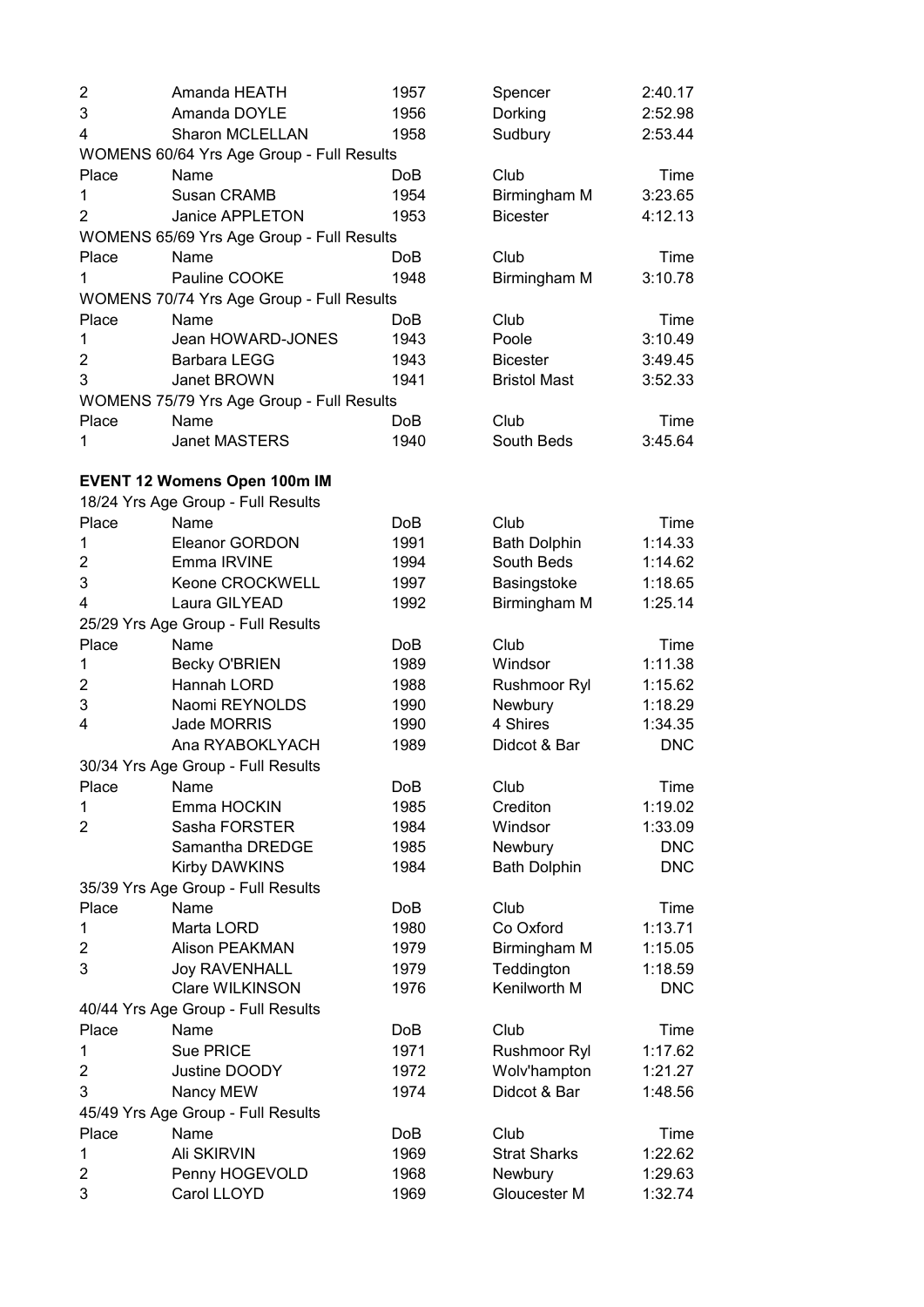| 4              | Denise HUMPHRIES                   | 1967            | Godalming           | 1:37.53    |
|----------------|------------------------------------|-----------------|---------------------|------------|
|                | <b>Rhian ANDREWS</b>               | 1969            | Gloucester M        | <b>DNC</b> |
|                | <b>Claire DARBY</b>                | 1966            | Co Coventry         | <b>DNC</b> |
|                | 50/54 Yrs Age Group - Full Results |                 |                     |            |
| Place          | Name                               | <b>DoB</b>      | Club                | Time       |
| 1              | Rebecca JENKINSON                  | 1963            | <b>Exeter City</b>  | 1:19.44    |
| 2              | <b>Blan WALKER</b>                 | 1963            | Witney              | 1:31.45    |
| 3              | Nicola GAUNT                       | 1963            | <b>Stroud Mast</b>  | 1:34.39    |
| 4              | Heidi PORTLOCK                     | 1964            | 4 Shires            | 1:47.96    |
|                | 55/59 Yrs Age Group - Full Results |                 |                     |            |
| Place          | Name                               | DoB             | Club                | Time       |
| 1              | <b>Frances BAKER</b>               | 1960            | Launceston          | 1:29.97    |
| $\overline{2}$ | Anne NICHOLLS                      | 1957            | Gloucester M        | 1:40.77    |
| 3              | Anne WILLIAMS                      | 1957            | Welsh Ind           | 1:45.66    |
| 4              | Mary HUTCHINSON                    | 1957            | <b>Bristol Mast</b> | 1:48.68    |
|                | <b>Christine ROSE</b>              | 1956            | <b>Bristol Nor</b>  | <b>DNC</b> |
|                | 60/64 Yrs Age Group - Full Results |                 |                     |            |
| Place          | Name                               | <b>DoB</b>      | Club                | Time       |
| 1              | Julie BRITTON                      | 1955            | Gloucester M        | 1:38.97    |
|                |                                    |                 |                     |            |
| $\overline{2}$ | Elsa STEWART                       | 1954            | <b>Cardiff Mast</b> | 1:45.43    |
|                | 65/69 Yrs Age Group - Full Results |                 |                     |            |
| Place          | Name                               | Do <sub>B</sub> | Club                | Time       |
| 1              | Mary JOHNSON                       | 1950            | Mid Sussex          | 1:40.52    |
| $\overline{2}$ | Andrea MINOR                       | 1948            | South Beds          | 1:58.32    |
| 3              | Marilyn DINSDALE                   | 1946            | <b>Heads Valley</b> | 2:14.99    |
|                |                                    |                 |                     |            |
|                | <b>EVENT 13 Mens Open 100m IM</b>  |                 |                     |            |
|                | 18/24 Yrs Age Group - Full Results |                 |                     |            |
| Place          | Name                               | DoB             | Club                | Time       |
| 1              | Levin VEALE                        | 1994            | <b>Totnes</b>       | 59.78      |
| 2              | Adam NAYLOR                        | 1993            | Gloucester M        | 1:10.81    |
| 3              | Alexander WILCOX                   | 1995            | Gloucester M        | 1:17.31    |
| 4              | <b>Thomas MILLS</b>                | 1994            | RomseyTotton        | 1:19.02    |
|                | 25/29 Yrs Age Group - Full Results |                 |                     |            |
| Place          | Name                               | DoB             | Club                | Time       |
| 1              | Danny MCSWEENEY                    | 1986            | Devonport           | 1:03.75    |
| 2              | <b>Richard HILL</b>                | 1988            | <b>Bridgwater</b>   | 1:04.26    |
| 3              | Oliver LITTLEWOOD                  | 1987            | <b>Bath Dolphin</b> | 1:06.67    |
| 4              | Greg KYD                           | 1988            | <b>Bridgwater</b>   | 1:13.27    |
|                | <b>Dennis CROWLEY</b>              | 1988            | L B Hounslow        | <b>DNC</b> |
|                | Graeme SPENCE                      | 1986            | Co Oxford           | <b>DNC</b> |
|                | 30/34 Yrs Age Group - Full Results |                 |                     |            |
| Place          | Name                               | DoB             | Club                | Time       |
| 1              | <b>Oliver BARNES</b>               | 1981            | Gloucester M        | 1:05.10    |
| 2              | Christopher JENKINSON              | 1983            | Droitwich           | 1:09.80    |
|                | 35/39 Yrs Age Group - Full Results |                 |                     |            |
| Place          | Name                               | DoB             | Club                | Time       |
| 1              | lan CAMERON                        | 1978            | Basingstoke         | 1:07.18    |
| 2              | Peter GLEED                        | 1978            | Southwold           | 1:12.45    |
| 3              | Andrew GRIFFIN                     | 1979            | Gloucester M        | 1:17.75    |
| 4              | Peter GOWER                        | 1976            | Newbury             | 1:18.26    |
| 5              | <b>Joel VEGA FLORES</b>            | 1979            | Kenilworth M        | 1:18.98    |
| 6              | <b>Andrew TARR</b>                 | 1978            | <b>Stroud Mast</b>  | 1:28.92    |
|                |                                    |                 |                     |            |
|                | 40/44 Yrs Age Group - Full Results |                 |                     |            |
| Place          | Name                               | DoB             | Club                | Time       |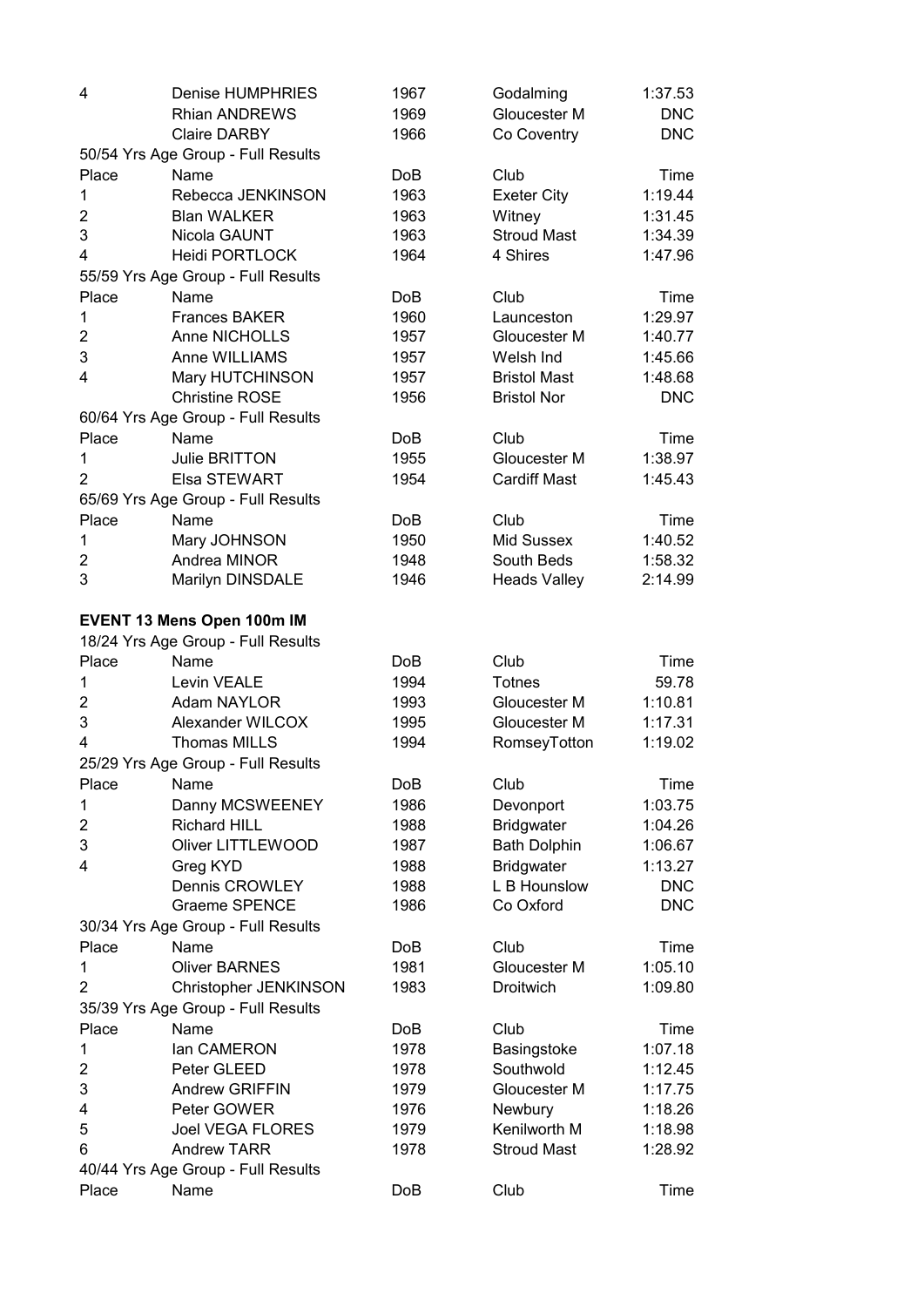| $\mathbf 1$             | <b>Matt BAILEY</b>                           | 1972 | Gloucester M        | 1:07.84    |
|-------------------------|----------------------------------------------|------|---------------------|------------|
| $\overline{\mathbf{c}}$ | Samuel RUBIO ORTEGA                          | 1975 | Sevill Maste        | 1:13.08    |
| 3                       | <b>Ellis HAMILTON</b>                        | 1974 | Birmingham M        | 1:14.07    |
| 4                       | Luca MILANA                                  | 1972 | Spencer             | 1:21.01    |
| 5                       | Adrian CROOK                                 | 1971 | Didcot & Bar        | 1:37.09    |
|                         | <b>Scott GARRETT</b>                         | 1971 | Calne Alpha         | <b>DNC</b> |
|                         | 45/49 Yrs Age Group - Full Results           |      |                     |            |
| Place                   | Name                                         | DoB  | Club                | Time       |
| 1                       | Michael HODGSON                              | 1967 | <b>Guildford Ct</b> | 1:02.20    |
| $\overline{\mathbf{c}}$ | Konrad ADAMS                                 | 1968 | Corsham             | 1:16.80    |
| 3                       | <b>Clive JARVIS</b>                          | 1968 | 4 Shires            | 1:31.08    |
| 4                       | Danny BAKER                                  | 1967 | <b>Stroud Mast</b>  | 1:35.17    |
|                         | Paul CLEMENCE                                | 1970 | East Leeds          | <b>DNC</b> |
|                         | 50/54 Yrs Age Group - Full Results           |      |                     |            |
| Place                   | Name                                         | DoB  | Club                | Time       |
| 1                       | Andrew HOOPER                                | 1963 | Teddington          | 1:14.01    |
| 2                       | Stephen HAMMOND                              | 1965 | D.T.S               | 1:15.40    |
| 3                       | Graeme NICHOLSON                             | 1965 | Newbury             | 1:15.51    |
| 4                       | <b>Brian ARMSTRONG</b>                       | 1962 | Gloucester M        | 1:19.84    |
| 5                       | Keith BURDETT                                | 1961 | Co Coventry         | 1:29.16    |
|                         |                                              |      |                     |            |
|                         | 55/59 Yrs Age Group - Full Results           |      |                     |            |
| Place                   | Name                                         | DoB  | Club                | Time       |
| 1                       | Jonathan HOPKINS                             | 1960 | <b>Cardiff Mast</b> | 1:09.23    |
| $\overline{2}$          | Simon VEALE                                  | 1956 | <b>Totnes</b>       | 1:09.91    |
| 3                       | John ANDERSON                                | 1959 | Gloucester M        | 1:17.87    |
| 4                       | Peter HAYWARD                                | 1959 | D.T.S               | 1:18.59    |
| 5                       | Mark JONES                                   | 1960 | Everton             | 1:18.83    |
| 6                       | Mark STRAW                                   | 1958 | Basingstoke         | 1:25.42    |
| 7                       | Jim HUNT                                     | 1958 | Birmingham M        | 1:32.38    |
|                         | <b>Steve GREENFIELD</b>                      | 1958 | Basingstoke         | <b>DNC</b> |
|                         | 60/64 Yrs Age Group - Full Results           |      |                     |            |
| Place                   | Name                                         | DoB  | Club                | Time       |
| 1                       | Robert HUTCHINSON                            | 1953 | <b>Bristol Mast</b> | 1:20.11    |
| $\overline{2}$          | <b>Robert CRAMB</b>                          | 1953 | Birmingham M        | 1:25.25    |
|                         | Nicholas MCDOWALL                            | 1952 | Gloucester M        | <b>DNC</b> |
|                         | <b>Stuart SHERMAN</b>                        | 1955 | <b>Cardiff Mast</b> | <b>DNC</b> |
|                         | 65/69 Yrs Age Group - Full Results           |      |                     |            |
| Place                   | Name                                         | DoB  | Club                | Time       |
| 1                       | <b>Stuart MCLELLAN</b>                       | 1949 | Sudbury             | 1:27.27    |
|                         | 75/79 Yrs Age Group - Full Results           |      |                     |            |
| Place                   | Name                                         | DoB  | Club                | Time       |
| 1                       | Malcolm ADKINS                               | 1939 | Shrewsbury          | 2:10.59    |
|                         | <b>EVENT 14 Ladies Open 50m Breaststroke</b> |      |                     |            |
|                         | 18/24 Yrs Age Group - Full Results           |      |                     |            |
| Place                   | Name                                         | DoB  | Club                | Time       |
| 1                       | Emma IRVINE                                  | 1994 | South Beds          | 37.89      |
|                         | 25/29 Yrs Age Group - Full Results           |      |                     |            |
| Place                   | Name                                         | DoB  | Club                | Time       |
| 1                       | Sian DALLIMORE                               | 1986 | Co Hereford         | 37.64      |
| $\overline{\mathbf{c}}$ | <b>April HARRINGTON</b>                      | 1989 | Rushmoor Ryl        | 38.92      |
| 3                       | <b>Charlotte TULLY</b>                       | 1990 | Co Hereford         | 39.01      |
|                         |                                              | 1987 |                     | 45.10      |
| 4                       | <b>Felicity HURST</b>                        |      | Co Oxford           |            |
|                         | 30/34 Yrs Age Group - Full Results           |      |                     |            |
| Place                   | Name                                         | DoB  | Club                | Time       |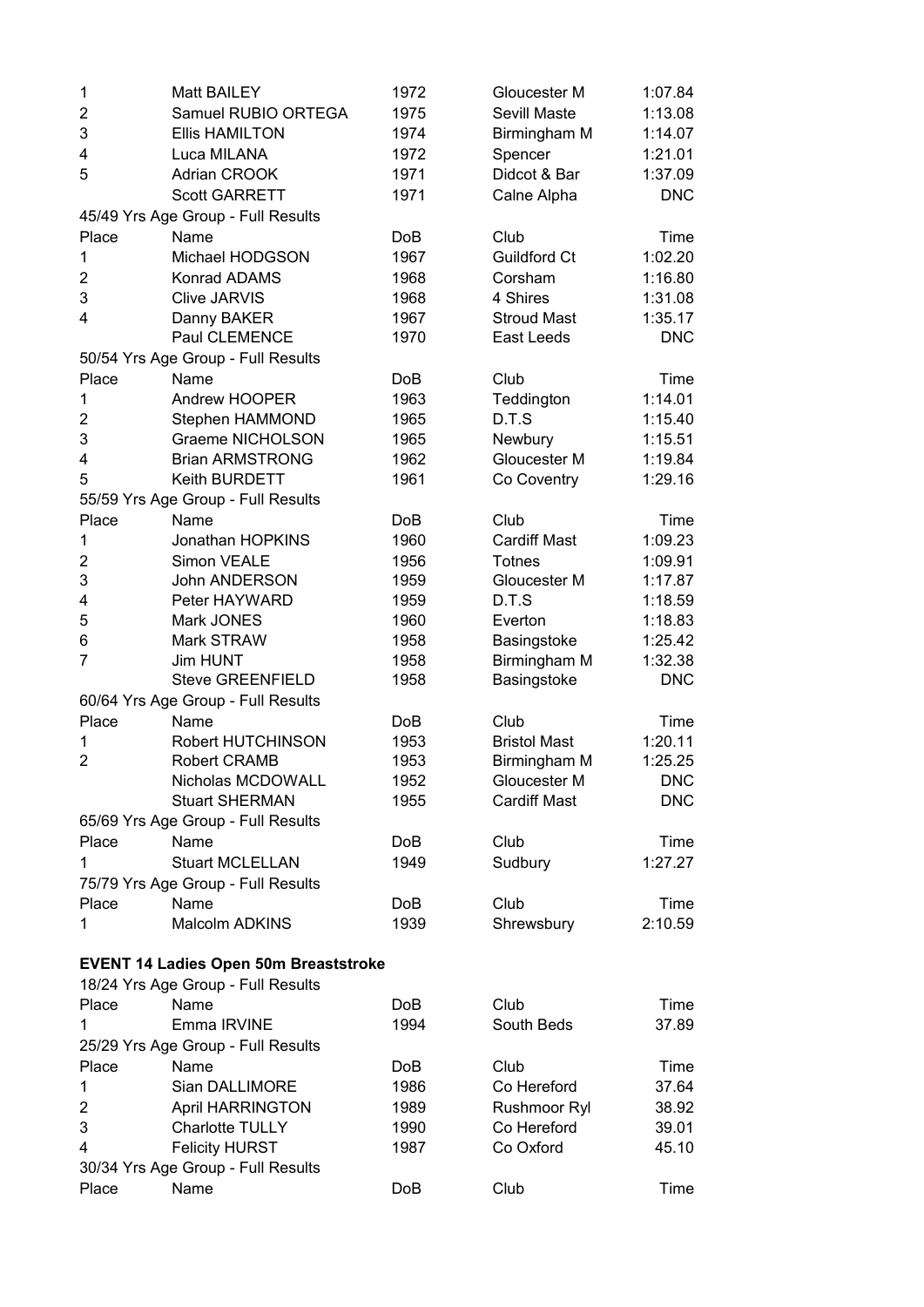| 1                       | Emma OLIVER                                | 1981 | Basingstoke         | 34.02      |
|-------------------------|--------------------------------------------|------|---------------------|------------|
| $\overline{\mathbf{c}}$ | Emma HOCKIN                                | 1985 | Crediton            | 39.19      |
| 3                       | <b>Clare TURNER</b>                        | 1984 | Gloucester M        | 39.29      |
| 4                       | Samantha CROUCH                            | 1985 | <b>Stroud Mast</b>  | 43.98      |
|                         | Samantha DREDGE                            | 1985 | Newbury             | <b>DNC</b> |
|                         | 35/39 Yrs Age Group - Full Results         |      |                     |            |
| Place                   | Name                                       | DoB  | Club                | Time       |
| 1                       | <b>Fleur PARKER</b>                        | 1976 | Basingstoke         | 37.75      |
| $\overline{2}$          | Zsuzsanna FELVEGI                          | 1979 | Co Oxford           | 40.99      |
|                         | Clare WILKINSON                            | 1976 | Kenilworth M        | <b>DNC</b> |
|                         | 40/44 Yrs Age Group - Full Results         |      |                     |            |
| Place                   | Name                                       | DoB  | Club                | Time       |
| 1                       | <b>Melanie MCWHIRTER</b>                   | 1973 | Kenilworth M        | 38.89      |
| $\overline{2}$          | Justine DOODY                              | 1972 | Wolv'hampton        | 40.94      |
| 3                       | Jessica WOODDISSE                          | 1975 | <b>Stroud Mast</b>  | 42.02      |
| 4                       | Nina FORDE                                 | 1971 | 4 Shires            | 53.82      |
|                         | 45/49 Yrs Age Group - Full Results         |      |                     |            |
| Place                   | Name                                       | DoB  | Club                | Time       |
| 1                       | Ali SKIRVIN                                | 1969 | <b>Strat Sharks</b> | 40.03      |
| 2                       | <b>Claire DARBY</b>                        | 1966 | Co Coventry         | 43.34      |
| 3                       | Penny HOGEVOLD                             | 1968 | Newbury             | 46.83      |
| 4                       | <b>Denise HUMPHRIES</b>                    | 1967 | Godalming           | 48.10      |
|                         | 50/54 Yrs Age Group - Full Results         |      |                     |            |
| Place                   | Name                                       | DoB  | Club                | Time       |
| 1                       | Rebecca JENKINSON                          | 1963 | <b>Exeter City</b>  | 40.00      |
| $\overline{2}$          | <b>Alison WHITEMAN</b>                     | 1962 | Droitwich           | 45.69      |
|                         | 55/59 Yrs Age Group - Full Results         |      |                     |            |
| Place                   | Name                                       | DoB  | Club                | Time       |
| 1                       | <b>Esther ISEPPI</b>                       | 1958 | Spencer             | 40.51      |
|                         | Anne WILLIAMS                              |      | Welsh Ind           |            |
| 2                       |                                            | 1957 |                     | 47.83      |
|                         | 60/64 Yrs Age Group - Full Results         |      |                     |            |
| Place                   | Name                                       | DoB  | Club                | Time       |
| 1                       | Gillian FERRIS                             | 1954 | Gloucester M        | 45.93      |
| $\overline{2}$          | Julie BRITTON                              | 1955 | Gloucester M        | 48.63      |
| 3                       | Susan SMITH                                | 1954 | Devonport           | 1:00.00    |
| 4                       | Janice APPLETON                            | 1953 | <b>Bicester</b>     | 1:07.26    |
|                         | Sue HAIGH                                  | 1952 | Tiverton            | <b>DNC</b> |
|                         | 65/69 Yrs Age Group - Full Results         |      |                     |            |
| Place                   | Name                                       | DoB  | Club                | Time       |
| 1                       | Mary JOHNSON                               | 1950 | Mid Sussex          | 51.97      |
| $\overline{2}$          | Andrea MINOR                               | 1948 | South Beds          | 54.76      |
| 3                       | Marilyn DINSDALE                           | 1946 | <b>Heads Valley</b> | 57.55      |
|                         | 70/74 Yrs Age Group - Full Results         |      |                     |            |
| Place                   | Name                                       | DoB  | Club                | Time       |
| 1                       | <b>Barbara LEGG</b>                        | 1943 | <b>Bicester</b>     | 53.32      |
|                         | 75/79 Yrs Age Group - Full Results         |      |                     |            |
| Place                   | Name                                       | DoB  | Club                | Time       |
| 1                       | Muriel HITCHCOCK                           | 1938 | Spencer             | 53.49      |
|                         |                                            |      |                     |            |
|                         | <b>EVENT 15 Mens Open 50m Breaststroke</b> |      |                     |            |
|                         | 18/24 Yrs Age Group - Full Results         |      |                     |            |
| Place                   | Name                                       | DoB  | Club                | Time       |
| 1                       | Levin VEALE                                | 1994 | <b>Totnes</b>       | 30.29      |
| $\overline{2}$          | <b>Jack MCGARRY</b>                        | 1994 | South Beds          | 33.90      |

Thomas MILLS **1994** RomseyTotton 38.20

RomseyTotton

2 Jack MCGARRY 1994<br>3 Thomas MILLS 1994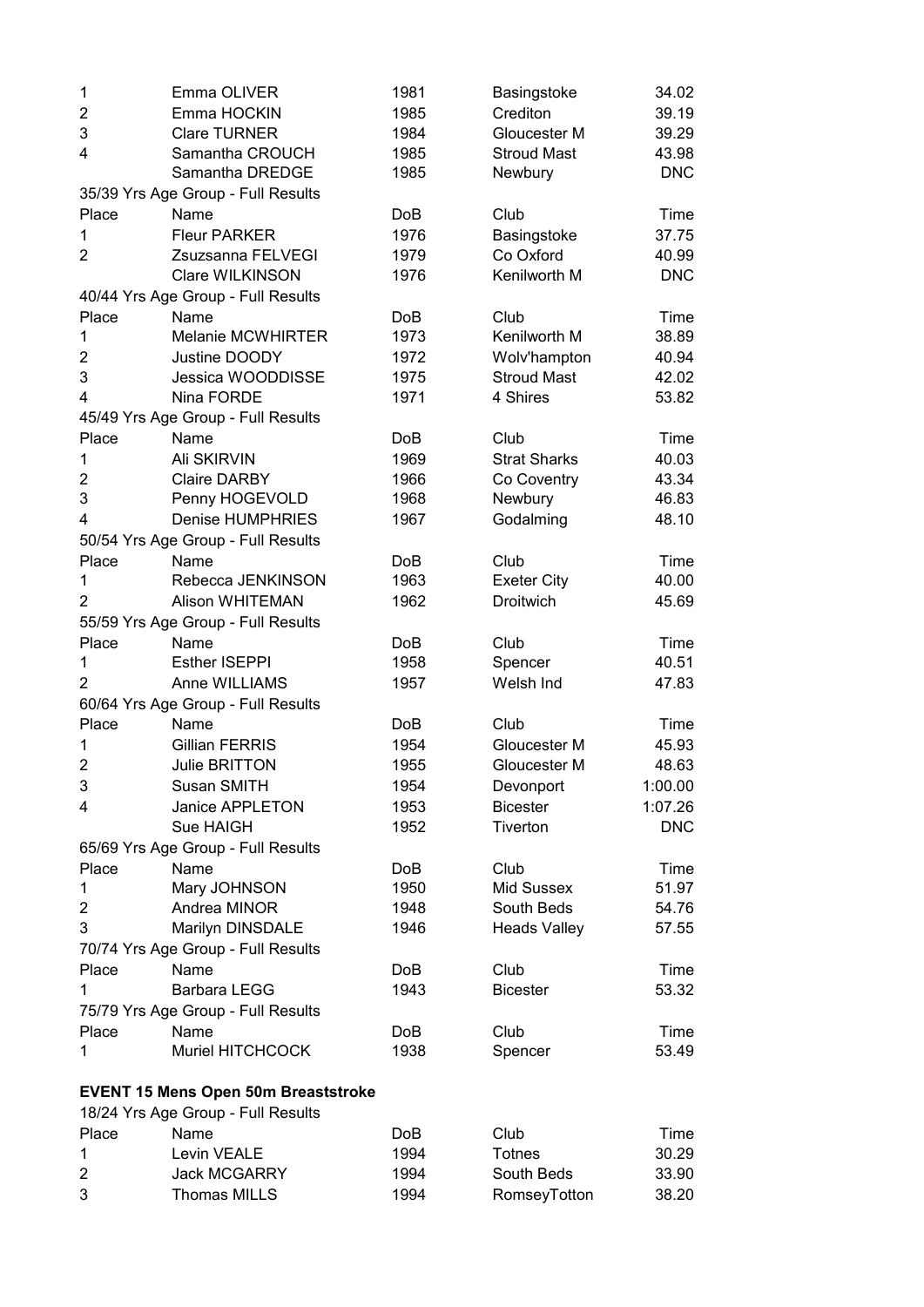| 4              | Harry OLIVER                       | 1994 | <b>Bath Dolphin</b> | 39.42      |
|----------------|------------------------------------|------|---------------------|------------|
|                | 25/29 Yrs Age Group - Full Results |      |                     |            |
| Place          | Name                               | DoB  | Club                | Time       |
| 1              | Danny MCSWEENEY                    | 1986 | Devonport           | 31.47      |
| $\overline{2}$ | <b>Oliver LITTLEWOOD</b>           | 1987 | <b>Bath Dolphin</b> | 31.97      |
| 3              | <b>Richard HILL</b>                | 1988 | <b>Bridgwater</b>   | 33.02      |
| 4              | Greg KYD                           | 1988 | <b>Bridgwater</b>   | 35.66      |
| 5              | <b>Tomas STEWART</b>               | 1986 | <b>Cardiff Mast</b> | 38.91      |
|                | 30/34 Yrs Age Group - Full Results |      |                     |            |
| Place          | Name                               | DoB  | Club                | Time       |
| 1              | Christopher JENKINSON              | 1983 | Droitwich           | 32.36      |
| 2              | <b>Oliver BARNES</b>               | 1981 | Gloucester M        | 33.39      |
|                | <b>Oliver ESPINASSE</b>            | 1984 | Basingstoke         | DQ T       |
|                | 35/39 Yrs Age Group - Full Results |      |                     |            |
| Place          | Name                               | DoB  | Club                | Time       |
| 1              | <b>Joel VEGA FLORES</b>            | 1979 | Kenilworth M        | 41.10      |
| $\overline{2}$ | <b>Andrew TARR</b>                 | 1978 | <b>Stroud Mast</b>  | 43.70      |
|                | 40/44 Yrs Age Group - Full Results |      |                     |            |
| Place          | Name                               | DoB  | Club                | Time       |
| 1              |                                    |      |                     | 32.22      |
| $\overline{2}$ | <b>Kevin JAY</b>                   | 1975 | Severnside          |            |
|                | Matt BAILEY                        | 1972 | Gloucester M        | 34.64      |
| 3              | <b>Scott GARRETT</b>               | 1971 | Calne Alpha         | 38.23      |
| 4              | Simon HART                         | 1973 | RomseyTotton        | 39.93      |
| 5              | Derric NIMMO                       | 1972 | Didcot & Bar        | 40.96      |
| 6              | Adrian CROOK                       | 1971 | Didcot & Bar        | 44.52      |
|                | 45/49 Yrs Age Group - Full Results |      |                     |            |
| Place          | Name                               | DoB  | Club                | Time       |
| 1              | Matthew GOMEZ                      | 1966 | Co Oxford           | 33.95      |
| 2              | Nicholas BRIDGE                    | 1970 | Co Oxford           | 37.07      |
| 3              | Danny BAKER                        | 1967 | <b>Stroud Mast</b>  | 41.05      |
| 4              | <b>Clive JARVIS</b>                | 1968 | 4 Shires            | 45.36      |
| 5              | <b>Christopher WHITE</b>           | 1970 | Teddington          | 45.63      |
| 6              | Christopher BLUNDELL               | 1966 | 4 Shires            | 47.05      |
|                | Fernando VICARIA                   | 1970 | Newbury             | <b>DNC</b> |
|                | Tyrone POWELL                      | 1966 | <b>Cardiff Mast</b> | <b>DNC</b> |
|                | <b>Nigel VICKERS</b>               | 1966 | Rushmoor Ryl        | <b>DNC</b> |
|                | 50/54 Yrs Age Group - Full Results |      |                     |            |
| Place          | Name                               | DoB  | Club                | Time       |
| 1              | David MILBURN                      | 1962 | Newbury             | 33.51      |
| $\overline{2}$ | lan YATES                          | 1962 | <b>Bridgend Cty</b> | 37.22      |
| 3              | <b>Brian ARMSTRONG</b>             | 1962 | Gloucester M        | 40.80      |
|                | <b>Mark PARTRIDGE</b>              | 1963 | <b>Stroud Mast</b>  | <b>DNC</b> |
|                | 55/59 Yrs Age Group - Full Results |      |                     |            |
| Place          | Name                               | DoB  | Club                | Time       |
| 1              | <b>Steve GREENFIELD</b>            | 1958 | Basingstoke         | 37.68      |
| 2              | Simon VEALE                        | 1956 | <b>Totnes</b>       | 38.10      |
| 3              | <b>Colin STEPHENSON</b>            | 1958 | Gloucester M        | 39.83      |
| 4              | Mark JONES                         | 1960 | Everton             | 40.16      |
| 5              | <b>Alastair GIBB</b>               | 1960 | <b>Team Luton</b>   | 40.17      |
| 6              | <b>Neil DEIGHTON</b>               | 1959 | Rushmoor Ryl        | 41.33      |
| 7              | Paul SEXTON                        | 1959 | Didcot & Bar        | 43.29      |
|                | <b>Chris WALSH</b>                 | 1959 | Tewkesbury          | <b>DNC</b> |
|                | 60/64 Yrs Age Group - Full Results |      |                     |            |
| Place          | Name                               | DoB  | Club                | Time       |
| 1              | David SMITH                        | 1955 | Devonport           | 35.80      |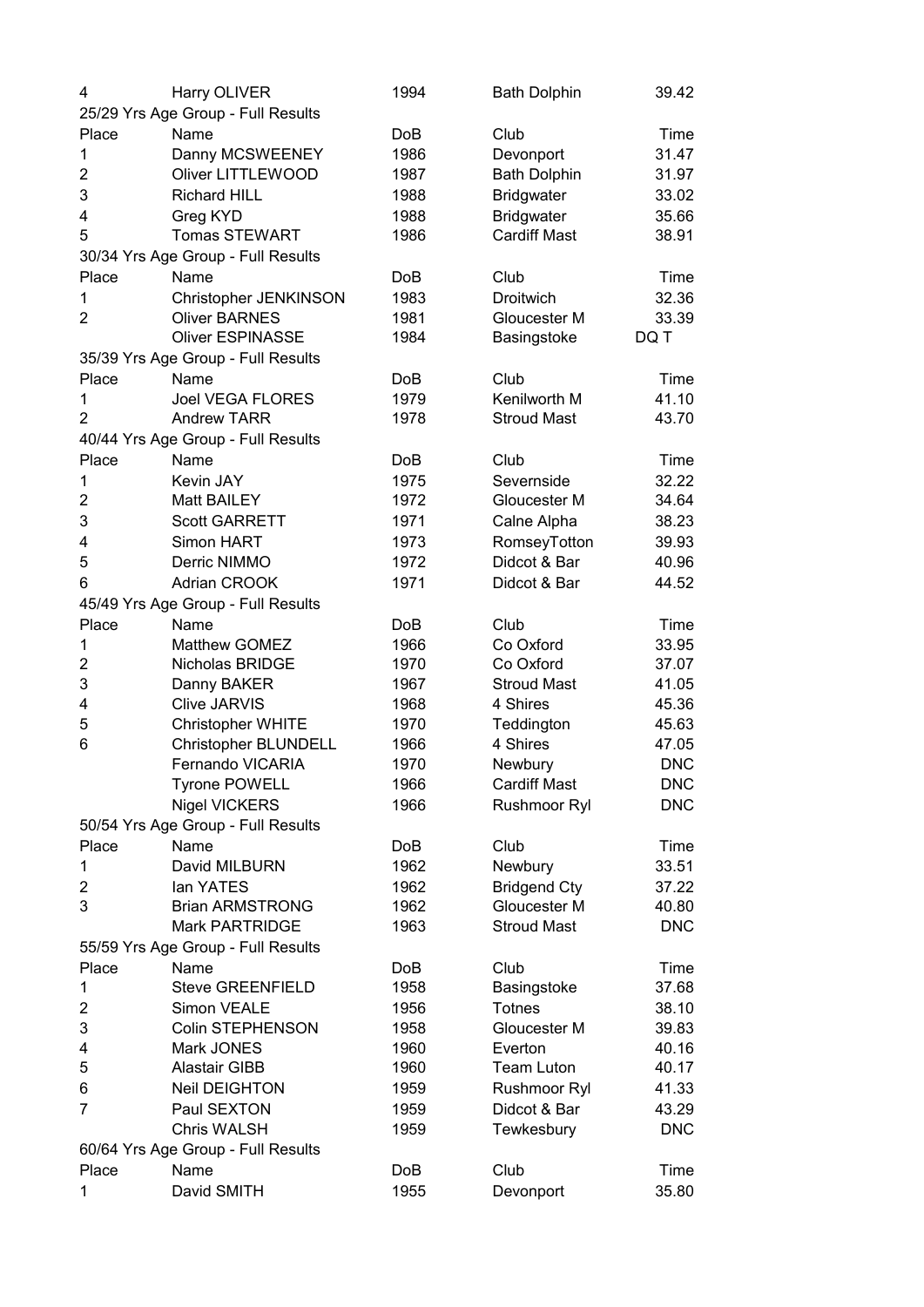| $\overline{2}$ | <b>Trevor CLARKE</b>                 | 1954       | Kenilworth M        | 38.25      |
|----------------|--------------------------------------|------------|---------------------|------------|
| 3              | <b>Stuart SHERMAN</b>                | 1955       | <b>Cardiff Mast</b> | 38.72      |
| 4              | Richard WOODALL                      | 1955       | <b>Wolv Master</b>  | 47.63      |
| 5              | Jonathan WHITTAKER                   | 1955       | Gloucester M        | 54.34      |
|                | 75/79 Yrs Age Group - Full Results   |            |                     |            |
| Place          | Name                                 | DoB        | Club                | Time       |
| 1              | Keith INGRAM                         | 1940       | Birmingham M        | 41.89      |
| 2              | Donald LEATHERBARROW                 | 1938       | Gloucester M        | 45.59      |
| 3              | Malcolm ADKINS                       | 1939       | Shrewsbury          | 52.52      |
|                |                                      |            |                     |            |
|                | EVENT 16 Ladies Open 100m Backstroke |            |                     |            |
|                | 18/24 Yrs Age Group - Full Results   |            |                     |            |
| Place          | Name                                 | DoB        | Club                | Time       |
| 1              | Laura GILYEAD                        | 1992       | Birmingham M        | 1:24.48    |
|                |                                      |            |                     |            |
| $\overline{2}$ | Megane HATTON                        | 1997       | Gloucester          | 1:27.87    |
|                | 25/29 Yrs Age Group - Full Results   |            |                     |            |
| Place          | Name                                 | DoB        | Club                | Time       |
| 1              | Hannah LORD                          | 1988       | Rushmoor Ryl        | 1:12.50    |
| 2              | <b>Felicity HURST</b>                | 1987       | Co Oxford           | 1:28.64    |
| 3              | Jade MORRIS                          | 1990       | 4 Shires            | 1:39.83    |
|                | Ana RYABOKLYACH                      | 1989       | Didcot & Bar        | <b>DNC</b> |
|                | 30/34 Yrs Age Group - Full Results   |            |                     |            |
| Place          | Name                                 | DoB        | Club                | Time       |
| 1              | Lisa FOGGETT                         | 1981       | Witney              | 1:20.49    |
|                | 35/39 Yrs Age Group - Full Results   |            |                     |            |
| Place          | Name                                 | DoB        | Club                | Time       |
| 1              | Alison PEAKMAN                       | 1979       | Birmingham M        | 1:11.94    |
| $\overline{2}$ | <b>Joy RAVENHALL</b>                 | 1979       | Teddington          | 1:19.35    |
| 3              | Sarah WYLLIE-HOWKINS                 | 1977       | Banbury             | 1:23.45    |
|                | 40/44 Yrs Age Group - Full Results   |            |                     |            |
| Place          |                                      |            | Club                | Time       |
|                | Name                                 | DoB        |                     |            |
| $\mathbf{1}$   | <b>Bethan LEWIS</b>                  | 1973       | <b>Bristol Mast</b> | 1:14.69    |
| $\overline{2}$ | Nancy MEW                            | 1974       | Didcot & Bar        | 1:42.78    |
|                | 45/49 Yrs Age Group - Full Results   |            |                     |            |
| Place          | Name                                 | DoB        | Club                | Time       |
| 1              | Lisa JONES                           | 1968       | Gloucester M        | 1:23.32    |
| 2              | Carol LLOYD                          | 1969       | Gloucester M        | 1:31.93    |
| 3              | Penny HOGEVOLD                       | 1968       | Newbury             | 1:38.63    |
|                | <b>Denise HUMPHRIES</b>              | 1967       | Godalming           | <b>DNC</b> |
|                | 50/54 Yrs Age Group - Full Results   |            |                     |            |
| Place          | Name                                 | DoB        | Club                | Time       |
| 1              | <b>Allie PRICE</b>                   | 1965       | <b>Cardiff Mast</b> | 1:15.63    |
| 2              | <b>Blan WALKER</b>                   | 1963       | Witney              | 1:29.58    |
|                | 55/59 Yrs Age Group - Full Results   |            |                     |            |
| Place          | Name                                 | DoB        | Club                | Time       |
| 1              | Amanda DOYLE                         | 1956       | Dorking             | 1:36.05    |
| $\overline{2}$ | Sharon MCLELLAN                      | 1958       | Sudbury             | 1:39.08    |
|                |                                      |            |                     |            |
|                | 60/64 Yrs Age Group - Full Results   |            |                     |            |
| Place          | Name                                 | DoB        | Club                | Time       |
| 1              | Jayne BALL                           | 1954       | Gloucester M        | 1:35.21    |
|                | 65/69 Yrs Age Group - Full Results   |            |                     |            |
| Place          | Name                                 | DoB        | Club                | Time       |
| 1              | Jane BROWN                           | 1949       | Gloucester M        | 2:04.05    |
|                | 70/74 Yrs Age Group - Full Results   |            |                     |            |
| Place          | Name                                 | <b>DoB</b> | Club                | Time       |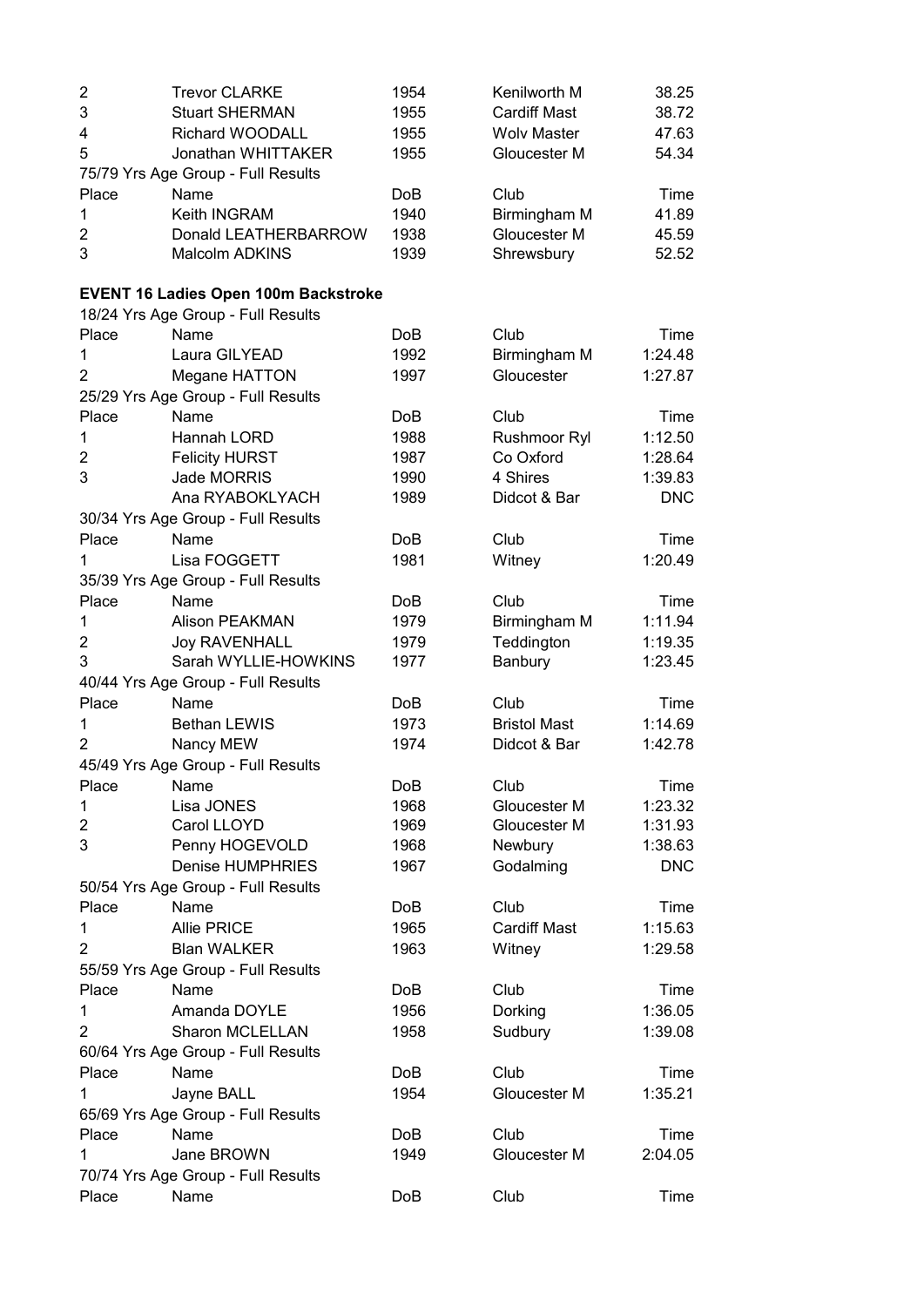| 1                       | Janet BROWN                                                                     | 1941 | <b>Bristol Mast</b> | 1:46.08    |
|-------------------------|---------------------------------------------------------------------------------|------|---------------------|------------|
|                         | <b>EVENT 17 Mens Open 100m Backstroke</b><br>18/24 Yrs Age Group - Full Results |      |                     |            |
| Place                   | Name                                                                            | DoB  | Club                | Time       |
| 1                       | Kalon VEALE                                                                     | 1991 | <b>Totnes</b>       | 56.99      |
| $\overline{2}$          | Harry OLIVER                                                                    | 1994 | <b>Bath Dolphin</b> | 1:12.56    |
| 3                       | Alexander WILCOX                                                                | 1995 | Gloucester M        | 1:17.44    |
|                         | <b>Thomas MILLS</b>                                                             | 1994 | RomseyTotton        | <b>DNC</b> |
|                         | Adam NAYLOR                                                                     | 1993 | Gloucester M        | <b>DNC</b> |
|                         | 25/29 Yrs Age Group - Full Results                                              |      |                     |            |
| Place                   | Name                                                                            | DoB  | Club                | Time       |
| 1                       | Stephen WILLGRESS                                                               | 1989 | Rushmoor Ryl        | 1:07.56    |
| $\overline{2}$          | Adam WARNER                                                                     | 1990 | Hillingdon          | 1:08.82    |
| 3                       | Greg KYD                                                                        | 1988 | <b>Bridgwater</b>   | 1:18.67    |
|                         | <b>Dennis CROWLEY</b>                                                           | 1988 | L B Hounslow        | <b>DNC</b> |
|                         | <b>Graham BRUCE</b>                                                             |      |                     | <b>DNC</b> |
|                         |                                                                                 | 1990 | <b>Rushmoor Ryl</b> |            |
|                         | 30/34 Yrs Age Group - Full Results                                              |      |                     |            |
| Place                   | Name                                                                            | DoB  | Club                | Time       |
| $\mathbf{1}$            | Mathew EVERETT                                                                  | 1983 | Co Oxford           | 1:11.39    |
| $\overline{2}$          | <b>Matthew HOCKIN</b>                                                           | 1984 | Crediton            | 1:18.66    |
|                         | Christopher JENKINSON                                                           | 1983 | <b>Droitwich</b>    | <b>DNC</b> |
|                         | 35/39 Yrs Age Group - Full Results                                              |      |                     |            |
| Place                   | Name                                                                            | DoB  | Club                | Time       |
| 1                       | Samuel CHADWICK                                                                 | 1979 | Godalming           | 1:13.89    |
|                         | 40/44 Yrs Age Group - Full Results                                              |      |                     |            |
| Place                   | Name                                                                            | DoB  | Club                | Time       |
| 1                       | <b>Ellis HAMILTON</b>                                                           | 1974 | Birmingham M        | 1:17.59    |
|                         | 45/49 Yrs Age Group - Full Results                                              |      |                     |            |
| Place                   | Name                                                                            | DoB  | Club                | Time       |
| 1                       | Nicholas BRIDGE                                                                 | 1970 | Co Oxford           | 1:06.55    |
| $\overline{2}$          | <b>Spencer TURNER</b>                                                           | 1969 | Basingstoke         | 1:08.41    |
| 3                       | Darren BEER                                                                     | 1967 | Crediton            | 1:14.50    |
| 4                       | Simon AKROYD                                                                    | 1970 | Co Hereford         | 1:17.88    |
| 5                       | Keith SPENCE                                                                    | 1966 | Basingstoke         | 1:29.30    |
| 6                       | lan JAMES                                                                       | 1970 | Co Oxford           | 1:38.64    |
| $\overline{7}$          | Christopher WHITE                                                               | 1970 | Teddington          | 1:42.45    |
|                         | 50/54 Yrs Age Group - Full Results                                              |      |                     |            |
| Place                   | Name                                                                            | DoB  | Club                | Time       |
| 1                       | Stephen HAMMOND                                                                 | 1965 | D.T.S               | 1:17.72    |
| $\overline{\mathbf{c}}$ | lan CLAGUE                                                                      | 1963 | Newbury             | 1:26.42    |
| 3                       | Keith BURDETT                                                                   | 1961 | Co Coventry         | 1:31.08    |
|                         | Alan BEGGS                                                                      | 1963 | Co Oxford           | <b>DNC</b> |
|                         | 55/59 Yrs Age Group - Full Results                                              |      |                     |            |
| Place                   | Name                                                                            | DoB  | Club                | Time       |
| 1                       | Jonathan HOPKINS                                                                | 1960 | <b>Cardiff Mast</b> | 1:10.02    |
| $\overline{\mathbf{c}}$ | Simon VEALE                                                                     | 1956 | <b>Totnes</b>       | 1:10.58    |
| 3                       | Peter HAYWARD                                                                   | 1959 | D.T.S               | 1:22.46    |
| $\overline{\mathbf{4}}$ | Mark JONES                                                                      | 1960 | Everton             | 1:30.79    |
|                         | Keith WILLIAMS                                                                  | 1958 | Gloucester M        | <b>DNC</b> |
|                         | <b>Steve GREENFIELD</b>                                                         | 1958 | Basingstoke         | <b>DNC</b> |
|                         | 60/64 Yrs Age Group - Full Results                                              |      |                     |            |
| Place                   | Name                                                                            | DoB  | Club                | Time       |
| 1                       | <b>Trevor CLARKE</b>                                                            | 1954 | Kenilworth M        | 1:14.08    |
| $\overline{2}$          | Jonathan WHITTAKER                                                              | 1955 | Gloucester M        | 1:51.97    |
|                         |                                                                                 |      |                     |            |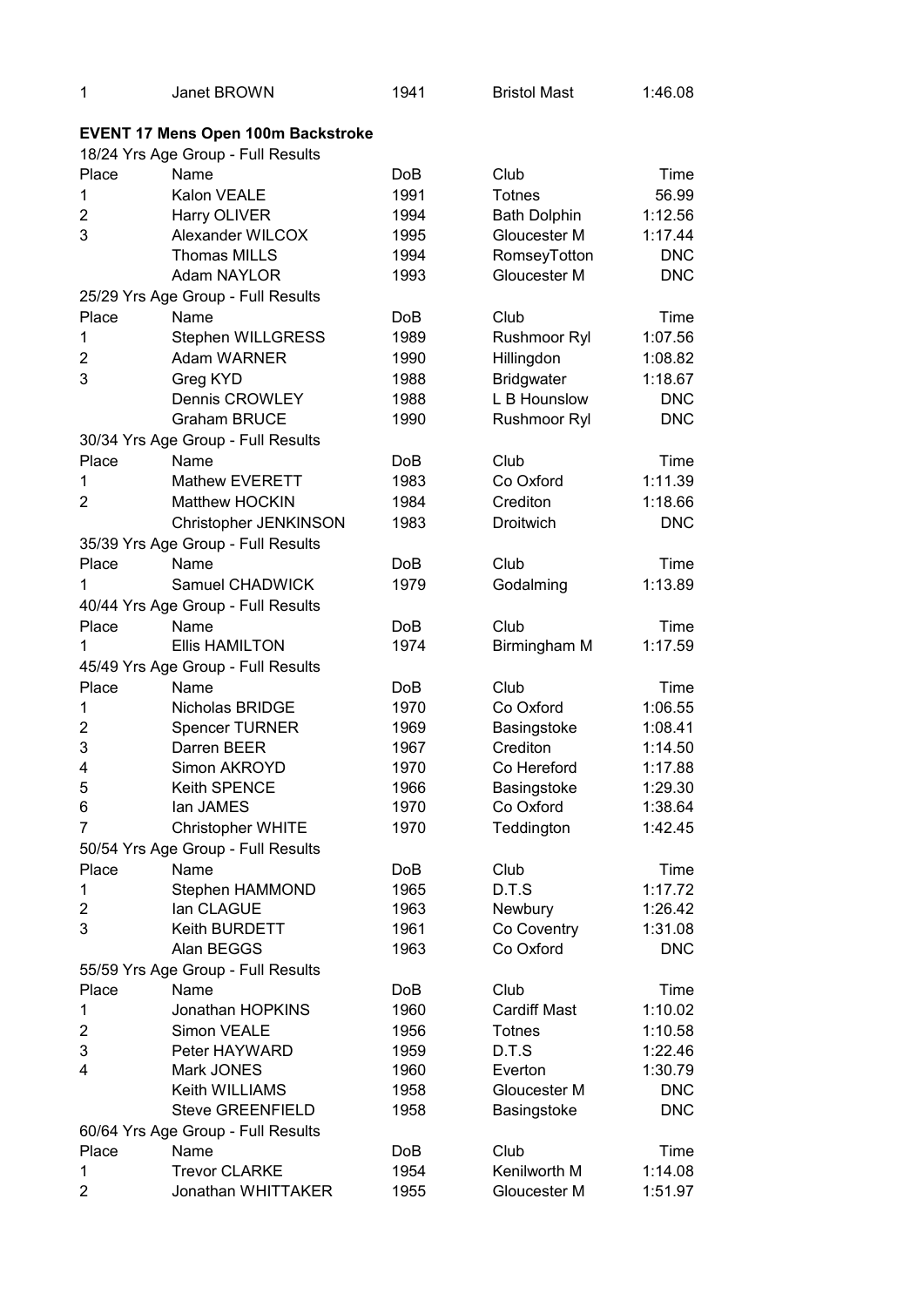|                | 65/69 Yrs Age Group - Full Results         |            |                     |            |
|----------------|--------------------------------------------|------------|---------------------|------------|
| Place          | Name                                       | DoB        | Club                | Time       |
| 1              | <b>Stuart MCLELLAN</b>                     | 1949       | Sudbury             | 1:30.43    |
|                | 75/79 Yrs Age Group - Full Results         |            |                     |            |
| Place          | Name                                       | DoB        | Club                | Time       |
|                | <b>Garfield THOMAS</b>                     | 1940       | <b>Bridgend Cty</b> | <b>DNC</b> |
|                |                                            |            |                     |            |
|                | <b>EVENT 18 Ladies Open 100m Butterfly</b> |            |                     |            |
|                | 18/24 Yrs Age Group - Full Results         |            |                     |            |
| Place          | Name                                       | <b>DoB</b> | Club                | Time       |
|                | Keone CROCKWELL                            | 1997       | Basingstoke         | <b>DNC</b> |
|                | 25/29 Yrs Age Group - Full Results         |            |                     |            |
| Place          | Name                                       |            | Club                | Time       |
| 1              | Sian DALLIMORE                             | DoB        | Co Hereford         | 1:06.59    |
|                |                                            | 1986       |                     |            |
| $\overline{2}$ | Justine CLARK                              | 1988       | Kenilworth M        | 1:10.16    |
| 3              | <b>Rachel CURNOCK</b>                      | 1987       | <b>Bristol Cent</b> | 1:12.53    |
| 4              | Katie WALKER-STABELER                      | 1989       | Birmingham M        | 1:14.09    |
| 5              | Naomi REYNOLDS                             | 1990       | Newbury             | 1:17.52    |
|                | 30/34 Yrs Age Group - Full Results         |            |                     |            |
| Place          | Name                                       | <b>DoB</b> | Club                | Time       |
| 1              | Emma PAGE                                  | 1981       | RomseyTotton        | 1:13.43    |
|                | 35/39 Yrs Age Group - Full Results         |            |                     |            |
| Place          | Name                                       | DoB        | Club                | Time       |
| 1              | Sarah WYLLIE-HOWKINS                       | 1977       | Banbury             | 1:17.28    |
| $\overline{2}$ | Zsuzsanna FELVEGI                          | 1979       | Co Oxford           | 1:17.78    |
|                | 40/44 Yrs Age Group - Full Results         |            |                     |            |
| Place          | Name                                       | DoB        | Club                | Time       |
| 1              | Nicola LATTY                               | 1971       | Oundle              | 1:09.83    |
|                | 45/49 Yrs Age Group - Full Results         |            |                     |            |
| Place          | Name                                       | DoB        | Club                | Time       |
| 1              | Jeanne PETIT                               | 1970       | Chesham             | 1:11.79    |
| $\overline{2}$ | <b>Catherine SHEARN</b>                    | 1969       | Basingstoke         | 1:24.09    |
| 3              | Penny HOGEVOLD                             | 1968       | Newbury             | 1:33.27    |
|                | <b>Rhian ANDREWS</b>                       | 1969       | Gloucester M        | <b>DNC</b> |
|                | 55/59 Yrs Age Group - Full Results         |            |                     |            |
| Place          | Name                                       | DoB        | Club                | Time       |
| 1              | Amanda HEATH                               | 1957       | Spencer             | 1:28.11    |
| $\overline{2}$ | <b>Frances BAKER</b>                       |            | Launceston          | 1:35.61    |
|                |                                            | 1960       |                     |            |
|                | 60/64 Yrs Age Group - Full Results         |            |                     |            |
| Place          | Name                                       | DoB        | Club                | Time       |
| 1              | Kathleen TUNNICLIFFE                       | 1952       | Etwall              | 1:41.65    |
|                |                                            |            |                     |            |
|                | <b>EVENT 19 Mens Open 100m Butterfly</b>   |            |                     |            |
|                | 18/24 Yrs Age Group - Full Results         |            |                     |            |
| Place          | Name                                       | DoB        | Club                | Time       |
| 1              | Kalon VEALE                                | 1991       | <b>Totnes</b>       | 59.69      |
|                | 25/29 Yrs Age Group - Full Results         |            |                     |            |
| Place          | Name                                       | DoB        | Club                | Time       |
| 1              | <b>Richard HILL</b>                        | 1988       | <b>Bridgwater</b>   | 1:03.46    |
|                | Greg KYD                                   | 1988       | <b>Bridgwater</b>   | <b>DNC</b> |
|                | <b>Graeme SPENCE</b>                       | 1986       | Co Oxford           | <b>DNC</b> |
|                | 30/34 Yrs Age Group - Full Results         |            |                     |            |
| Place          | Name                                       | DoB        | Club                | Time       |
| 1              | Jason QUITERIO                             | 1985       | Devonport           | 1:04.28    |
| $\overline{2}$ | Richard HINSLEY                            | 1985       | Lichfield           | 1:20.20    |
|                |                                            |            |                     |            |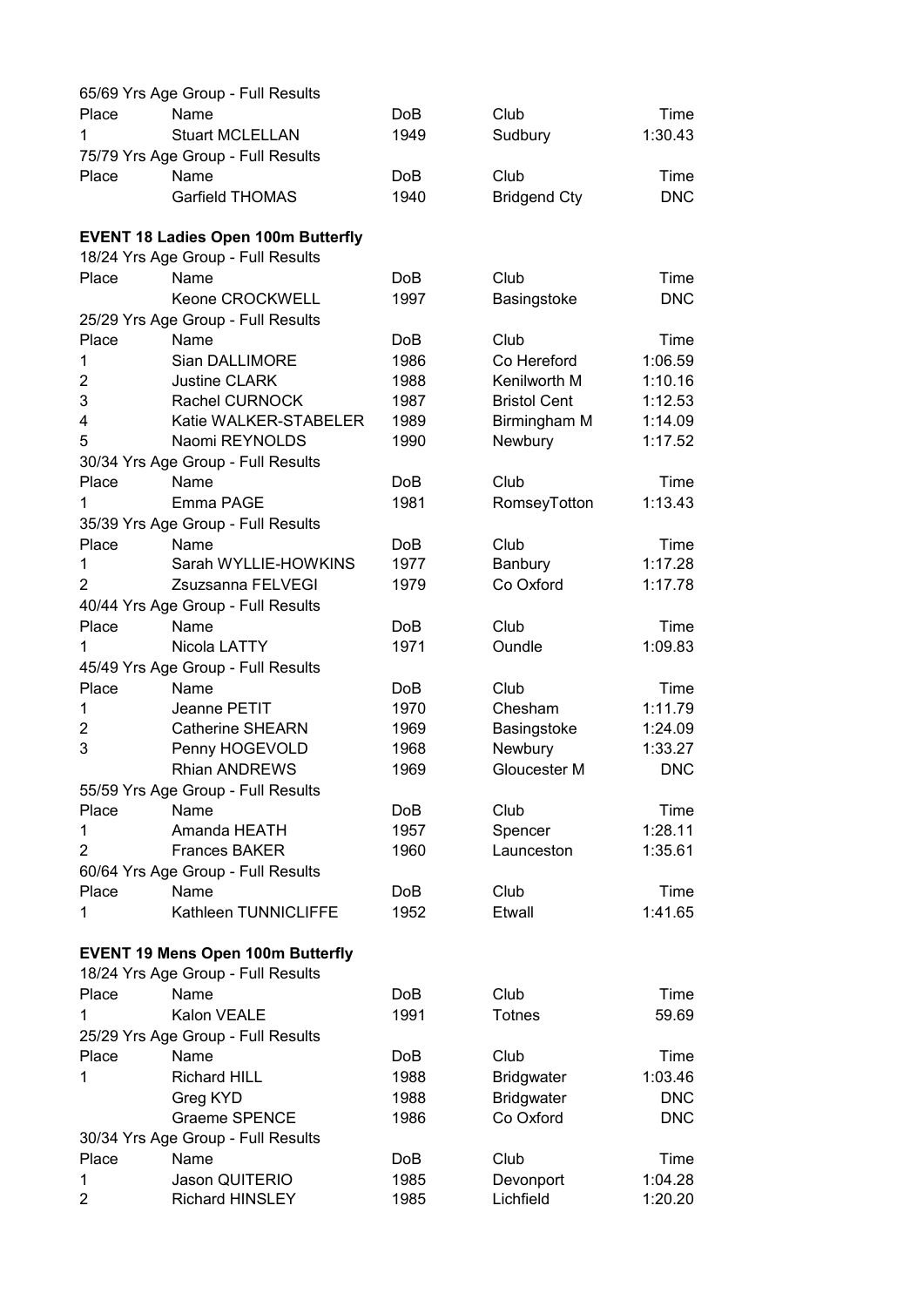|                | Christopher JENKINSON                     | 1983         | Droitwich           | <b>DNC</b>          |
|----------------|-------------------------------------------|--------------|---------------------|---------------------|
|                | 35/39 Yrs Age Group - Full Results        |              |                     |                     |
| Place          | Name                                      | DoB          | Club                | Time                |
| 1              | David DENNY                               | 1976         | Co Oxford           | 1:01.93             |
| 2              | Peter GLEED                               | 1978         | Southwold           | 1:04.01             |
| 3              | <b>Joel VEGA FLORES</b>                   | 1979         | Kenilworth M        | 1:23.80             |
|                | 40/44 Yrs Age Group - Full Results        |              |                     |                     |
| Place          | Name                                      | DoB          | Club                | Time                |
| 1              | Peter SMITH                               | 1971         | Gloucester M        | 1:05.67             |
| 2              | <b>Scott GARRETT</b>                      | 1971         | Calne Alpha         | 1:19.54             |
|                | 45/49 Yrs Age Group - Full Results        |              |                     |                     |
| Place          | Name                                      | DoB          | Club                | Time                |
| 1              | Michael HODGSON                           | 1967         | <b>Guildford Ct</b> | 1:02.20             |
| $\overline{2}$ | Matthew GOMEZ                             | 1966         | Co Oxford           | 1:08.38             |
| 3              | Konrad ADAMS                              | 1968         | Corsham             | 1:13.33             |
|                | 50/54 Yrs Age Group - Full Results        |              |                     |                     |
| Place          | Name                                      | DoB          | Club                | Time                |
| 1              | David MILBURN                             | 1962         | Newbury             | 1:15.95             |
| $\overline{2}$ | Keith BURDETT                             | 1961         | Co Coventry         | 1:23.17             |
|                | 55/59 Yrs Age Group - Full Results        |              |                     |                     |
| Place          | Name                                      | <b>DoB</b>   | Club                | Time                |
| 1              | Martyn FINNEY                             | 1958         | Etwall              | 1:18.31             |
| 2              | Mark JONES                                | 1960         | Everton             | 1:19.79             |
| 3              | <b>Alastair GIBB</b>                      | 1960         | <b>Team Luton</b>   | 1:20.38             |
| 4              | Jim HUNT                                  | 1958         | Birmingham M        | 1:34.68             |
|                | 60/64 Yrs Age Group - Full Results        |              |                     |                     |
| Place          | Name                                      | <b>DoB</b>   | Club                | Time                |
| 1              | Steven FOLSOM                             | 1953         | Teddington          | 1:11.00             |
|                | <b>Stuart SHERMAN</b>                     | 1955         | <b>Cardiff Mast</b> | <b>DNC</b>          |
|                | 70/74 Yrs Age Group - Full Results        |              |                     |                     |
| Place          | Name                                      | DoB          | Club                | Time                |
|                | David HALL                                | 1942         | Witney              | <b>DNC</b>          |
|                |                                           |              |                     |                     |
|                | <b>EVENT 20 Ladies Open 50m Freestyle</b> |              |                     |                     |
|                | 18/24 Yrs Age Group - Full Results        |              |                     |                     |
| Place          | Name                                      | DoB          | Club                | Time                |
| 1              | Laura GILYEAD                             | 1992         | Birmingham M        | 34.77               |
| $\overline{2}$ | <b>Megane HATTON</b>                      | 1997         | Gloucester          | 35.05               |
|                | 25/29 Yrs Age Group - Full Results        |              |                     |                     |
| Place          | Name                                      | DoB          | Club                | Time                |
| 1              | Sian DALLIMORE                            | 1986         | Co Hereford         | 27.93               |
| 2              | <b>Becky O'BRIEN</b>                      | 1989         | Windsor             | 28.38               |
| 3              | Jenny JONES                               | 1990         | <b>Cardiff Mast</b> | 28.73               |
| 4              | <b>Charlotte TULLY</b>                    | 1990         | Co Hereford         | 30.53               |
| 5              | <b>Felicity HURST</b>                     | 1987         | Co Oxford           | 34.26               |
| 6              | Jade MORRIS                               | 1990         | 4 Shires            | 38.27               |
|                | Ana RYABOKLYACH                           | 1989         | Didcot & Bar        | <b>DNC</b>          |
|                | 30/34 Yrs Age Group - Full Results        |              |                     |                     |
| Place          | Name                                      | DoB          | Club                | Time                |
| 1              | Emma OLIVER                               | 1981         | Basingstoke         | 27.98               |
| 2              | <b>Clare TURNER</b>                       | 1984         | Gloucester M        | 29.75               |
| 3              | Emma HOCKIN                               | 1985         | Crediton            | 31.00               |
| 4              | Samantha CROUCH                           | 1985         | <b>Stroud Mast</b>  | 32.09               |
| 5              | Sasha FORSTER<br>Samantha DREDGE          | 1984<br>1985 | Windsor             | 34.99<br><b>DNC</b> |
|                |                                           |              | Newbury             |                     |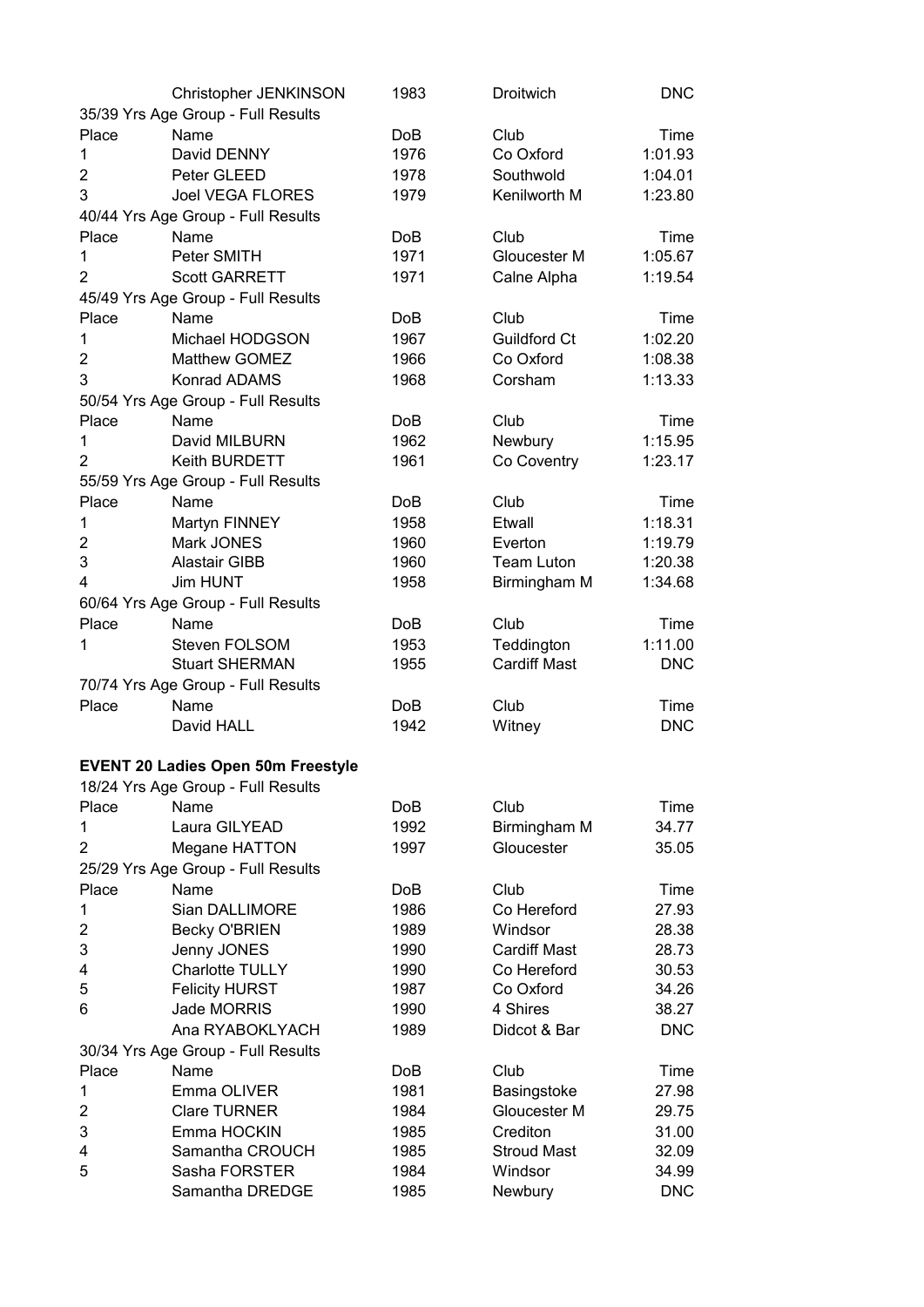|                         | 35/39 Yrs Age Group - Full Results |      |                     |            |
|-------------------------|------------------------------------|------|---------------------|------------|
| Place                   | Name                               | DoB  | Club                | Time       |
| 1                       | Marta LORD                         | 1980 | Co Oxford           | 29.19      |
| $\overline{\mathbf{c}}$ | <b>Alison PEAKMAN</b>              | 1979 | Birmingham M        | 29.97      |
| 3                       | Zsuzsanna FELVEGI                  | 1979 | Co Oxford           | 31.29      |
| 4                       | Sarah WYLLIE-HOWKINS               | 1977 | Banbury             | 35.37      |
|                         | <b>Joy RAVENHALL</b>               | 1979 | Teddington          | <b>DNC</b> |
|                         | <b>Fleur PARKER</b>                | 1976 | Basingstoke         | <b>DNC</b> |
|                         | 40/44 Yrs Age Group - Full Results |      |                     |            |
| Place                   | Name                               | DoB  | Club                | Time       |
| 1                       | <b>Melanie MCWHIRTER</b>           | 1973 | Kenilworth M        | 29.80      |
| $\overline{2}$          | Jo DUBERLEY                        | 1972 | Gloucester M        | 30.48      |
| 3                       | <b>Bethan LEWIS</b>                | 1973 | <b>Bristol Mast</b> | 30.54      |
| 4                       | Sophie MATTHEWS                    | 1974 | Kenilworth M        | 31.09      |
| 5                       | Nancy MEW                          | 1974 | Didcot & Bar        | 39.78      |
| 6                       | Nina FORDE                         | 1971 | 4 Shires            | 41.63      |
|                         | 45/49 Yrs Age Group - Full Results |      |                     |            |
| Place                   | Name                               | DoB  | Club                | Time       |
| 1                       | <b>Claire DARBY</b>                | 1966 | Co Coventry         | 33.41      |
| $\overline{\mathbf{c}}$ | Penny HOGEVOLD                     | 1968 | Newbury             | 36.23      |
| 3                       | Carol LLOYD                        | 1969 | Gloucester M        | 36.71      |
| 4                       | Denise CUER                        | 1968 | Co Newport          | 39.68      |
|                         | 50/54 Yrs Age Group - Full Results |      |                     |            |
| Place                   | Name                               | DoB  | Club                | Time       |
| 1                       | Rebecca JENKINSON                  | 1963 | <b>Exeter City</b>  | 30.96      |
| $\overline{\mathbf{c}}$ | <b>Allie PRICE</b>                 | 1965 | <b>Cardiff Mast</b> | 31.10      |
| 3                       | Nicola GAUNT                       | 1963 | <b>Stroud Mast</b>  | 36.40      |
|                         | 55/59 Yrs Age Group - Full Results |      |                     |            |
| Place                   | Name                               | DoB  | Club                | Time       |
| 1                       | Helen KULA-PRZEZWANSKI             | 1959 | Gloucester M        | 31.29      |
| $\overline{2}$          | <b>Frances BAKER</b>               | 1960 | Launceston          | 35.68      |
| 3                       | Amanda DOYLE                       | 1956 | Dorking             | 36.20      |
| 4                       | Sharon MCLELLAN                    | 1958 | Sudbury             | 37.27      |
| 5                       | Anne NICHOLLS                      | 1957 | Gloucester M        | 37.58      |
|                         |                                    |      |                     |            |
|                         | 60/64 Yrs Age Group - Full Results |      |                     | Time       |
| Place                   | Name                               | DoB  | Club                |            |
| 1                       | Jayne BALL                         | 1954 | Gloucester M        | 34.10      |
| 2                       | Gillian FERRIS                     | 1954 | Gloucester M        | 38.89      |
| 3                       | Elsa STEWART                       | 1954 | <b>Cardiff Mast</b> | 40.71      |
| 4                       | Susan CRAMB                        | 1954 | Birmingham M        | 43.89      |
| 5                       | Susan SMITH                        | 1954 | Devonport           | 44.06      |
| 6                       | <b>Janice APPLETON</b>             | 1953 | <b>Bicester</b>     | 51.94      |
|                         | Sue HAIGH                          | 1952 | Tiverton            | <b>DNC</b> |
|                         | Sue HODGE                          | 1953 | Gloucester M        | <b>DNC</b> |
|                         | 65/69 Yrs Age Group - Full Results |      |                     |            |
| Place                   | Name                               | DoB  | Club                | Time       |
| 1                       | Mary JOHNSON                       | 1950 | Mid Sussex          | 38.16      |
| 2                       | Pauline COOKE                      | 1948 | Birmingham M        | 40.53      |
| 3                       | Andrea MINOR                       | 1948 | South Beds          | 44.72      |
| 4                       | Jane BROWN                         | 1949 | Gloucester M        | 45.23      |
|                         | 70/74 Yrs Age Group - Full Results |      |                     |            |
| Place                   | Name                               | DoB  | Club                | Time       |
| 1                       | Jean HOWARD-JONES                  | 1943 | Poole               | 35.92      |
| 2                       | <b>Barbara LEGG</b>                | 1943 | <b>Bicester</b>     | 43.99      |
|                         | 75/79 Yrs Age Group - Full Results |      |                     |            |
|                         |                                    |      |                     |            |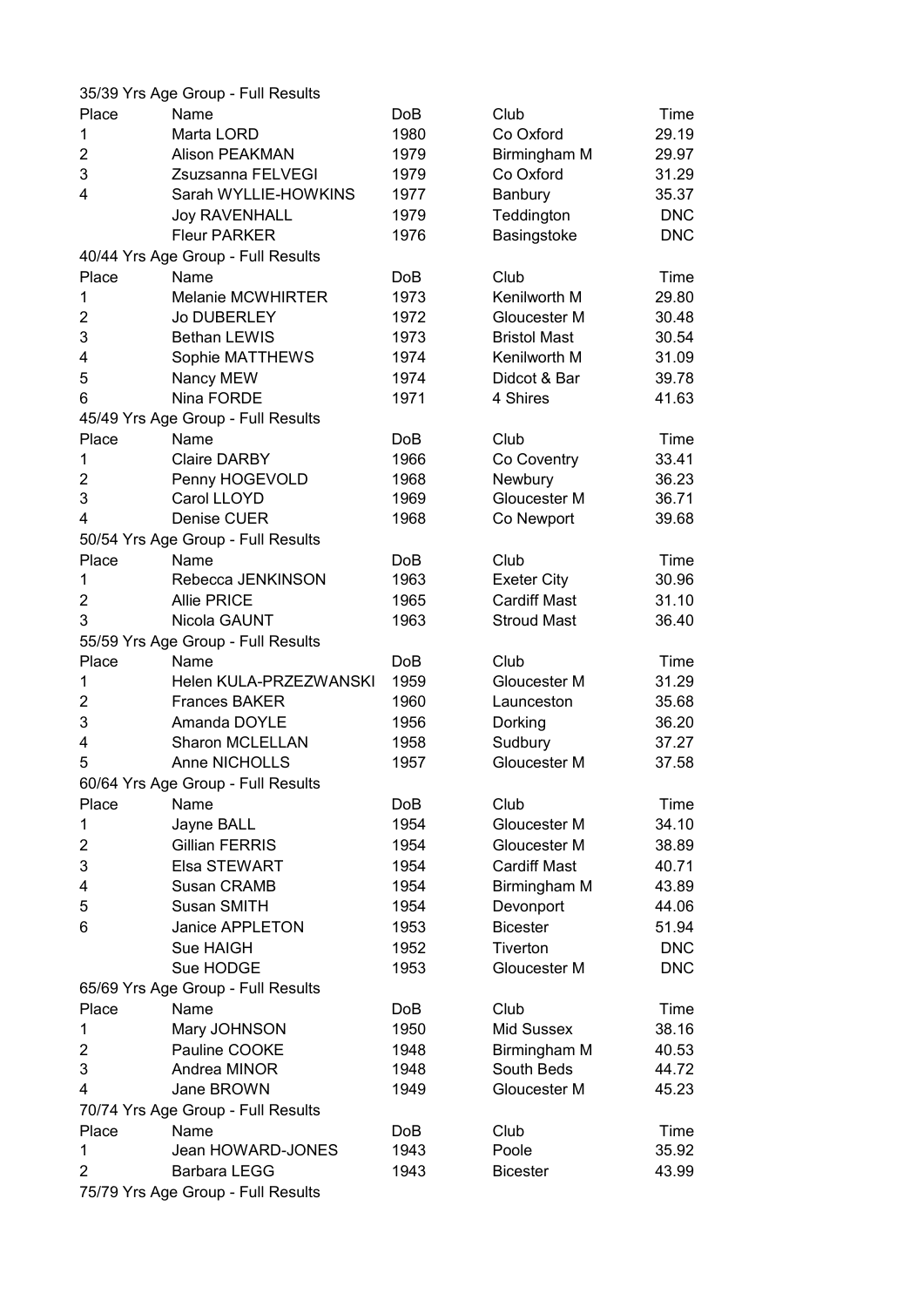| Place                   | Name                                    | <b>DoB</b> | Club                | Time       |
|-------------------------|-----------------------------------------|------------|---------------------|------------|
| 1                       | <b>Muriel HITCHCOCK</b>                 | 1938       | Spencer             | 51.54      |
|                         |                                         |            |                     |            |
|                         | <b>EVENT 21 Mens Open 50m Freestyle</b> |            |                     |            |
|                         | 18/24 Yrs Age Group - Full Results      |            |                     |            |
| Place                   | Name                                    | DoB        | Club                | Time       |
| 1                       | Levin VEALE                             | 1994       | <b>Totnes</b>       | 24.44      |
| $\overline{2}$          | Harry OLIVER                            | 1994       | <b>Bath Dolphin</b> | 28.47      |
| 3                       | Alexander WILCOX                        | 1995       | Gloucester M        | 30.32      |
| 4                       | <b>Thomas MILLS</b>                     | 1994       | RomseyTotton        | 30.43      |
|                         | Adam NAYLOR                             | 1993       | Gloucester M        | <b>DNC</b> |
|                         | 25/29 Yrs Age Group - Full Results      |            |                     |            |
| Place                   | Name                                    | <b>DoB</b> | Club                | Time       |
| 1                       | <b>Richard HILL</b>                     | 1988       | <b>Bridgwater</b>   | 25.44      |
| 2                       | Danny MCSWEENEY                         | 1986       | Devonport           | 25.55      |
| 3                       | <b>Tomas STEWART</b>                    | 1986       | <b>Cardiff Mast</b> | 28.14      |
| 4                       | Greg KYD                                | 1988       | <b>Bridgwater</b>   | 29.06      |
|                         | <b>Dennis CROWLEY</b>                   | 1988       | L B Hounslow        | <b>DNC</b> |
|                         | <b>Jack EATON</b>                       | 1988       | Banbury             | <b>DNC</b> |
|                         | <b>Graham BRUCE</b>                     | 1990       | Rushmoor Ryl        | <b>DNC</b> |
|                         | 30/34 Yrs Age Group - Full Results      |            |                     |            |
| Place                   | Name                                    | DoB        | Club                | Time       |
| 1                       | <b>Oliver ESPINASSE</b>                 | 1984       | Basingstoke         | 24.77      |
| 2                       | <b>Oliver BARNES</b>                    | 1981       | Gloucester M        | 25.96      |
| 3                       | Jason QUITERIO                          | 1985       | Devonport           | 26.63      |
| 4                       | Christopher JENKINSON                   | 1983       | <b>Droitwich</b>    | 26.71      |
| 5                       | <b>Luke SWAIN</b>                       | 1983       | Birmingham M        | 27.46      |
| 6                       | <b>Jack STAPLES</b>                     | 1985       | Basingstoke         | 28.12      |
| 7                       | <b>Matthew HOCKIN</b>                   | 1984       | Crediton            | 28.96      |
| 8                       | Mathew EVERETT                          | 1983       | Co Oxford           | 29.48      |
| 9                       | <b>Adrian SURESHKUMAR</b>               | 1984       | <b>Bracknell</b>    | 30.20      |
| 10                      | <b>Richard HINSLEY</b>                  | 1985       | Lichfield           | 31.36      |
|                         | 35/39 Yrs Age Group - Full Results      |            |                     |            |
| Place                   | Name                                    | <b>DoB</b> | Club                | Time       |
| $\mathbf{1}$            | Samuel CHADWICK                         | 1979       | Godalming           | 27.97      |
| 2                       | <b>Andrew TARR</b>                      | 1978       | <b>Stroud Mast</b>  | 31.97      |
|                         | John SMITH                              | 1976       | Co Coventry         | <b>DNC</b> |
|                         | Tom CROKE                               | 1978       | Torfaen D           | <b>DNC</b> |
|                         | 40/44 Yrs Age Group - Full Results      |            |                     |            |
| Place                   | Name                                    | DoB        | Club                | Time       |
| 1                       | Kevin JAY                               | 1975       | Severnside          | 26.33      |
| $\overline{2}$          | Samuel RUBIO ORTEGA                     | 1975       | Sevill Maste        | 27.05      |
| 3                       | Mark HARRISON                           | 1973       | Co Oxford           | 28.52      |
| 4                       | <b>Ellis HAMILTON</b>                   | 1974       | Birmingham M        | 29.10      |
| 5                       | Simon HART                              | 1973       | RomseyTotton        | 31.49      |
| 6                       | Derric NIMMO                            | 1972       | Didcot & Bar        | 32.61      |
| 7                       | Adrian CROOK                            | 1971       | Didcot & Bar        | 36.30      |
|                         | <b>Scott GARRETT</b>                    | 1971       | Calne Alpha         | <b>DNC</b> |
|                         | 45/49 Yrs Age Group - Full Results      |            |                     |            |
| Place                   | Name                                    | DoB        | Club                | Time       |
| $\overline{\mathbf{1}}$ | <b>Paul CLEMENCE</b>                    | 1970       | <b>East Leeds</b>   | $24.39*$   |
| $\mathbf 2$             | Nicholas BRIDGE                         | 1970       | Co Oxford           | 26.57      |
| 3                       | Simon AKROYD                            | 1970       | Co Hereford         | 28.76      |
| 4                       | Clive JARVIS                            | 1968       | 4 Shires            | 35.79      |
| 5                       | Keith SPENCE                            | 1966       | Basingstoke         | 36.47      |